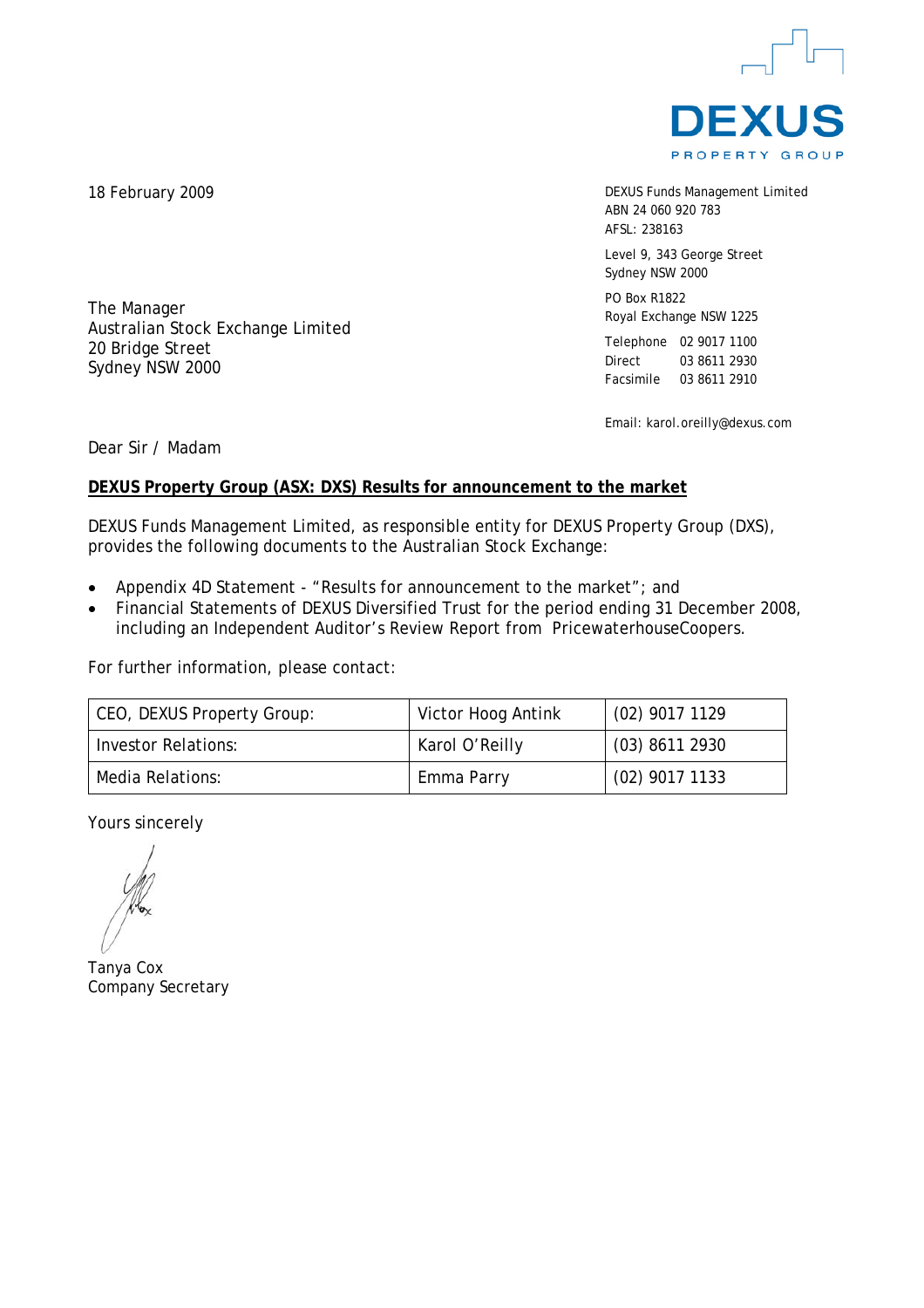# DEXUS Property Group (ASX: DXS) Appendix 4D

Results for announcement to the market

**DEXUS Property Group ARSN 089 324 541**

**Financial reporting for the half year ended 31 December 2008** 

| <b>DEXUS Diversified Trust</b>                                                        | Note 1 |             |             |           |
|---------------------------------------------------------------------------------------|--------|-------------|-------------|-----------|
| (ARSN 089 324 541)                                                                    |        |             |             |           |
|                                                                                       |        | 31 Dec 2008 | 31 Dec 2007 | % change  |
|                                                                                       |        | \$'000      | \$'000      |           |
| Revenue from ordinary activities                                                      |        | 373,087     | 344,538     | 8.3%      |
| Earnings from operating activities                                                    |        | 251,400     | 254,400     | $-1.2%$   |
| Net profit attributable to security holders after tax<br>and after minority interests |        | (954, 260)  | 432,680     | $-320.6%$ |
| Distributions per security for the period ending                                      |        | <b>CPU</b>  | <b>CPU</b>  |           |
| 31 December                                                                           | Note 2 | 3.80        | 5.90        | $-35.6%$  |
|                                                                                       |        | \$'000      | \$'000      |           |
| <b>Total assets</b>                                                                   |        | 9,574,976   | 9,692,728   | $-1.2%$   |
| Total borrowings                                                                      |        | 3,455,303   | 2,876,271   | 20.1%     |
| Security holders equity                                                               |        | 4,862,417   | 5,585,453   | $-12.9%$  |
| Market capitalisation                                                                 |        | 2,850,987   | 5,864,132   | $-51.4%$  |
|                                                                                       |        | \$ per unit | \$ per unit |           |
| Net tangible assets (excluding minority interests)                                    |        | \$1.33      | \$1.90      | $-30.0%$  |
| Securities price                                                                      |        | \$0.82      | \$2.00      | $-59.0%$  |
| Securities on issue ('000)                                                            |        | 3,476,813   | 2,932,066   | 18.6%     |
| Record date                                                                           |        | 31 Dec 2008 | 31 Dec 2007 |           |
| Payment date                                                                          |        | 27 Feb 2009 | 29 Feb 2008 |           |

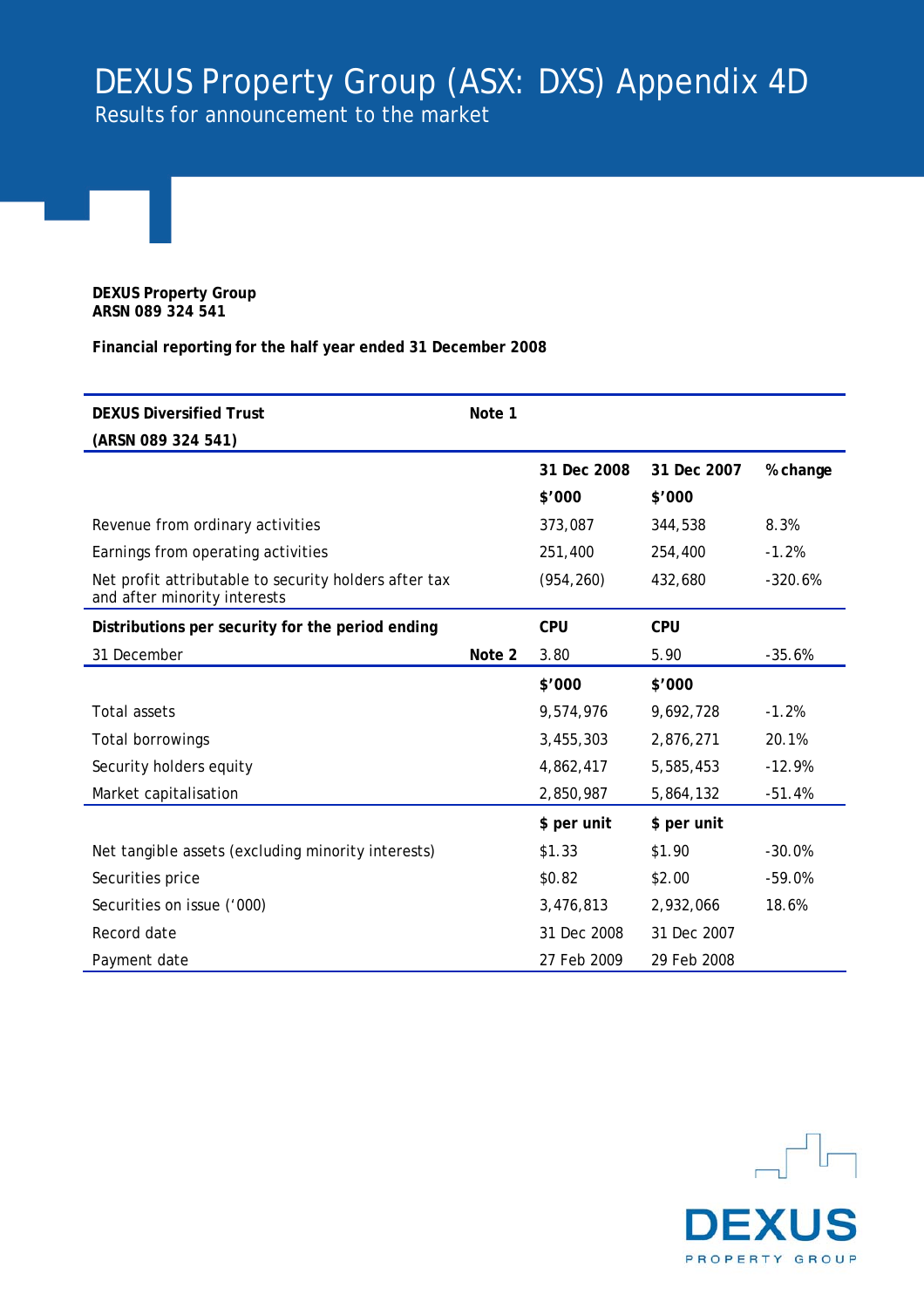# **Distribution Reinvestment Plan (DRP)**

DXS operates a DRP and details of the terms and conditions can be obtained from the DXS website at [www.dexus.com](http://www.dbrreef.com/)

The record date for DRP election notices for the distribution period ending 31 December 2008 was 31 December 2008.

# **New entities**

No new entities were acquired during the half year ended 31 December 2008.

# **Results commentary**

DEXUS Property Group's distribution for the half year has decreased 35.6% to 3.8 cents per security primarily as a result of a reduction in the pay out ratio to 70% of funds from operations. Total assets decreased 1.2% over the period to \$9.6 billion at 31 December 2008. Net tangible assets per security decreased 30% to \$1.33 per security. Gearing (net of cash) has increased to 37.3% as at 31 December 2008. Specific movements in the Income Statement for the half year ended 31 December 2008 were:

Revenue from ordinary activities was \$373 million (2007: \$345 million), up 8.3% primarily as a result of:

- Asset, property and development management fees resulting from the internalisation and consolidation of the management company from 21 February 2008
- Acquisition of Toronto, Canada in December 2007 and Perris, California in January 2008
- Currency impact in respect of international assets
- An increase in income arising from the underlying property portfolio

# **offset by:**

- Disposal of the retail properties to DEXUS Wholesale Property Fund for \$950 million in October 2007
- Demolition of the Bligh St properties in Sydney and Albert St car park in Brisbane in early 2008
- Earnings from operating activities were \$251 million (2007: \$254 million) down 1.2 % primarily as a result of:
	- Disposal of the retail properties to DEXUS Wholesale Property Fund for \$950 million in October 2007
	- Profits arising from the sale of a 50% interest in the Coles Chilled Distribution Facility at North Laverton in the December 2007 period
	- An increase in income arising from the underlying property portfolio

# **offset by:**

- Asset, property and development management fees resulting from the internalisation and consolidation of the management company from 21 February 2008
- Acquisition of Toronto, Canada in December 2007 and Perris, California in January 2008
- Currency impacts in respect of international assets
- Demolition of the Bligh St properties in Sydney and Albert St car park in Brisbane in early 2008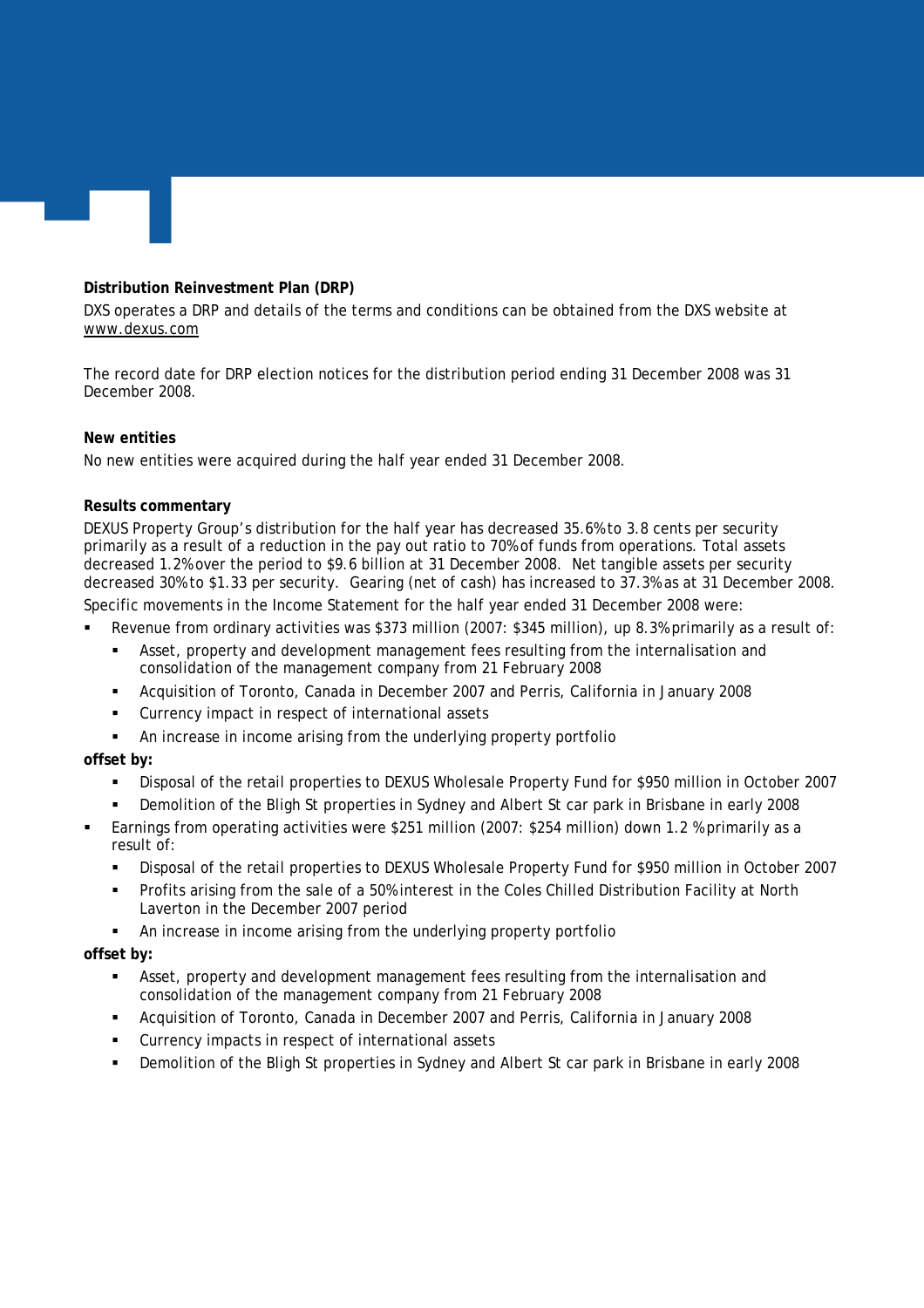- Net loss attributed to security holders after minority interests was \$954 million (2007: profit of \$433 million) down 320.6%, primarily as a result of:
	- Impact of revaluation and impairments during the period compared to the prior period
	- Net movements in the fair value of derivatives
	- Profits arising from the sale of a 50% interest in the Coles Chilled Distribution Facility at North Laverton in the December 2007 period

**offset by:** 

- Asset, property and development management fees resulting from the internalisation and consolidation of the management company from 21 February 2008
- Acquisition of CalWests 20% minority interest in the US JV in October 2007

Funds from operations per security was 5.43 cents (2007: 5.9 cents) resulting in a distribution per security of 3.8 cents (2007: 5.9 cents) a decrease of 35.6% primarily as a result of a reduction in the pay out ratio to 70% of funds from operations and the movement in earnings from operating activities referred to above.

Specific movements in the Balance Sheet for the half year ended 31 December 2008 were:

- Impact of revaluations and impairments during the period offset by currency impact in respect of international assets (\$825.3 million), recognition of the management rights, acquisitions and capital expenditure resulted in a decrease in total assets of 1.2% to \$9.6 billion (December 2007: \$9.7 billion).
- Total borrowings for the group increased 20.1% to \$3.5 billion (December 2007: \$2.9 billion) primarily as a result of currency impact (\$605.8 million) in relation to foreign denominated borrowings together with capital expenditure incurred during the period. This was partially offset by the December 2008 placement proceeds. Gearing (net of cash), on a look through basis, as at 31 December 2008 was 37.3% (December 2007: 31.3%).
- To ensure that group NTA is not impacted by currency fluctuations, the group has a fully hedged balance sheet, whereby currency translation movements in assets and liabilities are offsetting. This is represented by the natural hedge position reflected above. That is, currency related movements in international assets of \$825.3 million, and broadly equivalent movements in international liabilities of \$804.2 million, represented by movement in foreign denominated borrowings of \$605.8 million and unrealised currency movement in the value of cross currency swaps of \$198.4 million liability.
- Net tangible assets per security were \$1.33 (December 2007: \$1.90), a decrease of 30 % primarily as a result of revaluations and impairments, movement in fair value of derivatives and impact of placement and DRP during the period.

For additional information regarding the results of DEXUS Property Group for the half year ended 31 December 2008, refer to the attached ASX Release. Attached with this Appendix 4D is a copy of the Financial Statements for the half year ended 31 December 2008, together with the Independent Auditors Review Report from PricewaterhouseCoopers.

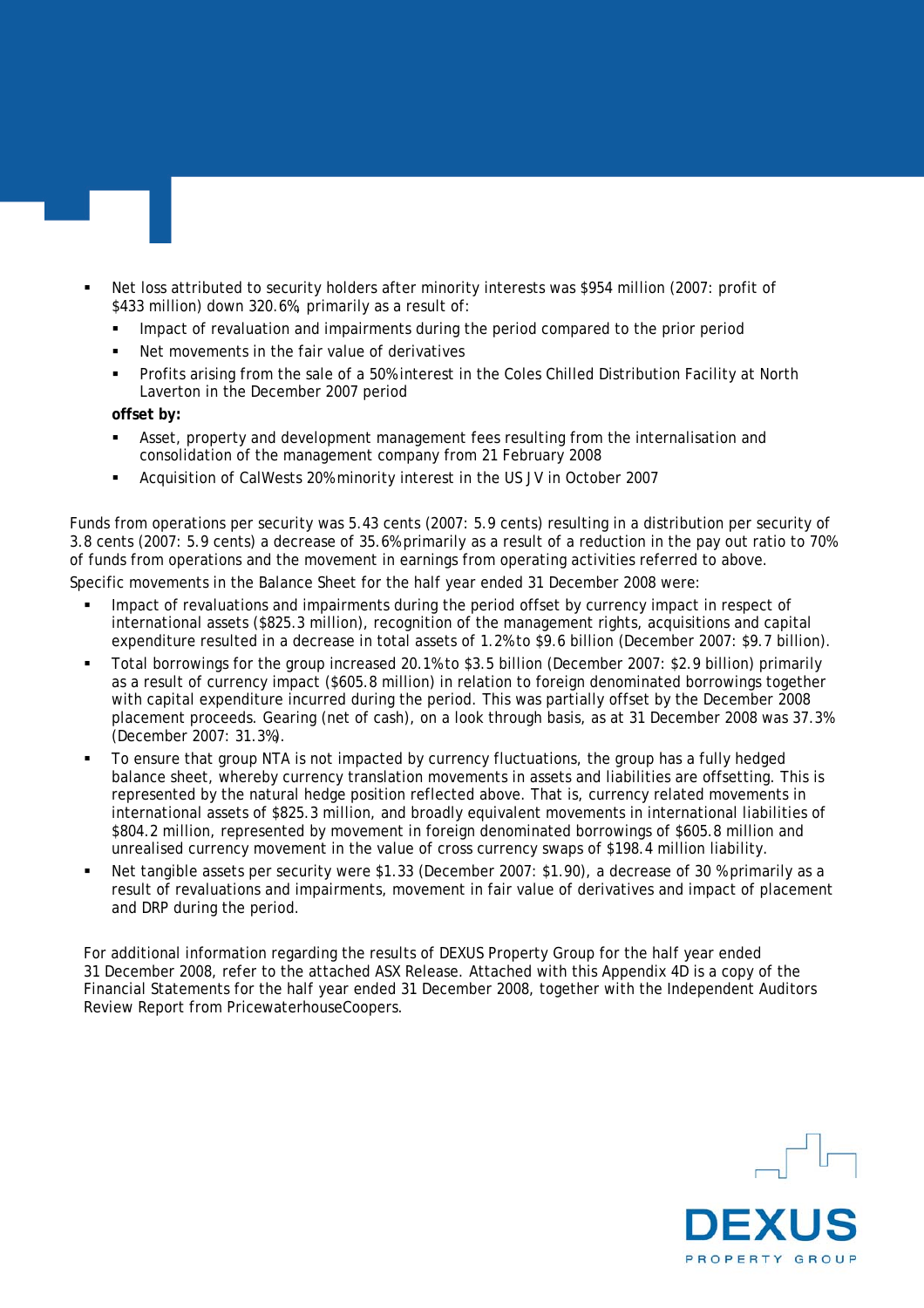#### **Notes**

Note 1: For the purposes of statutory reporting, the stapled entity, known as DXS, must be accounted for as a consolidated group. Accordingly, one of the stapled entities must be the "deemed acquirer" of all other entities in the group. DEXUS Diversified Trust has been chosen as the deemed acquirer of the balance of the DXS stapled entities, comprising DEXUS Industrial Trust, DEXUS Office Trust and DEXUS Operations Trust.

Note 2: The distribution for the period 1 July 2008 to 31 December 2008 is the aggregate of the distributions from DEXUS Diversified Trust, DEXUS Industrial Trust and DEXUS Office Trust. The Annual Tax Statement, issued as at 30 June 2009, will provide details of the components of DXS' distributions.

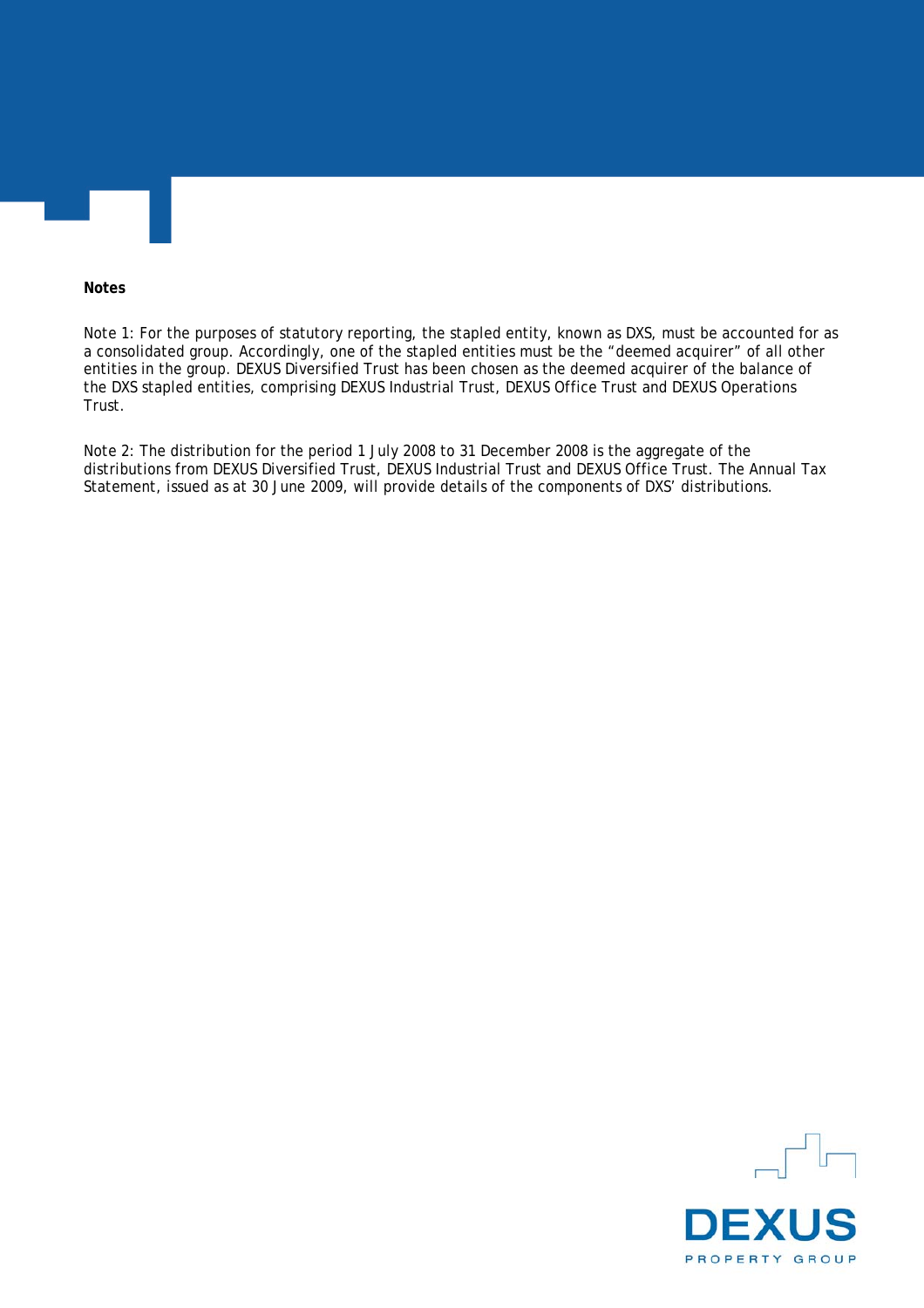# **FINANCIAL STATEMENTS DEXUS DIVERSIFIED TRUST**

# **(ARSN 089 324 541)**

# **HALF YEAR FINANCIAL REPORT 31 DECEMBER 2008**

| <b>Contents</b>                     | Page |
|-------------------------------------|------|
| Directors' Report                   | 1    |
| Auditor's Independence Declaration  | 3    |
| Income Statement                    | 4    |
| <b>Balance Sheet</b>                | 5    |
| Statement of Changes in Equity      | 6    |
| <b>Cash Flow Statement</b>          | 7    |
| Notes to the Financial Statements   | 8    |
| Directors' Declaration              | 28   |
| Independent Auditor's Review Report | 29   |

DEXUS Property Group (ASX Code: DXS), consists of DEXUS Diversified Trust (DDF), DEXUS Industrial Trust (DIT), DEXUS Office Trust (DOT), and DEXUS Operations Trust (DXO), (DXS).

Under Australian equivalents to International Financial Reporting Standards (AIFRS), DDF has been deemed the parent entity for accounting purposes. Therefore the DDF consolidated Financial Statements include all entities forming part of DXS.

All press releases, financial reports and other information are available on our website: www.dexus.com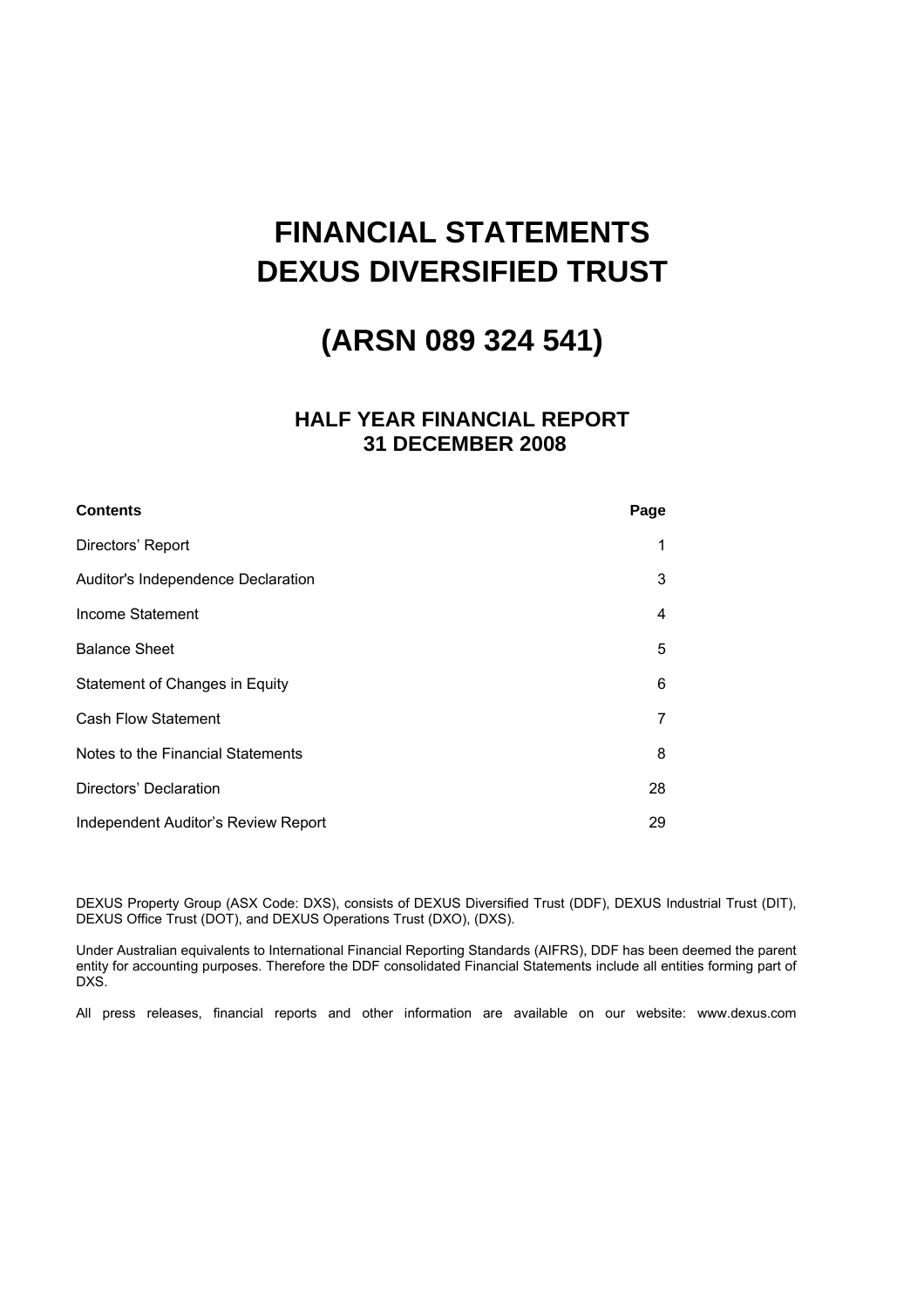#### **DEXUS DIVERSIFIED TRUST Page 1 of 30 Page 1 of 30 DIRECTORS' REPORT FOR THE HALF YEAR ENDED 31 DECEMBER 2008**

The Directors of DEXUS Funds Management Limited (DXFM) as Responsible Entity of DEXUS Diversified Trust (DDF or the Trust) and its consolidated entities, DEXUS Property Group (DXS or the Group) present their Directors' Report together with the consolidated Financial Statements for the half year ended 31 December 2008.

The Trust together with DEXUS Industrial Trust, DEXUS Office Trust and DEXUS Operations Trust form the DEXUS Property Group stapled security.

#### **Directors**

The following persons were Directors or Alternate Directors of DXFM at all times during the half year and up to the date of this Directors' Report:

C T Beare BSc, BE (Hons), MBA, PhD, FAICD 1,5,6

- E A Alexander AM, BComm, FCA, FAICD, FCPA  $^{1,2,3,4,6}$
- B R Browniohn, BComm
- S F Ewen OAM, FILE 1,5
- V P Hoog Antink, BComm, MBA, FCA, FAPI, FRICS, MAICD
- C B Leitner III, BA
- $B \to$  Scullin, BEc  $1,2,3,4,5$

A J Fay, BAg.Ec (Hons), ASIA (Alternate to C B Leitner)

<sup>1</sup> Independent Director

- $\overline{2}$ Audit Committee Member
- <sup>3</sup> Risk Committee Member
- 4 Compliance Committee Member
- <sup>5</sup> Nomination and Remuneration Committee Member
- <sup>6</sup> Finance Committee Member

No Directors held an interest in the Trust as at 31 December 2008 or at the date of this report.

#### **Review and results of operations**

During the half year, the operations of DEXUS Property Group consisted of investment in real property in Australia, Europe, New Zealand, Canada and the United States.

The results for the half year ended 31 December 2008 were:

- (Loss)/profit attributable to stapled security holders was (\$954.3 million) (2007: \$432.7 million);
- Funds From Operations  $(FFO)^1$  was \$188.7 million (2007: \$173.0 million);
- Distributions paid and payable to stapled security holders was \$132.1 million being 70% of FFO (2007: \$173.0 million);
- Total assets were \$9.6 billion (Jun 2008: \$9.3 billion); and
- Net assets were \$5.1 billion (Jun 2008: \$5.8 billion).

#### **Significant changes in the state of affairs**

The Directors are not aware of any matter or circumstance, not otherwise dealt with in this Directors' Report or the Financial Statements that has significantly or may significantly affect the operations of DXS, the results of those operations, or the state of the DXS's affairs in future financial years.

#### **Rounding of amounts and currency**

-

DXS is a registered scheme of a kind referred to in Class Order 98/0100, issued by the Australian Securities and Investments Commission, relating to the "rounding off" of amounts in this Directors' Report and the Financial Statements. Amounts in this Directors' Report and Financial Statements have been rounded off in accordance with that Class Order to the nearest thousand dollars, unless otherwise indicated. All figures in this Directors' Report and the Financial Statements, except where otherwise stated, are expressed in Australian dollars.

 $<sup>1</sup>$  Funds From Operations (FFO) or distributable income is often used as a measure of real estate operating performance after</sup> finance costs and taxes. It represents AIFRS profit after tax attributable to stapled security holders adjusted for: property revaluations, derivative and FX mark to market impacts, amortisation of tenant incentives and lease commissions, profit and loss on sale of assets, straight line rent adjustments, deferred tax expense and DEXUS RENTS Trust capital distribution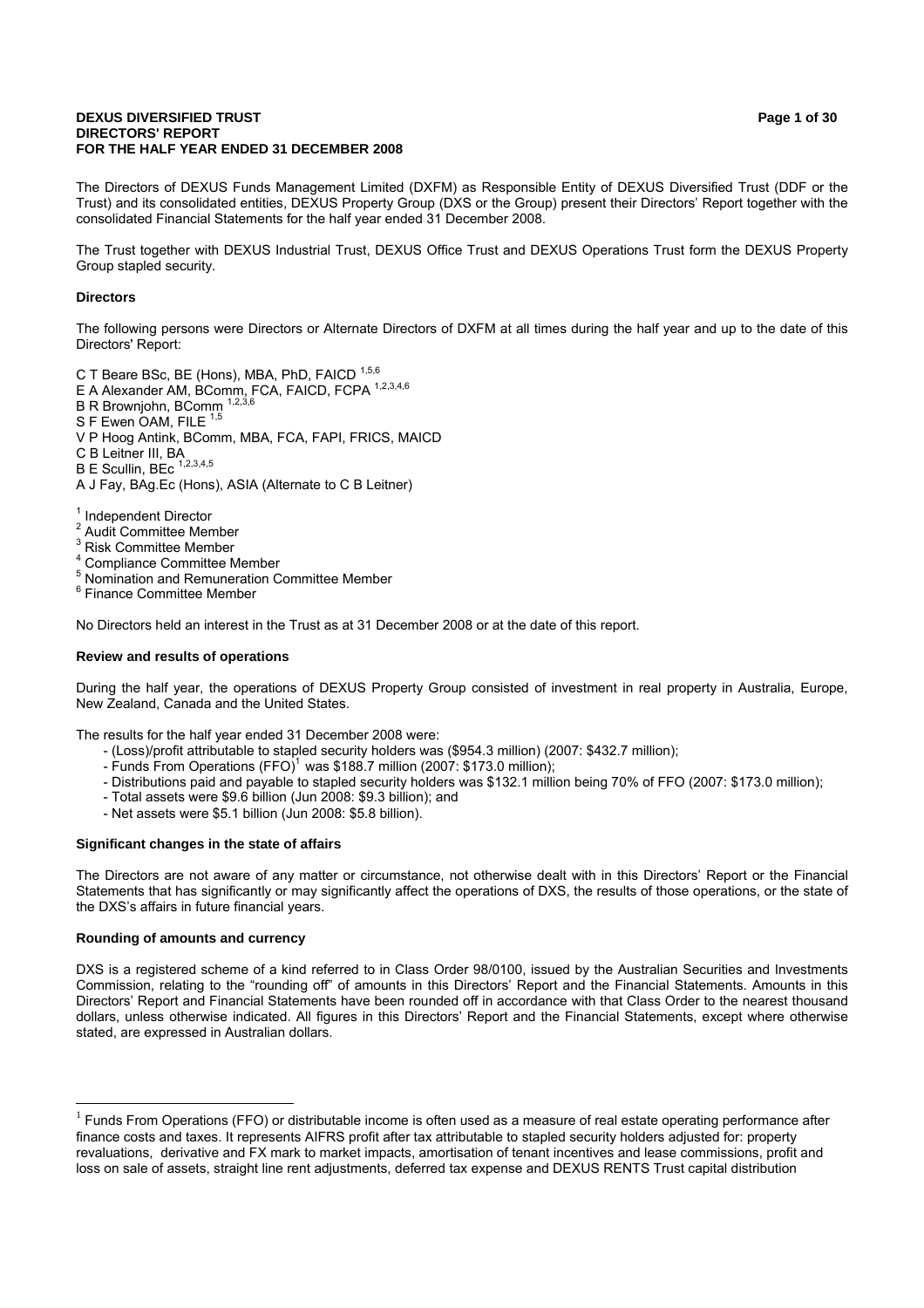#### **DEXUS DIVERSIFIED TRUST DIRECTORS' REPORT** FOR THE HALF YEAR ENDED 31 DECEMBER 2008

#### **Auditor**

PricewaterhouseCoopers (PwC or the Auditor) continues in office in accordance with section 327 of the Corporations Act 2001.

A copy of the Auditor's Independence Declaration as required under section 307C of the Corporations Act 2001 is set out on page 3 and forms part of this Directors' Report.

#### **Management representation**

The Chief Executive Officer and Chief Financial Officer have reviewed the Group's financial reporting processes, policies and procedures together with its risk management and internal control and compliance policies and procedures. Following their review, it is their opinion that the Group's financial records for the financial period have been properly maintained in accordance with the Corporations Act 2001 and the financial statements and their notes comply with the accounting standards and give a true and fair view.

#### Directors' authorisation

The Directors' Report is made in accordance with a resolution of the Directors. The Financial Report was authorised for issue by the Directors on 17 February 2009. The Directors have the power to amend and reissue the Financial Report.

**Christopher T Beare** Chair 17 February 2009

Victor P Hoog Antink Chief Executive Officer 17 February 2009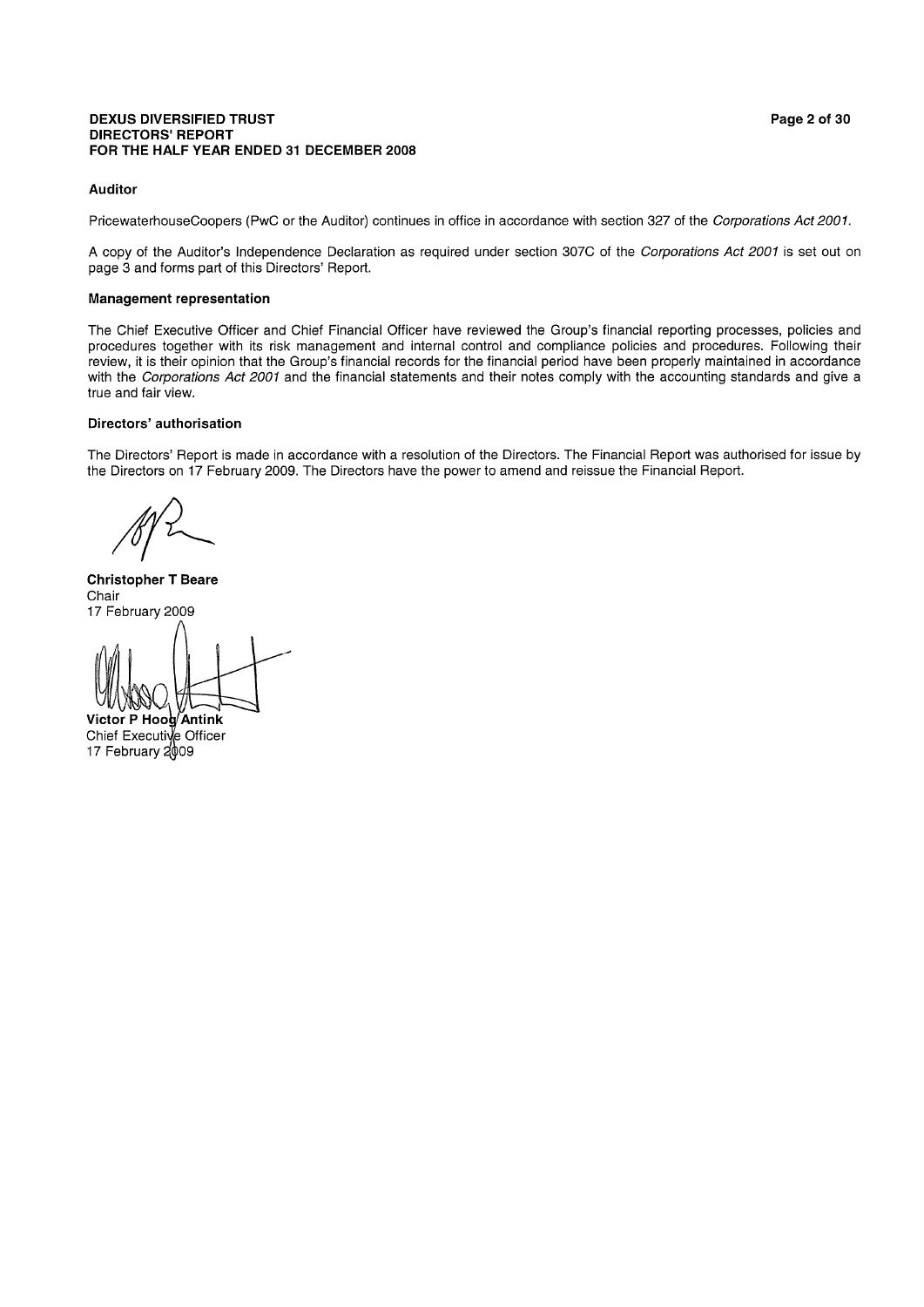PRICEWATERHOUSE COPERS ®

#### PricewaterhouseCoopers ABN 52 780 433 757

Darling Park Tower 2 201 Sussex Street GPO BOX 2650 SYDNEY NSW 1171 DX 77 Sydney Australia Telephone +61 2 8266 0000 Facsimile +61 2 8266 9999 www.pwc.com/au

# **Auditor's Independence Declaration**

As lead auditor for the review of DEXUS Diversified Trust for the half year ended 31 December 2008. I declare that to the best of my knowledge and belief, there have been:

- a) no contraventions of the auditor independence requirements of the Corporations Act 2001 in relation to the review; and
- b) no contraventions of any applicable code of professional conduct in relation to the review.

This declaration is in respect of DEXUS Diversified Trust and the entities it controlled during the period.

JIKDU

JA Dunning Partner PricewaterhouseCoopers

Sydney 17 February 2009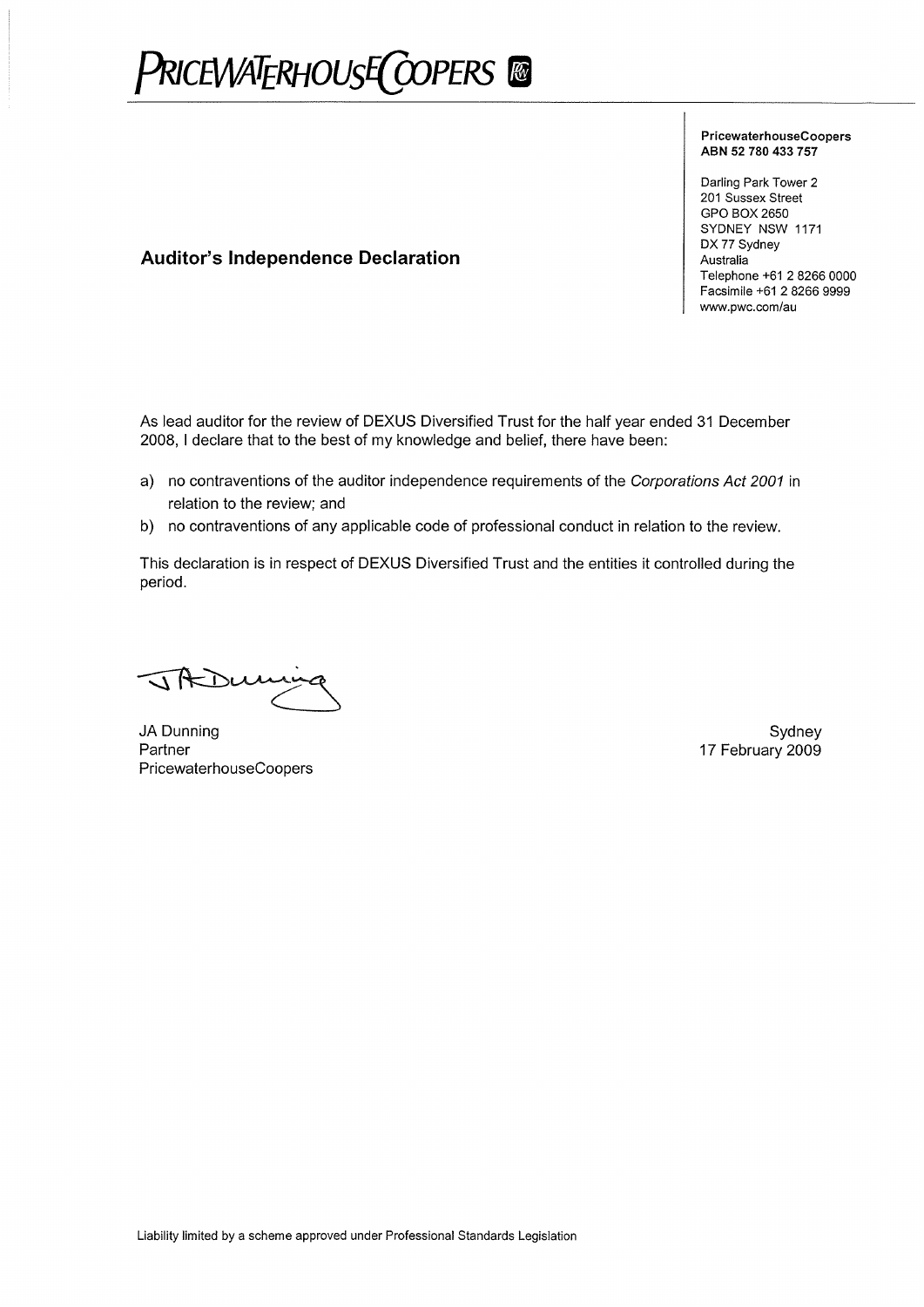#### **DEXUS DIVERSIFIED TRUST** Page 4 of 30 **INCOME STATEMENT FOR THE HALF YEAR ENDED 31 DECEMBER 2008**

|                                                                                                                                                                  |                | 31 Dec 2008 | 31 Dec 2007             |
|------------------------------------------------------------------------------------------------------------------------------------------------------------------|----------------|-------------|-------------------------|
|                                                                                                                                                                  | <b>Notes</b>   | \$'000      | \$'000                  |
| Revenue from ordinary activities<br>Property revenue                                                                                                             |                | 342,767     | 339,304                 |
| Management fee income                                                                                                                                            |                | 28,333      |                         |
| Interest revenue                                                                                                                                                 |                | 1,987       | 5,234                   |
| Total revenue from ordinary activities                                                                                                                           |                | 373,087     | 344,538                 |
|                                                                                                                                                                  |                |             |                         |
| Share of net profits of associates accounted for using the equity method                                                                                         |                | 27          | 1,472                   |
| Net (loss)/gain on sale of investment properties<br>Net fair value gain of investment properties                                                                 |                | (437)       | 7,285<br>336,090        |
| Net foreign exchange gain                                                                                                                                        |                | 154         | 2,220                   |
| Other income                                                                                                                                                     |                | 523         | 67                      |
| <b>Total income</b>                                                                                                                                              |                | 373,354     | 691,672                 |
| <b>Expenses</b>                                                                                                                                                  |                |             |                         |
| Property expenses                                                                                                                                                |                | (82, 630)   | (82, 192)               |
| Responsible Entity fees<br>Finance costs                                                                                                                         | $\overline{c}$ | (485, 817)  | (17, 243)<br>(144, 776) |
| Net fair value loss of investment properties                                                                                                                     |                | (702, 172)  |                         |
| Net fair value loss of derivatives                                                                                                                               |                | (20, 736)   | (10, 837)               |
| Depreciation and amortisation                                                                                                                                    |                | (2, 440)    | (1,063)                 |
| Impairment                                                                                                                                                       |                | (70, 872)   |                         |
| Employee benefits expense                                                                                                                                        |                | (30, 829)   |                         |
| Other expenses                                                                                                                                                   |                | (12, 672)   | (4, 176)                |
| <b>Total expenses</b>                                                                                                                                            |                | (1,408,168) | (260, 287)              |
| (Loss)/profit before tax                                                                                                                                         |                | (1,034,814) | 431,385                 |
| <b>Tax benefit</b>                                                                                                                                               |                |             |                         |
| Income tax (expense)/benefit                                                                                                                                     |                | (647)       | 1,832                   |
| Withholding tax benefit                                                                                                                                          |                | 83,568      | 4,400                   |
| <b>Total tax benefit</b>                                                                                                                                         |                | 82,921      | 6,232                   |
| (Loss)/profit after tax                                                                                                                                          |                | (951, 893)  | 437,617                 |
| (Loss)/profit attbributable to:                                                                                                                                  |                |             |                         |
| Equity holders of the parent entity                                                                                                                              |                | (177, 477)  | 70,271                  |
| Equity holders of other stapled entities (minority interest)                                                                                                     |                | (776, 783)  | 362,409                 |
| <b>Stapled security holders</b>                                                                                                                                  |                | (954, 260)  | 432,680                 |
| Net (loss)/profit attributable to other minority interests                                                                                                       |                | 2,367       | 4,937                   |
| Net (loss)/profit                                                                                                                                                |                | (951, 893)  | 437,617                 |
| Earnings per unit                                                                                                                                                |                | Cents       | Cents                   |
| Basic earnings per unit on (loss)/profit attributable to equity holders of the<br>parent entity                                                                  | 13             | (5.69)      | 2.41                    |
| Diluted earnings per unit on (loss)/profit attributable to equity holders of the                                                                                 |                |             |                         |
| parent entity                                                                                                                                                    | 13             | (5.69)      | 2.41                    |
| The above Income Statement should be read in conjunction with the accompanying notes.                                                                            |                |             |                         |
| Earnings per unit                                                                                                                                                |                |             |                         |
| Basic earnings per unit on (loss)/profit attributable to stapled security holders<br>Diluted earnings per unit on (loss)/profit attributable to stapled security | 13             | (30.61)     | 14.82                   |
| holders                                                                                                                                                          | 13             | (30.61)     | 14.82                   |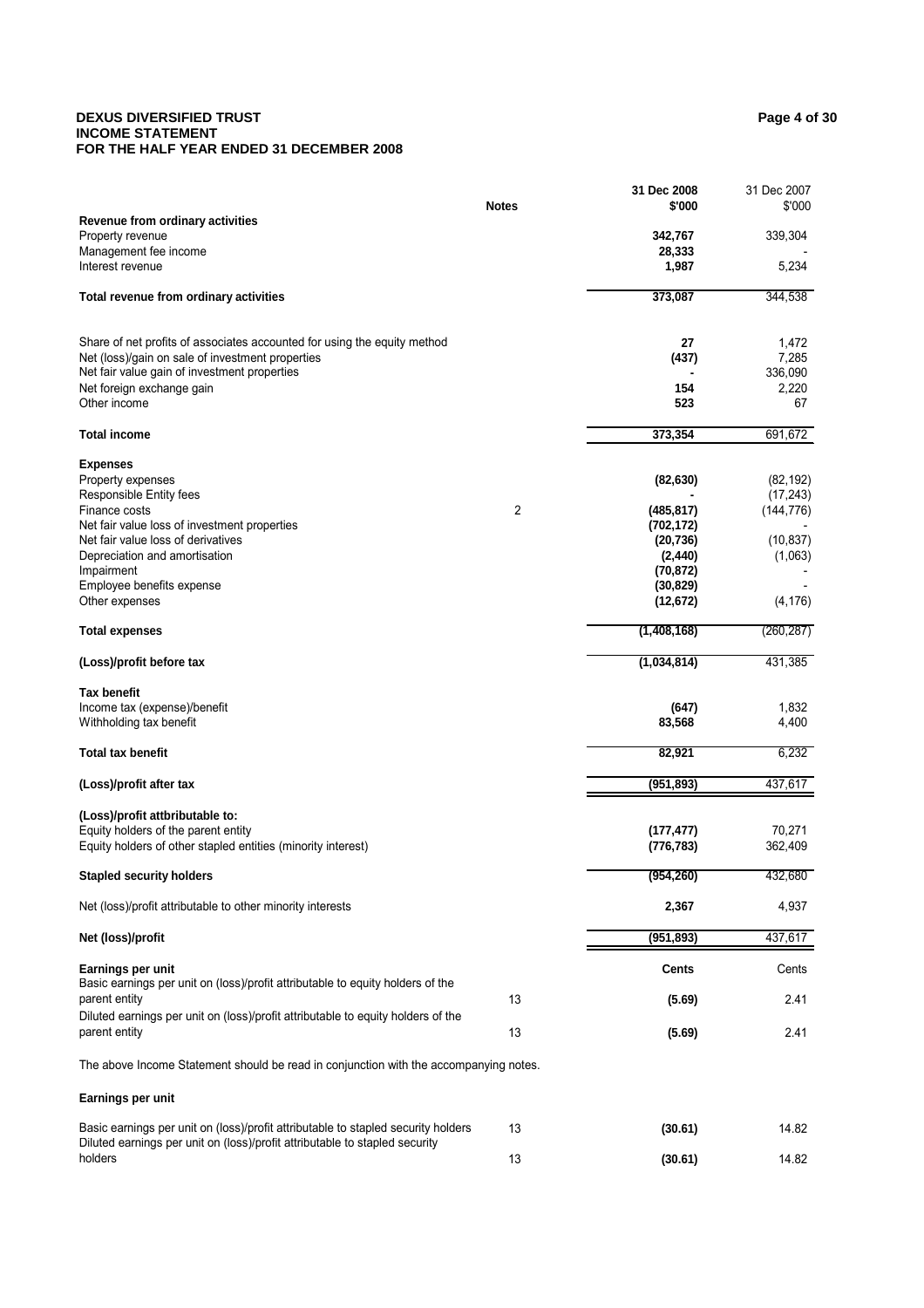#### **DEXUS DIVERSIFIED TRUST Page 5 of 30 BALANCE SHEET AS AT 31 DECEMBER 2008**

|                                                                           | <b>Notes</b> | 31 Dec 2008<br>\$'000 | 30 Jun 2008<br>\$'000 |
|---------------------------------------------------------------------------|--------------|-----------------------|-----------------------|
| <b>Current assets</b>                                                     |              |                       |                       |
| Cash and cash equivalents                                                 |              | 98,368                | 99,214                |
| Receivables                                                               |              | 46,392                | 36,457                |
| Derivative financial instruments                                          |              | 200,165               | 191,162               |
| Current tax assets<br>Other                                               |              | 6,041<br>15,698       | 124<br>9,372          |
| <b>Total current assets</b>                                               |              | 366,664               | 336,329               |
| <b>Non-current assets</b>                                                 |              |                       |                       |
| Investment properties                                                     | 3            | 8,334,930             | 8,182,295             |
| Property, plant and equipment                                             | 4            | 483,282               | 443,633               |
| Investments accounted for using the equity method                         | 5            | 130,334               | 111,946               |
| Deferred tax assets                                                       |              | 19,422                | 14,882                |
| Intangible assets                                                         | 6            | 233,851               | 255,113               |
| Other                                                                     |              | 6,493                 | 4,789                 |
| <b>Total non-current assets</b>                                           |              | 9,208,312             | 9,012,658             |
| <b>Total assets</b>                                                       |              | 9,574,976             | 9,348,987             |
| <b>Current liabilities</b>                                                |              |                       |                       |
| Payables                                                                  |              | 125,624               | 118,396               |
| Interest bearing liabilities                                              | 7            | 603,745<br>1,491      | 576,131               |
| Current tax liabilities<br>Provisions                                     |              | 140,629               | 1,019<br>194,314      |
| Derivative financial instruments                                          |              | 732,469               | 97,078                |
| Other                                                                     |              | 878                   | 1,799                 |
| <b>Total current liabilities</b>                                          |              | 1,604,836             | 988,737               |
| <b>Non-current liabilities</b>                                            |              |                       |                       |
| Interest bearing liabilities                                              | 7            | 2,851,558             | 2,430,788             |
| Deferred tax liabilities                                                  |              | 27,598                | 76,543                |
| Provisions                                                                |              | 10,929                | 9,818                 |
| Other<br><b>Total non-current liabilities</b>                             |              | 10,511<br>2,900,596   | 8,048<br>2,525,197    |
|                                                                           |              |                       |                       |
| <b>Total liabilities</b>                                                  |              | 4,505,432             | 3,513,934             |
| <b>Net assets</b>                                                         |              | 5,069,544             | 5,835,053             |
| <b>Equity</b>                                                             |              |                       |                       |
| Equity attributable to equity holders of the parent entity                |              |                       |                       |
| Contributed equity                                                        | 8            | 1,437,220             | 1,297,831             |
| Reserves                                                                  |              | (5, 467)              | 1,248                 |
| Undistributed income                                                      |              | 478,216               | 705,510               |
| Parent entity equity holders' interest                                    |              | 1,909,969             | 2,004,589             |
| Equity attributable to equity holders of other stapled entities (minority |              |                       |                       |
| interest)                                                                 |              |                       |                       |
| Contributed equity                                                        | 8            | 2,492,517             | 2,280,052             |
| Reserves<br>Undistributed income                                          |              | 30,767<br>429,164     | 49,689<br>1,294,725   |
| Other stapled security holders' interest                                  |              | 2,952,448             | 3,624,466             |
|                                                                           |              |                       |                       |
| <b>Stapled security holders' interest</b>                                 |              | 4,862,417             | 5,629,055             |
| Other minority interests                                                  |              | 207,127               | 205,998               |
| <b>Total equity</b>                                                       |              | 5,069,544             | 5,835,053             |

The above Balance Sheet should be read in conjunction with the accompanying notes.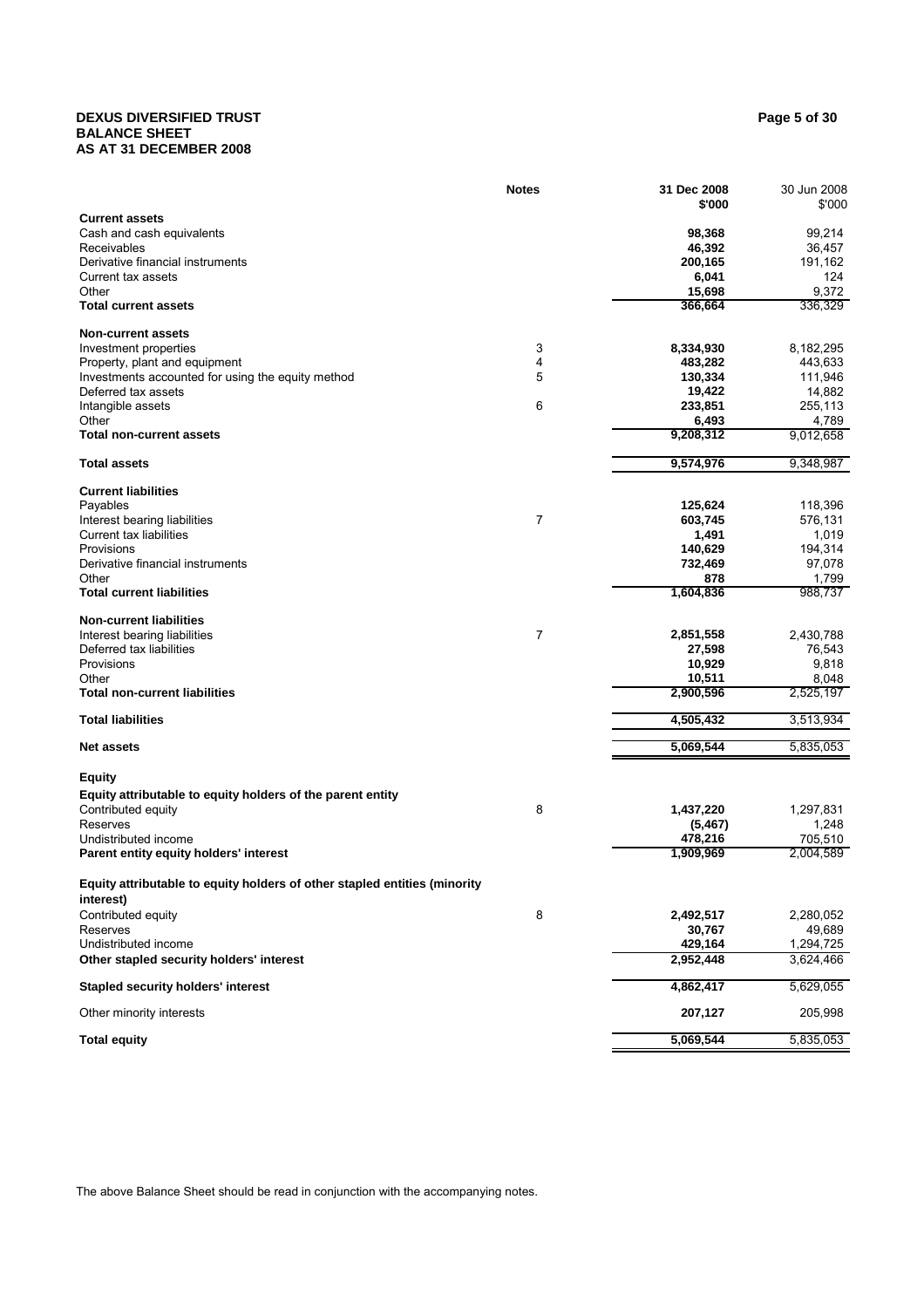#### **DEXUS DIVERSIFIED TRUST Page 6 of 30 Page 6 of 30 STATEMENT OF CHANGES OF EQUITY FOR THE HALF YEAR ENDED 31 DECEMBER 2008**

|                                                                                                                                                                                                                | <b>Notes</b> | 31 Dec 2008<br>\$'000    | 31 Dec 2007<br>\$'000                   |
|----------------------------------------------------------------------------------------------------------------------------------------------------------------------------------------------------------------|--------------|--------------------------|-----------------------------------------|
| Total equity at the beginning of the year                                                                                                                                                                      |              | 5,835,053                | 5,704,943                               |
| Exchange differences on translation of foreign operations<br>Impairment of intangible asset                                                                                                                    | 6            | (4,744)<br>(20, 893)     | (5, 174)                                |
| Net income recognised directly in equity                                                                                                                                                                       |              | (25, 637)                | (5, 174)                                |
| Net (loss)/profit for the period                                                                                                                                                                               |              | (951, 893)               | 437,617                                 |
| Total recognised income and expense for the period                                                                                                                                                             |              | (977, 530)               | 432,443                                 |
| Transactions with equity holders in their capacity as equity holders:<br>Contributions of equity, net of transaction costs<br>Distributions provided for or paid<br>Transactions with other minority interest: | 8<br>9       | 351,854<br>(132, 119)    | 70,687<br>(172, 992)                    |
| Contributions of equity, net of transaction costs<br>Distributions provided for or paid<br>Disposal of other minority interests<br>Foreign currency translation reserve                                        | 9            | 372<br>(8,894)<br>808    | 1,690<br>(8,601)<br>(265,989)<br>29,293 |
| Total transactions with equity holders                                                                                                                                                                         |              | 212,021                  | (345, 912)                              |
| Total equity at the end of the period                                                                                                                                                                          |              | 5,069,544                | 5,791,474                               |
| Total recognised income and expense for the period is attributable to:                                                                                                                                         |              |                          |                                         |
| Equity holders of the parent entity - DDF unitholders<br>Equity holders of other stapled entities (minority interest)                                                                                          |              | (184, 192)<br>(795, 705) | 69.742<br>357,764                       |
| <b>Equity holders of DEXUS Diversified Trust</b>                                                                                                                                                               |              | (979, 897)               | 427,506                                 |
| Other minority interests                                                                                                                                                                                       |              | 2,367                    | 4,937                                   |
| Total recognised income and expense for the period                                                                                                                                                             |              | (977, 530)               | 432,443                                 |

The above Cash Flow Statement should be read in conjunction with the accompanying notes.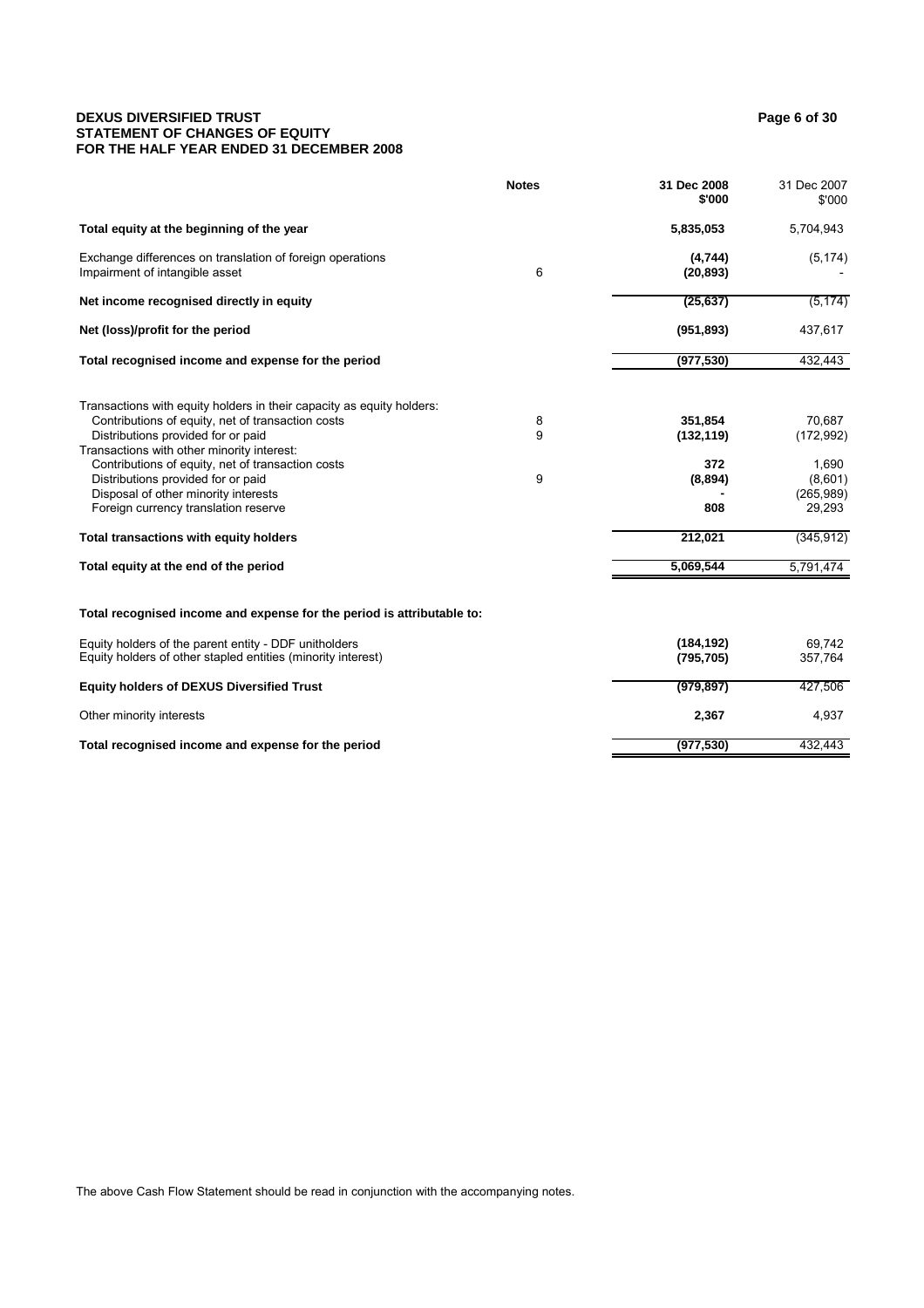#### **DEXUS DIVERSIFIED TRUST Page 7 of 30 CASH FLOW STATEMENT FOR THE HALF YEAR ENDED 31 DECEMBER 2008**

|                                                                   | 31 Dec 2008<br>\$'000 | 31 Dec 2007<br>\$'000 |
|-------------------------------------------------------------------|-----------------------|-----------------------|
| Cash flows from operating activities                              |                       |                       |
| Receipts in the course of operations (inclusive of GST)           | 427,828               | 381,477               |
| Payments in the course of operations (inclusive of GST)           | (172, 263)            | (136, 829)            |
| Interest received                                                 | 1,920                 | 5,337                 |
| Finance costs paid to financial institutions                      | (98, 748)             | (94, 693)             |
| Distributions received                                            |                       | 4,810                 |
| Dividends received                                                |                       | 3,250                 |
| Income and withholding taxes paid                                 | (8, 332)              | (3,686)               |
| Net cash inflow from operating activities                         | 150,405               | 159,666               |
| Cash flows from investing activites                               |                       |                       |
| Proceeds from sale of investment properties                       | 8,184                 | 1,007,909             |
| Disposal of cash in Bent St Trust                                 |                       | (46)                  |
| Payments for capital expenditure on investment properties         | (66, 607)             | (95,667)              |
| Payments for investment properties                                |                       | (177, 226)            |
| Payments for acquisition of investments net of cash               |                       | (253, 179)            |
| Payments for investments accounted for using the equity method    | (14, 323)             |                       |
| Payments for property, plant and equipment                        | (14, 337)             | (28, 470)             |
| Payments for capital expenditure on property, plant and equipment | (83, 454)             | (53, 527)             |
| Net cash (outflow)/inflow from investing activities               | (170, 536)            | 399,794               |
| Cash flows from financing activities                              |                       |                       |
| Issue of units                                                    | 301,617               |                       |
| Establishment expenses and unit issue costs                       | (7, 849)              |                       |
| Equity issued to other minority interests                         | 372                   | 1,444                 |
| Proceeds from borrowings                                          | 1,256,260             | 1,278,681             |
| Repayment of borrowings                                           | (1, 412, 798)         | (1,708,867)           |
| Distributions paid to security holders                            | (124, 301)            | (94, 305)             |
| Distributions paid to other minority interests                    | (4,651)               | (8, 361)              |
| Net cash inflow/(outflow) from financing activities               | 8,650                 | (531, 408)            |
| Net (decrease)/increase in cash and cash equivalents              | (11, 481)             | 28,052                |
| Cash and cash equivalents at the beginning of the period          | 99,214                | 59,603                |
| Effects of exchange rate changes on cash and cash equivalents     | 10,635                | 1                     |
| Cash and cash equivalents at the end of the period                | 98,368                | 87,656                |

The above Cash Flow Statement should be read in conjunction with the accompanying notes.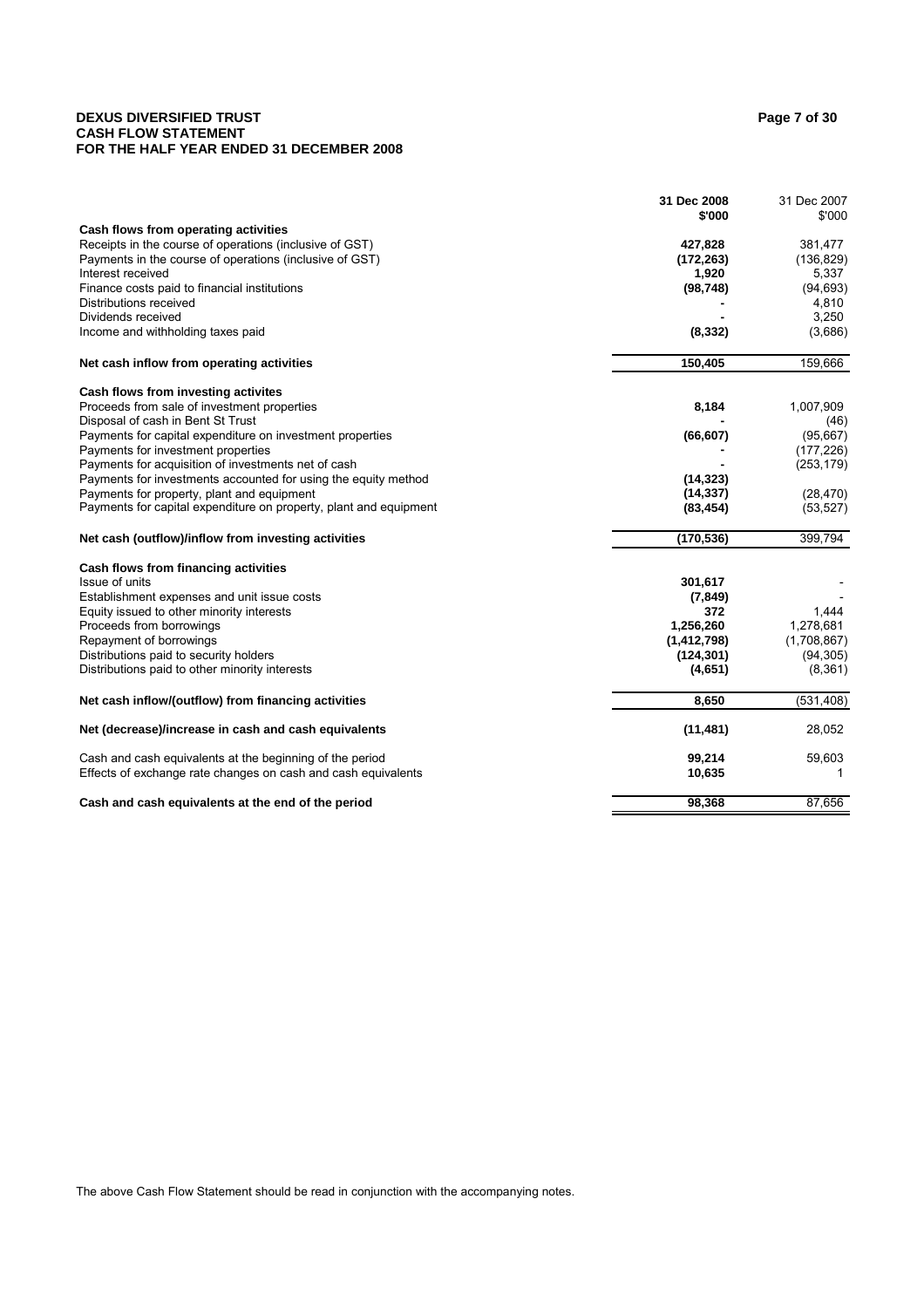#### **DEXUS DIVERSIFIED TRUST Page 8 of 30 Page 8 of 30 CASH FLOW STATEMENT FOR THE HALF YEAR ENDED 31 DECEMBER 2008**

#### **Note 1. Summary of significant accounting policies**

#### **(a) Basis of preparation**

In accordance with AASB Interpretation 1002: Post-Date-of-Transition Stapling Arrangements, the entities within DXS must be consolidated. The parent entity and deemed acquirer of DIT, DOT and DXO is DDF.

The DDF Consolidated column represents the consolidated result of DDF, which comprises DDF and its controlled entities, DIT and its controlled entities, DOT and its controlled entities and DXO and its controlled entities. Equity attributable to other entities stapled to DDF is a form of minority interest in accordance with AASB 1002 and, in the DDF consolidated column, represents the equity of DIT, DOT and DXO. Other minority interests represent the equity attributable to parties external to DXS.

DEXUS Property Group stapled securities (DXS) are quoted on the Australian Stock Exchange under the code "DXS" and comprise one unit in each of DDF, DIT, DOT and DXO. Each entity forming part of DXS continues as a separate legal entity in its own right under the *Corporations Act 2001* and is therefore required to comply with the reporting and disclosure requirements under the *Corporations Act 2001* and Australian Accounting Standards.

DEXUS Funds Management Limited as Responsible Entity for each entity within DXS may only unstaple if approval is obtained by special resolution of the stapled security holders.

This general purpose interim financial report for the half year ended 31 December 2008 has been prepared in accordance with the requirements of the Trust's Constitution, AASB 134: *Interim Financial Reporting* and the *Corporations Act 2001*.

This financial report is prepared on the going concern basis and in accordance with historical cost conventions and has not been adjusted to take account of either changes in the general purchasing power of the dollar or changes in the values of specific assets, except for the revaluation of certain derivatives, other financial instruments and investment properties and the impairment of intangible assets and property, plant and equipment.

The financial report does not include notes of the type normally included in an annual financial report. Accordingly this report is to be read in conjunction with the annual financial report for the year ended 30 June 2008 and any public pronouncements made by DXS during the half year in accordance with the continuous disclosure requirements of the *Corporations Act 2001*.

The accounting policies adopted are consistent with those of the previous financial year and corresponding interim reporting period, unless otherwise stated.

#### **(b) Critical accounting estimates**

The preparation of Financial Statements may require the use of certain critical accounting estimates and management to exercise its judgement in the process of applying the Trust's accounting policies. Other than the estimation of fair values relating to derivatives and other financial instruments, investment properties and intangible assets, no key assumptions concerning the future or other estimation of uncertainty at the reporting date have a significant risk of causing material adjustments to the Financial Statements in the next reporting period. The accounting policies followed in relation to the determination of these critical accounting estimates are the same as those applied in the Financial Statements of DDF for the year ended 30 June 2008.

#### **Uncertainty around property valuations**

The global market for many types of real estate has been severely affected by the recent volatility in global financial markets. The lower levels of liquidity and volatility in the banking sector have translated into a general weakening of market sentiment towards real estate and the number of real estate transactions has significantly reduced.

Fair value of investment property is the price at which the property could be exchanged between knowledgeable, willing parties in an arm's length transaction. A "willing seller" is not a forced seller prepared to sell at any price. The best evidence of fair value is given by current prices in an active market for similar property in the same location and condition.

The current lack of comparable market evidence relating to pricing assumptions and market drivers means that there is less certainty in regard to valuations and the assumptions applied to valuation inputs. The period of time needed to negotiate a sale in this environment may also be significantly prolonged.

The fair value of investment property has been adjusted to reflect market conditions at the end of the reporting period. While this represents the best estimates of fair value as at the balance sheet date, the current market uncertainty means that if investment property is sold in future the price achieved may be higher or lower than the most recent valuation, or higher or lower than the fair value recorded in the Financial Statements.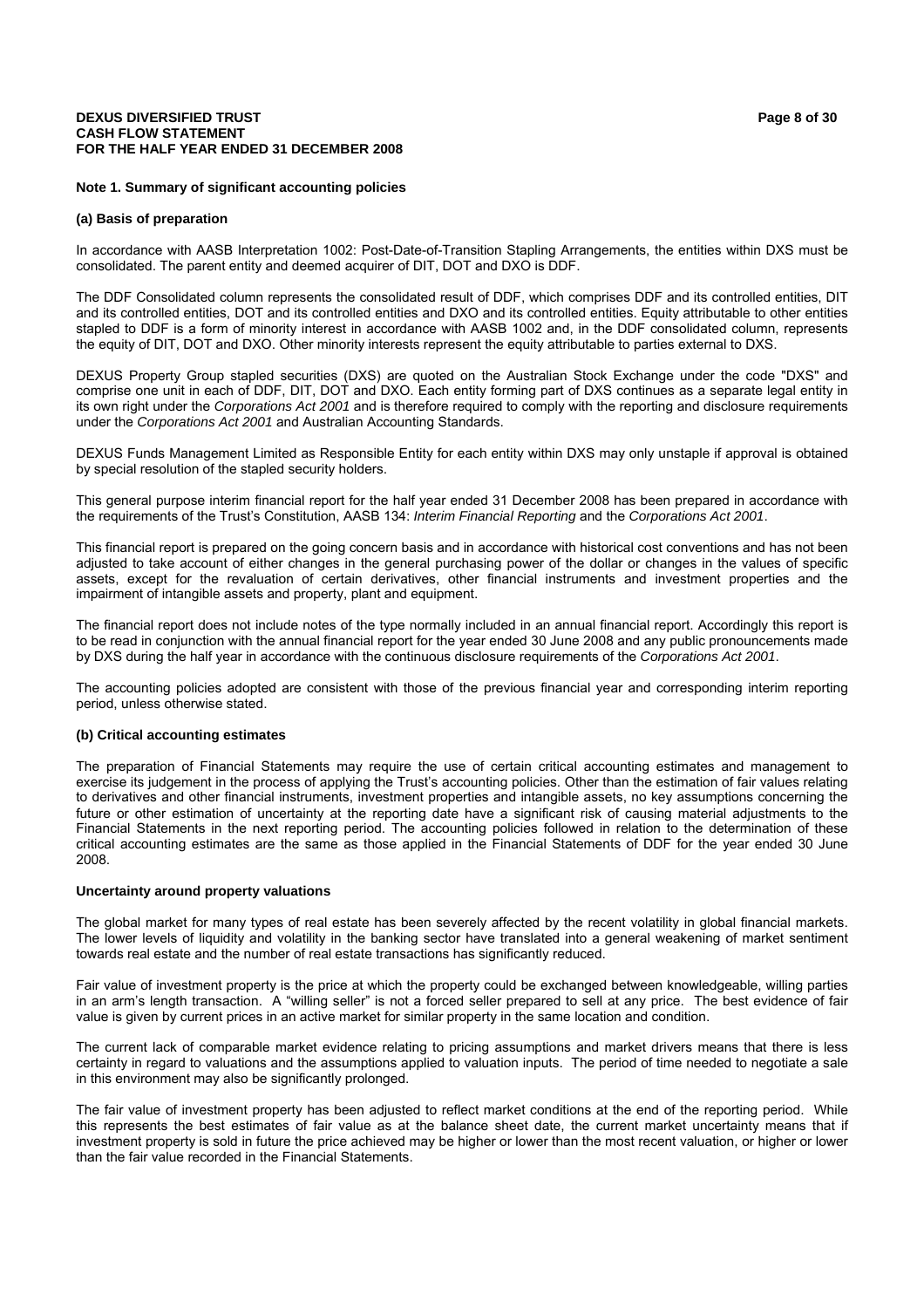#### **DEXUS DIVERSIFIED TRUST Page 9 of 30 Page 9 of 30 CASH FLOW STATEMENT FOR THE HALF YEAR ENDED 31 DECEMBER 2008**

#### **(c) Rounding of amounts**

The Trust is the kind referred to in Class Order 98/0100, issued by the Australian Securities and Investment Commission, relating to the rounding off of amounts in the financial report. Amounts in the financial report have been rounded off in accordance with that Class Order to the nearest thousand dollars, or in certain cases, the nearest dollar.

#### **Note 2. Finance costs**

|                                            | 31 Dec 2008<br>\$'000 | 31 Dec 2007<br>\$'000 |
|--------------------------------------------|-----------------------|-----------------------|
| Interest paid/payable                      | 100,280               | 99,402                |
| Amount capitalised                         | (18, 227)             | (7,042)               |
| Other finance costs                        | 1.548                 | 1,672                 |
| Net fair value loss of interest rate swaps | 402,216               | 50,744                |
| <b>Total finance costs</b>                 | 485.817               | 144.776               |

The average capitalisation rate used to determine the amount of borrowing costs eligible for capitalisation is 6.70% (2007: 6.13%).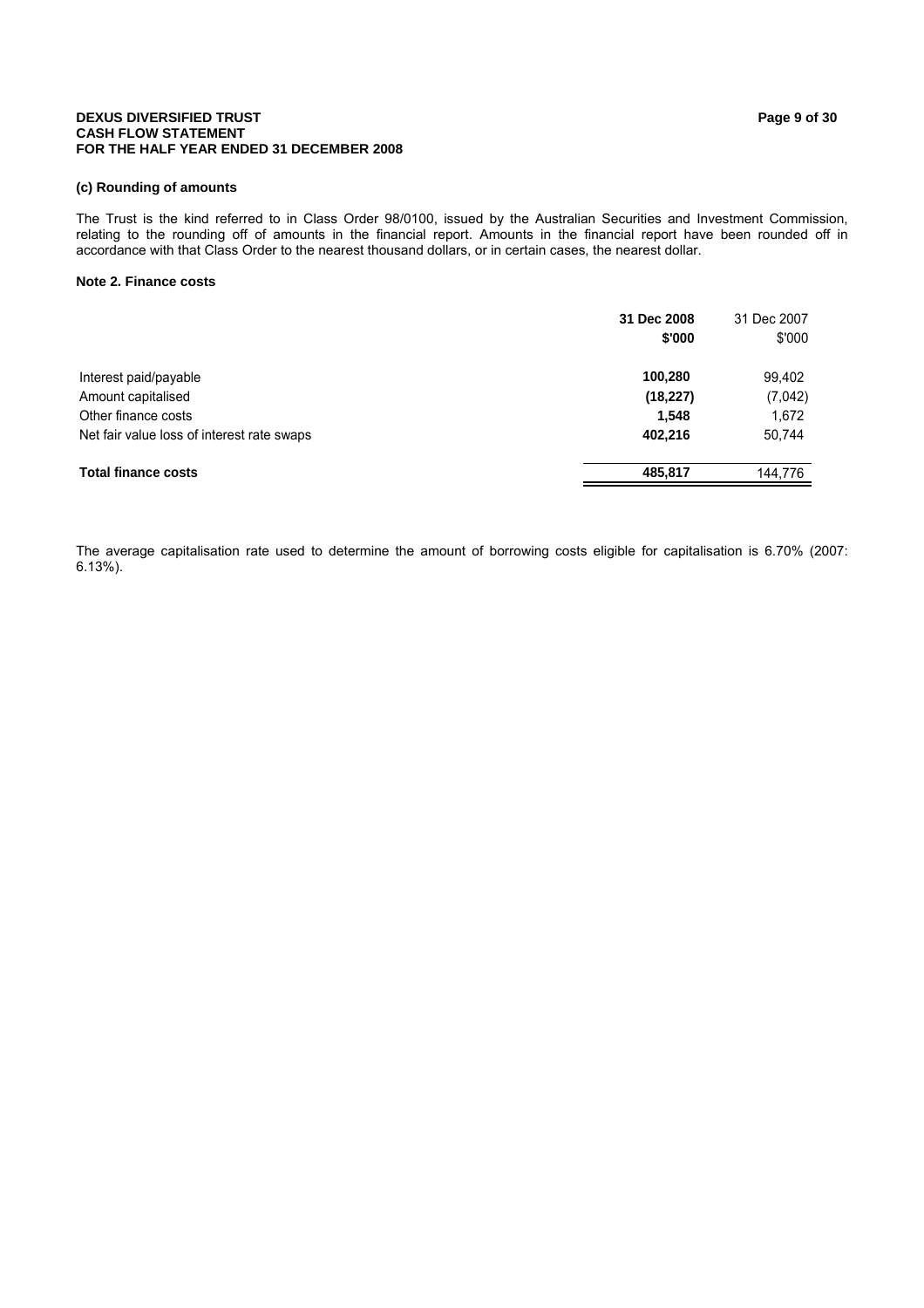#### **DEXUS DIVERSIFIED TRUST** Page 10 of 30 **NOTES TO THE FINANCIAL STATEMENTS (continued) FOR THE HALF YEAR ENDED 31 DECEMBER 2008**

#### **Note 3. Investment properties**

| (a) Properties                                                             | Ownership | date            | <b>Acquisition Cost including</b> | Independent<br>all additions valuation date | Independent<br>valuation | Independent<br>valuer | Consolidated<br>book value | Consolidated<br>book value |
|----------------------------------------------------------------------------|-----------|-----------------|-----------------------------------|---------------------------------------------|--------------------------|-----------------------|----------------------------|----------------------------|
|                                                                            |           |                 |                                   |                                             | amount                   |                       | 31 Dec 2008                | 30 June 2008               |
|                                                                            |           |                 | \$'000                            |                                             | \$'000                   |                       | \$'000                     | \$'000                     |
| Kings Park Industrial Estate, Bowmans Road, Marayong, NSW                  | 100%      | May 1990        | 80,980                            | Jun 2008                                    | 104,000                  | (e)                   | 99,000                     | 104,000                    |
| Target Distrbution Centre, Lot 1, Tara Avenue, Altona North, VIC           | 100%      | Oct 1995        | 25,538                            | Dec 2007                                    | 37,500                   | (a)                   | 32,000                     | 34,200                     |
| Axxess Corporate Park, 164 - 180 Forster Road, 11 & 21 - 45 Gilby          |           |                 |                                   |                                             |                          |                       |                            |                            |
| Road, 307 - 355 Ferntree Gully Road, Mount Waverley, VIC                   | 100%      | Oct 1996        | 157,441                           | Jun 2008                                    | 192,650                  | (i)                   | 193,437                    | 192,650                    |
| Knoxfield Industrial Estate, 20 Henderson Road, Knoxfield, VIC             | 100%      | Aug 1996        | 30,312                            | Jun 2006                                    | 37,050                   | (f)                   | 35,344                     | 35,300                     |
| 12 Frederick Street, St Leonards, NSW                                      | 100%      | <b>Jul 2000</b> | 25,591                            | Jun 2007                                    | 38,000                   | (f)                   | 37,056                     | 37,000                     |
| 40 Talavera Road, North Ryde, NSW                                          | 100%      | Oct 2002        | 33,112                            | Dec 2006                                    | 31,200                   | (d)                   | 31,000                     | 33,910                     |
| 2 Alspec Place, Eastern Creek, NSW                                         | 100%      | Mar 2004        | 23,620                            | Dec 2008                                    | 24,800                   | (f)                   | 24,800                     | 24,800                     |
| Redwood Gardens Industrial Estate Stages 3, 5, 6 & 7 and Lot 4,            |           |                 |                                   |                                             |                          |                       |                            |                            |
| Dingley, Vic                                                               | 100%      | Dec 1994        | 26,751                            | <b>Jun 2008</b>                             | 30,250                   | (e)                   | 30,000                     | 30,250                     |
| 44 Market Street, Sydney, NSW                                              | 100%      | Sep 1987        | 180,075                           | Jun 2008                                    | 225,000                  | (e)                   | 218,000                    | 225,000                    |
| 8 Nicholson Street, Melbourne, VIC                                         | 100%      | Nov 1993        | 70,092                            | Dec 2007                                    | 106,500                  | (e)                   | 99,246                     | 99,000                     |
| 130 George Street & 105 Phillip Street, Parramatta, NSW                    | 100%      | May 1997        | 100,839                           | Dec 2008                                    | 90,000                   | (a)                   | 90,000                     | 92,000                     |
| Flinders Gate Complex, 172 Flinders Street & 189 Flinders Lane,            |           |                 |                                   |                                             |                          |                       |                            |                            |
| Melbourne, VIC                                                             | 100%      | Mar 1999        | 16,142                            | Dec 2008                                    | 25,150                   | (i)                   | 25,150                     | 21,350                     |
| 383 - 395 Kent Street, Sydney, NSW                                         | 100%      | Sep 1987        | 106,282                           | Jun 2008                                    | 153,000                  | (f)                   | 139,000                    | 153,000                    |
| 14 Moore Street, Canberra, ACT**                                           | 100%      | May 2002        | 37,804                            | Dec 2007                                    | 49,500                   | (a)                   | 46,701                     | 46,500                     |
| Sydney CBD Floor Space <sup>1</sup>                                        | 9%        | <b>Jul 2000</b> | 196                               | n/a                                         |                          |                       | 196                        | 2,174                      |
| Westfield Whitford City Shopping Centre Marmion & Whitfords                |           |                 |                                   |                                             |                          |                       |                            |                            |
| Avenue, Hillarys, WA <sup>2</sup>                                          | 50%       | Oct 1984        | 130,927                           | Jun 2007                                    | 252,350                  | (f)                   | 255,771                    | 255,350                    |
| Westfield Whitfords Avenue Lot 6 Endeavour Road, Hillarys, WA <sup>2</sup> | 50%       | Dec 1992        | 5,506                             | Jun 2007                                    | 24,650                   | (f)                   | 24,650                     | 24,650                     |
| 34 - 60 Little Collins Street, Melbourne, VIC**                            | 100%      | Nov 1984        | 16,186                            | Dec 2008                                    | 40,900                   | (i)                   | 40,900                     | 41,000                     |
| 32 - 44 Flinders Street, Melbourne, VIC                                    | 100%      | <b>Jun 1998</b> | 21,331                            | Dec 2008                                    | 38,800                   | (i)                   | 38,800                     | 32,592                     |
| Flinders Gate Carpark, 172 - 189 Flinders Street, Melbourne, VIC           | 100%      | Mar 1999        | 47,328                            | Dec 2008                                    | 54,600                   | (i)                   | 54,600                     | 39,263                     |
| 383 - 395 Kent Street, Sydney, NSW                                         | 100%      | Sep 1987        | 30,257                            | Jun 2008                                    | 65,000                   | (f)                   | 62,000                     | 65,000                     |
| John Martin's Carpark & Retail Plaza Joint Venture                         | $1\%$     | Sep 1994        |                                   | n/a                                         |                          |                       | 100                        | 100                        |
| 77 - 79 St Hilliers Road, Auburn, NSW                                      | 100%      | Sep 1997        | 39,441                            | Jun 2007                                    | 45,250                   | (a)                   | 47,000                     | 47,281                     |
| 3 Brookhollow Avenue, Baulkham Hills, NSW                                  | 100%      | Dec 2002        | 34,610                            | Jun 2008                                    | 54,800                   | (f)                   | 42,346                     | 44,800                     |
| 1 Garigal Road, Belrose, NSW                                               | 100%      | Dec 1998        | 23,446                            | Jun 2007                                    | 31,000                   | (d)                   | 25,700                     | 28,800                     |

<sup>1</sup> This relates to heritage floor space retained following the disposal of 1 Chifley Square, Sydney. During the interim period a portion of this floor space was disposed of for \$1.4 million.

 $2$  The valuation reflects 50 percent of the independent valuation amount.

The title to all properties is freehold, with the exception of the properties marked \*\* which are leasehold.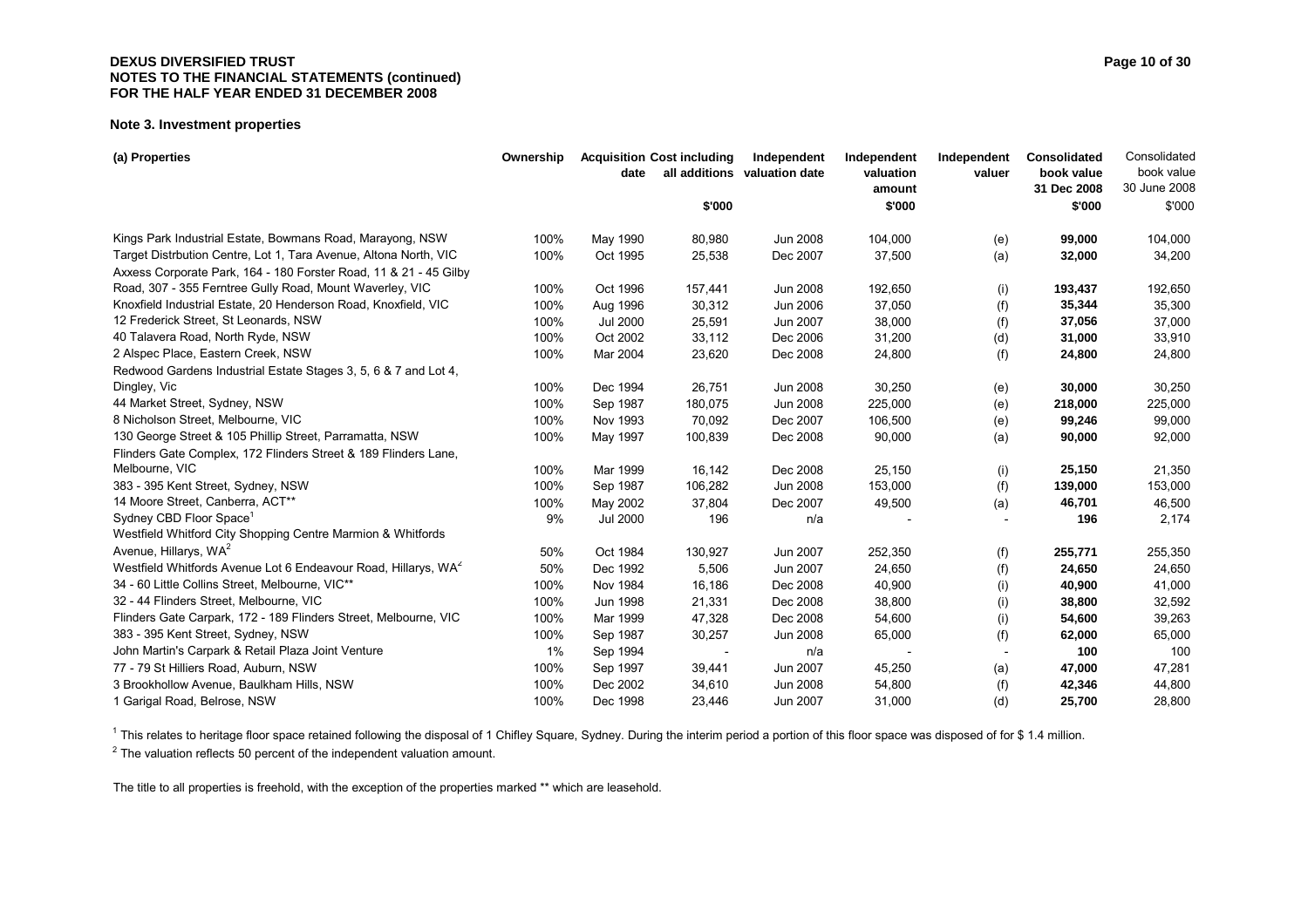#### **DEXUS DIVERSIFIED TRUST** Page 11 of 30 **NOTES TO THE FINANCIAL STATEMENTS (continued) FOR THE HALF YEAR ENDED 31 DECEMBER 2008**

| (a) Properties                                                 | Ownership |                 | <b>Acquisition Cost including</b> | Independent                  | Independent         | Independent | Consolidated              | Consolidated<br>book value |
|----------------------------------------------------------------|-----------|-----------------|-----------------------------------|------------------------------|---------------------|-------------|---------------------------|----------------------------|
|                                                                |           | date            |                                   | all additions valuation date | valuation<br>amount | valuer      | book value<br>31 Dec 2008 | 30 June 2008               |
|                                                                |           |                 | \$'000                            |                              | \$'000              |             | \$'000                    | \$'000                     |
| 2 Minna Close, Belrose, NSW                                    | 100%      | Dec 1998        | 36,030                            | Jun 2007                     | 35,000              | (d)         | 34,284                    | 33,000                     |
| 114 - 120 Old Pittwater Road, Brookvale, NSW                   | 100%      | Sep 1997        | 34,928                            | Dec 2008                     | 48,000              | (f)         | 48,000                    | 51,500                     |
| 145 - 151 Arthur Street, Flemington, NSW                       | 100%      | Sep 1997        | 24,835                            | Dec 2007                     | 37,900              | (i)         | 32,600                    | 35,000                     |
| 436 - 484 Victoria Road, Gladesville, NSW                      | 100%      | Sep 1997        | 28,626                            | Jun 2007                     | 53,000              | (e)         | 51,500                    | 55,000                     |
| 1 Foundation Place, Greystanes, NSW                            | 100%      | Dec 2002        | 39,287                            | Jun 2008                     | 48,000              | (a)         | 45,800                    | 48,000                     |
| 5 - 15 Roseberry Avenue & 25 - 55 Rothschild Avenue, Rosebery, |           | Apr 1998 &      |                                   |                              |                     |             |                           |                            |
| <b>NSW</b>                                                     | 100%      | Oct 2001        | 74,148                            | Jun 2008                     | 102,700             | (d)         | 93,300                    | 102,700                    |
| 10 - 16 South Street, Rydalmere, NSW                           | 100%      | Sep 1997        | 37,156                            | Dec 2008                     | 44,000              | (e)         | 44,000                    | 48,000                     |
| 19 Chifley Street, Smithfield, NSW                             | 100%      | Dec 1998        | 12,183                            | Jun 2008                     | 18,350              | (i)         | 18,374                    | 18,350                     |
| Pound Road West, Dandenong, VIC                                | 100%      | Jan 2004        | 73,677                            | Dec 2007                     | 81,550              | (g)         | 82,000                    | 91,486                     |
| 352 Macaulay Road, Kensington, VIC                             | 100%      | Oct 1998        | 7,691                             | Dec 2007                     | 10,000              | (a)         | 8,200                     | 9,100                      |
| DEXUS Industrial Estate, Boundary Road, Laverton North, VIC    | 100%      | <b>Jul 2002</b> | 109,270                           | Dec 2007                     | 85,900              | (i)         | 109,000                   | 81,400                     |
| 250 Forest Road, South Lara, VIC                               | 100%      | Dec 2002        | 37,816                            | Jun 2008                     | 44,750              | (a)         | 48,758                    | 44,750                     |
| 15 - 23 Whicker Road, Gillman, SA                              | 100%      | Dec 2002        | 20,282                            | Dec 2008                     | 26,800              | (e)         | 26,800                    | 25,800                     |
| 25 Donkin Street, Brisbane, QLD                                | 100%      | Dec 1998        | 19,389                            | Dec 2007                     | 35,600              | (e)         | 33,500                    | 35,800                     |
| 52 Holbeche Road, Arndell Park, NSW                            | 100%      | Jul 1998        | 11,378                            | Jun 2008                     | 13,500              | (f)         | 13,511                    | 13,500                     |
| 3 - 7 Bessemer Street, Blacktown, NSW                          | 100%      | Jun 1997        | 11,220                            | Dec 2008                     | 9,850               | (a)         | 9,850                     | 11,100                     |
| 30 - 32 Bessemer Street, Blacktown, NSW                        | 100%      | May 1997        | 12,440                            | Dec 2008                     | 16,300              | (e)         | 16,300                    | 19,044                     |
| 27 - 29 Liberty Road, Huntingwood, NSW                         | 100%      | <b>Jul 1998</b> | 8,108                             | Jun 2008                     | 9,650               | (a)         | 8,900                     | 9,650                      |
| 154 O'Riordan Street, Mascot, NSW                              | 100%      | Jun 1997        | 11,111                            | Dec 2008                     | 15,000              | (i)         | 15,000                    | 15,000                     |
| 11 Talavera Road, North Ryde, NSW                              | 100%      | Jun 2002        | 135,726                           | Jun 2008                     | 160,000             | (f)         | 150,000                   | 160,000                    |
| DEXUS Industrial Estate, Egerton Street, Silverwater, NSW      | 100%      | May 1997        | 37,183                            | Dec 2007                     | 50,000              | (i)         | 45,200                    | 48,200                     |
| 239 - 251 Woodpark Road, Smithfield, NSW                       | 100%      | May 1997        | 5,122                             | Dec 2008                     | 6,200               | (a)         | 6,200                     | 6,800                      |
| 40 Biloela Street, Villawood, NSW                              | 100%      | Jul 1997        | 6,885                             | Dec 2008                     | 7,000               | (d)         | 7,000                     | 8,100                      |
| 114 Fairbank Road, Clayton, VIC                                | 100%      | Jul 1997        | 15,851                            | Dec 2008                     | 15,600              | (g)         | 15,600                    | 16,200                     |
| 30 Bellrick Street, Acacia Ridge, QLD                          | 100%      | Jun 1997        | 13,291                            | Jun 2008                     | 22,700              | (e)         | 21,000                    | 22,700                     |
| 68 Hasler Road, Herdsman, WA                                   | 100%      | <b>Jul 1998</b> | 9,743                             | <b>Jun2008</b>               | 17,500              | (i)         | 14,300                    | 17,500                     |
| Zone Industrial Epone II, Epone                                | 100%      | <b>Jul 2006</b> | 12,608                            | Dec 2008                     | 8,986               | (i)         | 8,986                     | 10,417                     |
| 19 rue de Bretagne, Saint-Quentin Fallavier                    | 100%      | <b>Jul 2006</b> | 23,919                            | Dec 2008                     | 15,674              | (i)         | 15,674                    | 18,389                     |
| 21 rue du Chemin Blanc, Champlan                               | 100%      | <b>Jul 2006</b> | 23,630                            | Dec 2008                     | 13,905              | (i)         | 13,905                    | 16,913                     |
| 32 avenue de l'Oceanie, Villejust                              | 100%      | <b>Jul 2006</b> | 19,402                            | Dec 2008                     | 11,872              | (i)         | 11,872                    | 13,533                     |
| RN 19 ZAC de L'Ormes Road, Servon (1)                          | 100%      | <b>Jul 2006</b> | 31,874                            | Dec 2008                     | 19,618              | (i)         | 19,618                    | 21,867                     |
| RN 19 ZAC de L'Ormes Road, Servon (2)                          | 100%      | <b>Jul 2006</b> | 10.872                            | Dec 2008                     | 7.217               | (i)         | 7.217                     | 7,923                      |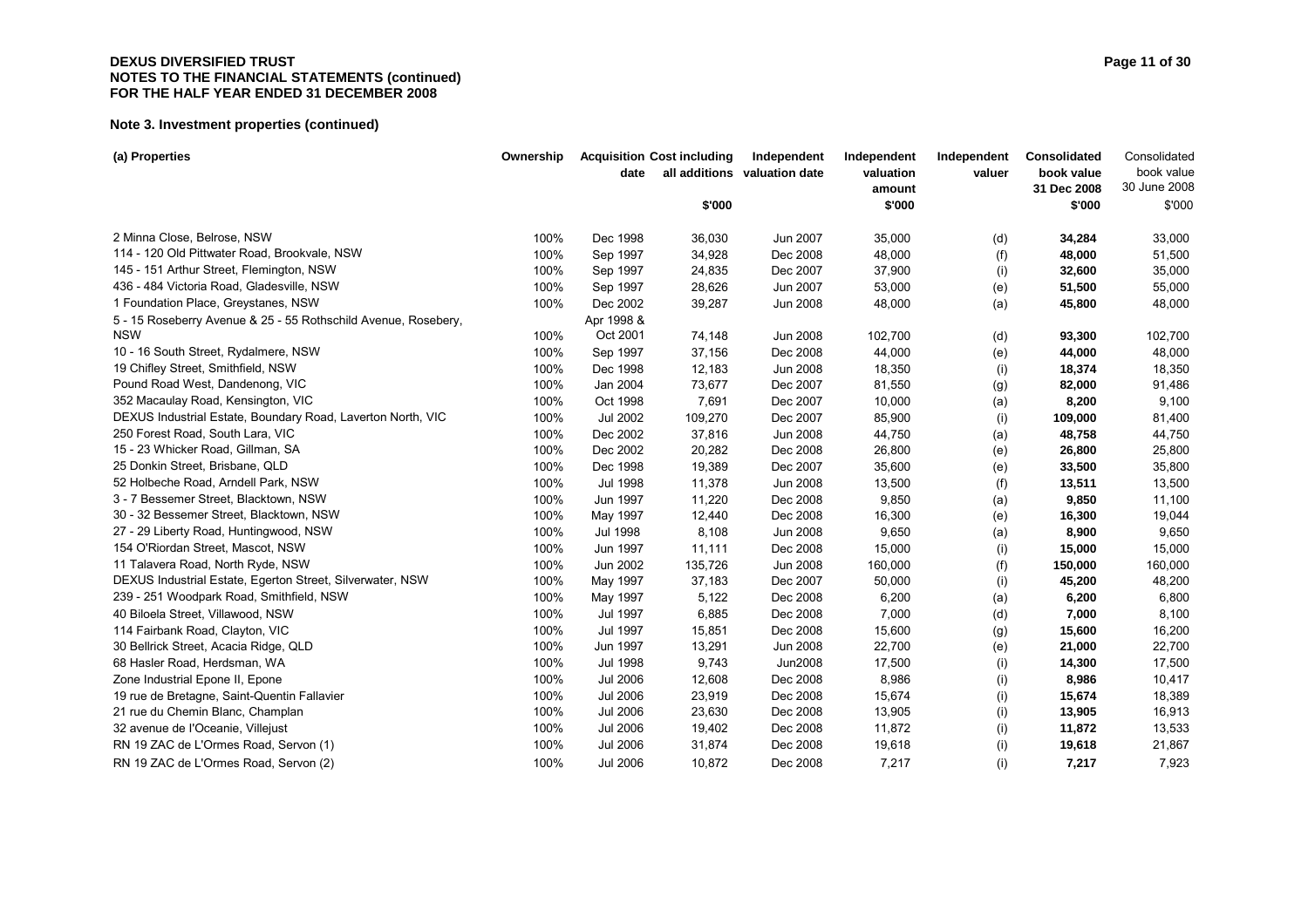#### **DEXUS DIVERSIFIED TRUST** Page 12 of 30 **NOTES TO THE FINANCIAL STATEMENTS (continued) FOR THE HALF YEAR ENDED 31 DECEMBER 2008**

#### **Note 3. Investment properties (continued)**

| (a) Properties                                                         | Ownership |          | <b>Acquisition Cost including</b> | Independent                  | Independent      | Independent | Consolidated          | Consolidated               |
|------------------------------------------------------------------------|-----------|----------|-----------------------------------|------------------------------|------------------|-------------|-----------------------|----------------------------|
|                                                                        |           | date     |                                   | all additions valuation date | valuation        | valuer      | book value            | book value<br>30 June 2008 |
|                                                                        |           |          |                                   |                              | amount<br>\$'000 |             | 31 Dec 2008<br>\$'000 |                            |
|                                                                        |           |          | \$'000                            |                              |                  |             |                       | \$'000                     |
| Im Holderbusch 3, Industriestraße, Sulmstraße,                         |           |          |                                   |                              |                  |             |                       |                            |
| Ellhofen-Weinsberg                                                     | 100%      | Dec 2006 | 25,319                            | Dec 2008                     | 26,936           | (i)         | 26,936                | 23,376                     |
| Schillerstraße 51, Ellhofen                                            | 100%      | Dec 2006 | 20,972                            | Dec 2008                     | 22,586           | (i)         | 22,586                | 19,537                     |
| Schillerstraße 42, 42a, Bahnhofstraße 44, 50, Ellhofen                 | 100%      | Dec 2006 | 13,168                            | Dec 2008                     | 11,974           | (i)         | 11,974                | 12,156                     |
| Im Gewerbegebiet 18 Friedewald                                         | 100%      | Dec 2006 | 8,492                             | Dec 2008                     | 8,030            | (i)         | 8,030                 | 6,611                      |
| Im Steinbruch 4, 6, Knetzgau                                           | 100%      | Dec 2006 | 16,654                            | Dec 2008                     | 17,991           | (i)         | 17,991                | 17,520                     |
| Carl-Leverkus -Straße 3 - 5, Winkelsweg 182 - 184, Langenfeld          | 100%      | Dec 2006 | 16,718                            | Dec 2008                     | 17,361           | (i)         | 17,361                | 15,059                     |
| Schneiderstraße 82, Langenfeld 3                                       | 100%      | Dec 2006 | 9,593                             | Dec 2008                     | 10,144           | (i)         | 10,144                | 8,809                      |
| Uber der Dingelstelle, Langenweddingen                                 | 100%      | Dec 2006 | 12,142                            | Dec 2008                     | 10,632           | (i)         | 10,632                | 10,728                     |
| Nordstraβe 1, Lobau                                                    | 100%      | Dec 2006 | 2,045                             | Dec 2008                     | 2,318            | (i)         | 2,318                 | 1,427                      |
| Former Straße 6, Unna                                                  | 100%      | Dec 2006 | 27,708                            | Dec 2008                     | 31,348           | (i)         | 31,348                | 27,297                     |
| Niedesheimer Straße 24, Worms                                          | 100%      | Dec 2006 | 6,582                             | Dec 2008                     | 7,989            | (i)         | 7,989                 | 6,578                      |
| Liverpooler-/ Kopenhagener -/ Osloer Straße, Duisburg                  | 100%      | Dec 2006 | 32,840                            | Dec 2008                     | 34,723           | (i)         | 34,723                | 33,153                     |
| Bremer Ring, Hansestraße, Berlin-Wustermark                            | 100%      | Dec 2006 | 17,747                            | Dec 2008                     | 18,073           | (i)         | 18,073                | 17,142                     |
| TheodorStraße, Dusseldorf                                              | 100%      | Dec 2006 | 27,152                            | Dec 2008                     | 27,790           | (i)         | 27,790                | 25,509                     |
| 13201 South Orange Avenue, Orlando                                     | 100%      | Jun 2007 | 23,630                            | Jun 2008                     | 30,646           | (i)         | 39,477                | 30,646                     |
| 8574 Boston Church Road, Milton, Ontario                               | 100%      | Dec 2007 | 74,990                            | <b>Jun 2008</b>              | 70,304           | (i)         | 77,864                | 70,304                     |
| Governor Phillip Tower & Governor Macqaurie Tower Office Complex,      |           |          |                                   |                              |                  |             |                       |                            |
| 1 Farrer Place, Sydney, NSW <sup>1</sup>                               | 50%       | Dec 1998 | 493,764                           | Dec 2008                     | 680,000          | (a)         | 680,000               | 744,993                    |
| 45 Clarence Street, Sydney, NSW                                        | 100%      | Dec 1998 | 221,625                           | Jun 2007                     | 265,000          | (e)         | 275,000               | 290,163                    |
| 309 - 321 Kent Street, Sydney, NSW <sup>1</sup>                        | 50%       | Dec 1998 | 170,839                           | Dec 2008                     | 199,250          | (d)         | 199,250               | 210,483                    |
| 1 Margaret Street, Sydney, NSW                                         | 100%      | Dec 1998 | 144,659                           | Dec 2007                     | 200,000          | (a)         | 185,000               | 194,000                    |
| Victoria Cross 60 Miller Street, North Sydney, NSW                     | 100%      | Dec 1998 | 105,954                           | Dec 2008                     | 124,800          | (f)         | 124,800               | 110,068                    |
| The Zenith, 821 - 843 Pacific Highway, Chatswood, NSW <sup>1</sup>     | 50%       | Dec 1998 | 109,977                           | Jun 2007                     | 130,000          | (a)         | 120,000               | 130,000                    |
| Woodside Plaza, 240 St Georges Terrace, Perth, WA                      | 100%      | Jan 2001 | 240,094                           | Jun 2008                     | 446,500          | (i)         | 430,000               | 446,500                    |
| 30 The Bond, 30 - 34 Hickson Road, Sydney, NSW                         | 100%      | May 2002 | 117,986                           | Dec 2008                     | 170,000          | (f)         | 170,000               | 179,036                    |
| Southgate Complex, 3 Southgate Avenue, Southgate, VIC                  | 100%      | Aug 2000 | 365,888                           | Jun 2007                     | 380,000          | (i)         | 372,582               | 370,000                    |
| 201 - 217 Elizabeth Street, Sydney, NSW <sup>1</sup>                   | 50%       | Aug 2000 | 119,599                           | Jun 2007                     | 158,750          | (d)         | 159,000               | 164,130                    |
| Garema Court, 140 - 180 City Walk, Civic, ACT **                       | 100%      | Aug 2000 | 43,999                            | Jun 2008                     | 60,000           | (i)         | 54,000                | 60,000                     |
| Australia Square Complex, 264 - 278 George Street, Sydney,             |           |          |                                   |                              |                  |             |                       |                            |
| NSW <sup>1</sup>                                                       | 50%       | Aug 2000 | 210,381                           | Dec 2007                     | 312,500          | (e)         | 293,000               | 303,000                    |
| Lumley Centre, 88 Shortland Street, Auckland, New Zealand <sup>2</sup> | 100%      | Sep 2005 | 94.690                            | Jun 2008                     | 122.928          | (i)         | 121.288               | 122,928                    |

 $1$  The valuation reflects 50 percent of the independent valuation amount.

<sup>2</sup> The property was externally valued at NZ\$155 milllion at 30 June 2008. The carrying amount of the property as at 31 December 2008 has been translated at the period end spot rate.

The title to all properties is freehold, with the exception of the properties marked \*\* which are leasehold.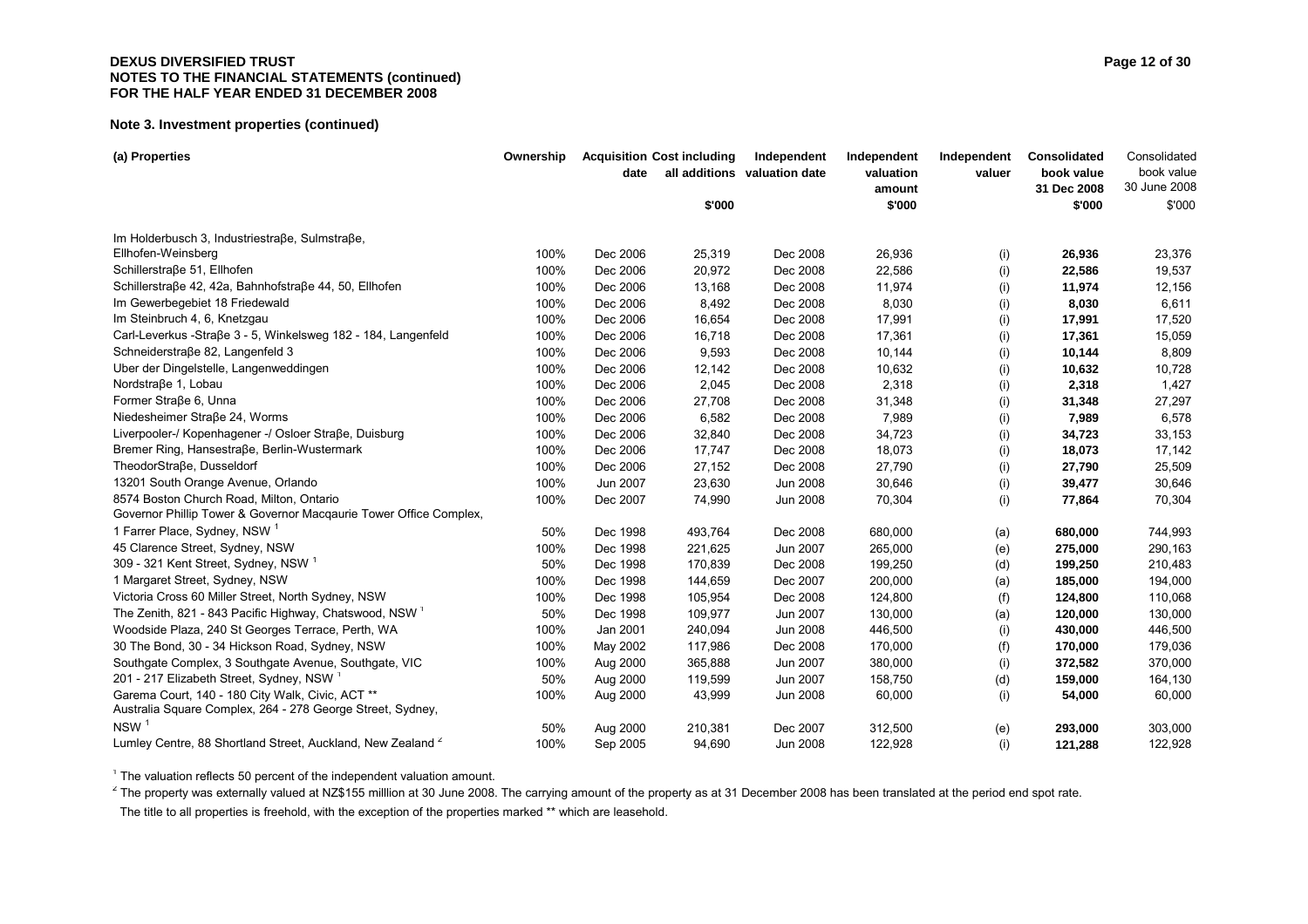#### **DEXUS DIVERSIFIED TRUST** Page 13 of 30 **NOTES TO THE FINANCIAL STATEMENTS (continued) FOR THE HALF YEAR ENDED 31 DECEMBER 2008**

| (a) Properties                                       | Ownership | date     | <b>Acquisition Cost including</b> | Independent<br>all additions valuation date | Independent<br>valuation<br>amount | Independent<br>valuer | Consolidated<br>book value<br>31 Dec 2008 | Consolidated<br>book value<br>30 June 2008 |
|------------------------------------------------------|-----------|----------|-----------------------------------|---------------------------------------------|------------------------------------|-----------------------|-------------------------------------------|--------------------------------------------|
|                                                      |           |          | \$'000                            |                                             | \$'000                             |                       | \$'000                                    | \$'000                                     |
| 3765 Atlanta Industrial Drive, Atlanta               | 100%      | Sep 2004 |                                   | <b>Jun 2008</b>                             | 4,571                              | (c)                   |                                           | 4,571                                      |
| 7100 Highlands Parkway, Atlanta                      | 100%      | Sep 2004 | 15,319                            | Jun 2008                                    | 13,401                             | (c)                   | 17,003                                    | 13,401                                     |
| Town Park Drive, Atlanta                             | 100%      | Sep 2004 | 6,898                             | <b>Jun 2008</b>                             | 8,934                              | (c)                   | 9,967                                     | 8,934                                      |
| Williams Drive, Atlanta                              | 100%      | Sep 2004 | 10,422                            | Jun 2008                                    | 10,285                             | (c)                   | 12,413                                    | 10,285                                     |
| Stone Mountain, Atlanta                              | 100%      | Sep 2004 | 7,724                             | Jun 2008                                    | 6,233                              | (c)                   | 7,816                                     | 6,233                                      |
| MD Food Park, Baltimore                              | 100%      | Sep 2004 | 20,577                            | <b>Jun 2008</b>                             | 24,102                             | (c)                   | 29,266                                    | 24,102                                     |
| West Nursery, Baltimore                              | 100%      | Sep 2004 | 8,333                             | <b>Jun 2008</b>                             | 9,038                              | (c)                   | 10,811                                    | 9,038                                      |
| Cabot Tecns, Baltimore                               | 100%      | Sep 2004 | 21,756                            | Jun 2008                                    | 30,646                             | (c)                   | 37,385                                    | 30,646                                     |
| 9112 Guildford Road, Baltimore                       | 100%      | Sep 2004 | 8,517                             | Jun 2008                                    | 9,557                              | (c)                   | 13,532                                    | 9,557                                      |
| 8155 Stayton Drive, Baltimore                        | 100%      | Sep 2004 | 7,384                             | <b>Jun 2008</b>                             | 9,038                              | (c)                   | 10,515                                    | 9,038                                      |
| Patuxent Range Road, Baltimore                       | 100%      | Sep 2004 | 12,421                            | <b>Jun 2008</b>                             | 13,609                             | (c)                   | 17,740                                    | 13,609                                     |
| <b>Bristol Court, Baltimore</b>                      | 100%      | Sep 2004 | 11,391                            | Jun 2008                                    | 12,466                             | (c)                   | 14,607                                    | 12,466                                     |
| NE Baltimore, Baltimore                              | 100%      | Sep 2004 | 7,799                             | Jun 2008                                    | 9,038                              | (c)                   | 10,790                                    | 9,038                                      |
| 1181 Portal, 1831 Portal & 6615 Tributary, Baltimore | 100%      | Jun 2005 | 11,345                            | <b>Jun 2008</b>                             | 12,258                             | (c)                   | 14,607                                    | 12,258                                     |
| 10 Kenwood Circle, Boston                            | 100%      | Sep 2004 | 11,442                            | <b>Jun 2008</b>                             | 10,596                             | (c)                   | 12,399                                    | 10,596                                     |
| Commerce Park, Charlotte                             | 100%      | Sep 2004 | 7,872                             | Jun 2008                                    | 9,246                              | (c)                   | 11,778                                    | 9,246                                      |
| 9900 Brookford Street, Charlotte                     | 100%      | Sep 2004 | 4,271                             | <b>Jun 2008</b>                             | 4,571                              | (c)                   | 5,730                                     | 4,571                                      |
| Westinghouse, Charlotte                              | 100%      | Sep 2004 | 21,464                            | <b>Jun 2008</b>                             | 25,660                             | (c)                   | 32,737                                    | 25,660                                     |
| Airport Exchange, Cincinnati                         | 100%      | Sep 2004 | 4,569                             | Jun 2008                                    | 3,532                              | (c)                   | 3,677                                     | 3,532                                      |
| Empire Drive, Cincinnati                             | 100%      | Sep 2004 | 6,558                             | Jun 2008                                    | 6,960                              | (c)                   | 8,094                                     | 6,960                                      |
| International Way, Cincinnati                        | 100%      | Sep 2004 | 10,866                            | <b>Jun 2008</b>                             | 12,258                             | (c)                   | 14,989                                    | 12,258                                     |
| Kentucky Drive, Cincinnati                           | 100%      | Sep 2004 | 12,100                            | Jun 2008                                    | 15,791                             | (c)                   | 17,696                                    | 15,791                                     |
| Spiral Drive, Cincinnati                             | 100%      | Sep 2004 | 6,281                             | Jun 2008                                    | 6,233                              | (c)                   | 7,606                                     | 6,233                                      |
| Turfway Road, Cincinnati                             | 100%      | Sep 2004 | 5,687                             | Jun 2008                                    | 5,298                              | (c)                   | 5,882                                     | 5,298                                      |
| 124 Commerce, Cincinnati                             | 100%      | Sep 2004 | 2,453                             | Jun 2008                                    | 2,597                              | (c)                   | 3,195                                     | 2,597                                      |
| Kenwood Road, Cincinnati                             | 100%      | Sep 2004 | 20,028                            | <b>Jun 2008</b>                             | 21,816                             | (c)                   | 23,557                                    | 21,816                                     |
| Lake Forest Drive, Cincinnati                        | 100%      | Sep 2004 | 12,762                            | <b>Jun 2008</b>                             | 14,648                             | (c)                   | 16,694                                    | 14,648                                     |
| World Park, Cincinnati                               | 100%      | Sep 2004 | 13,192                            | <b>Jun 2008</b>                             | 13,245                             | (c)                   | 16,094                                    | 13,245                                     |
| Equity/Westbelt/Dividend, Columbus                   | 100%      | Sep 2004 | 39,365                            | <b>Jun 2008</b>                             | 41,554                             | (c)                   | 47,236                                    | 41,554                                     |
| 2700 International Street, Columbus                  | 100%      | Sep 2004 | 4,648                             | Jun 2008                                    | 5,194                              | (c)                   | 5,827                                     | 5,194                                      |
| 3800 Twin Creeks Drive, Columbus                     | 100%      | Sep 2004 | 4,945                             | Jun 2008                                    | 5,714                              | (c)                   | 7,114                                     | 5,714                                      |
| SE Columbus, Columbus                                | 100%      | Sep 2004 | 14,247                            | <b>Jun 2008</b>                             | 12,155                             | (c)                   | 13,468                                    | 12,155                                     |
| Arlington, Dallas                                    | 100%      | Sep 2004 | 9,038                             | Jun 2008                                    | 9,350                              | (c)                   | 11,353                                    | 9,350                                      |
| 1900 Diplomat Drive, Dallas                          | 100%      | Sep 2004 | 4,767                             | <b>Jun 2008</b>                             | 4,259                              | (c)                   | 4,688                                     | 4,259                                      |
| 2055 Diplomat Drive, Dallas                          | 100%      | Sep 2004 | 3,783                             | <b>Jun 2008</b>                             | 3,013                              | (c)                   | 4,369                                     | 3,013                                      |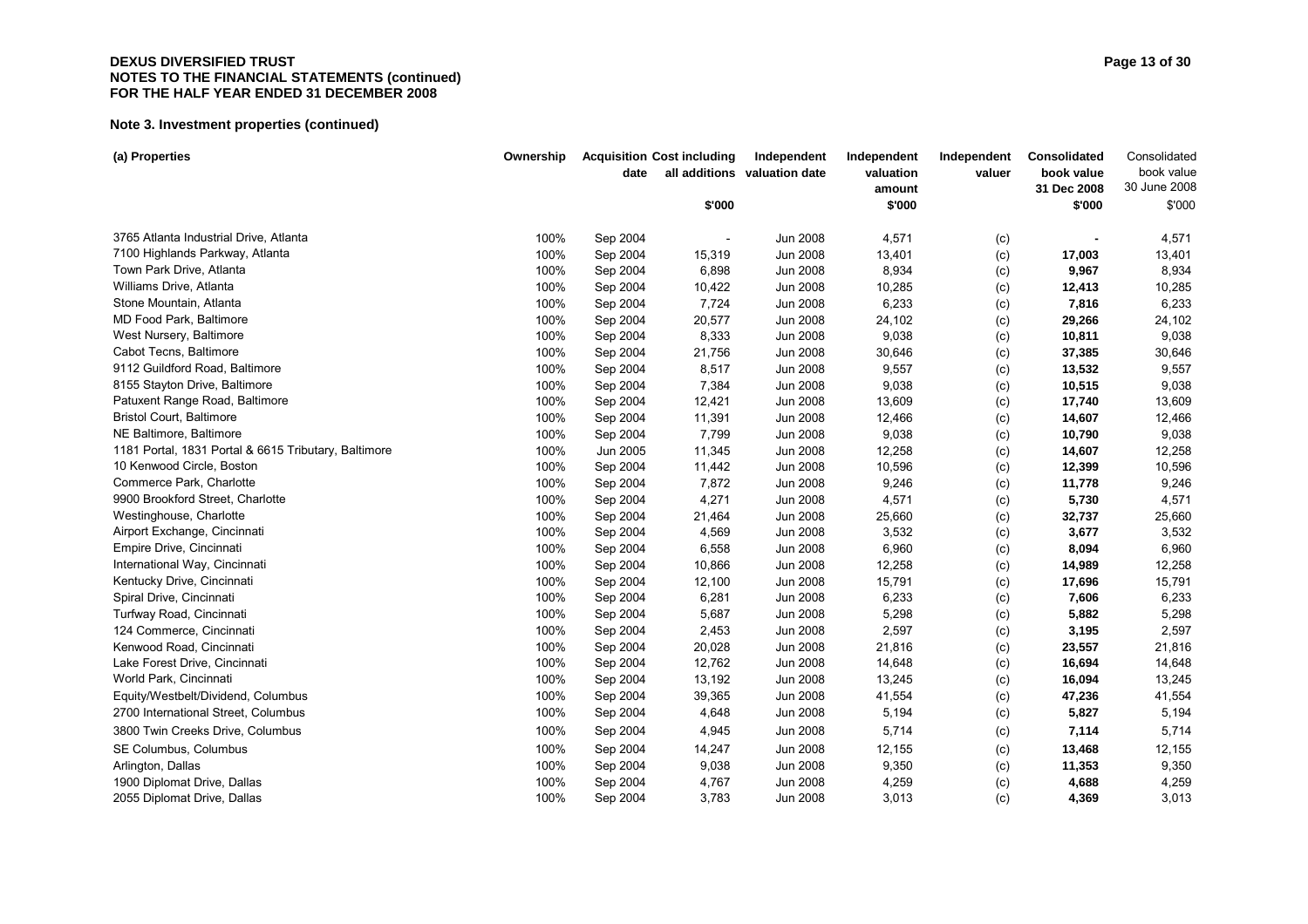#### **DEXUS DIVERSIFIED TRUST** Page 14 of 30 **NOTES TO THE FINANCIAL STATEMENTS (continued) FOR THE HALF YEAR ENDED 31 DECEMBER 2008**

| (a) Properties                           | Ownership | date     | <b>Acquisition Cost including</b> | Independent<br>all additions valuation date | Independent<br>valuation | Independent<br>valuer | Consolidated<br>book value | Consolidated<br>book value |
|------------------------------------------|-----------|----------|-----------------------------------|---------------------------------------------|--------------------------|-----------------------|----------------------------|----------------------------|
|                                          |           |          |                                   |                                             | amount                   |                       | 31 Dec 2008                | 30 June 2008               |
|                                          |           |          | \$'000                            |                                             | \$'000                   |                       | \$'000                     | \$'000                     |
| 1413 Bradley Lane, Dallas                | 100%      | Sep 2004 | 3,235                             | Jun 2008                                    | 2,805                    | (c)                   | 3,363                      | 2,805                      |
| North Lake, Dallas                       | 100%      | Sep 2004 | 10,185                            | Jun 2008                                    | 12,466                   | (c)                   | 15,430                     | 12,466                     |
| 555 Airline Drive, Dallas                | 100%      | Sep 2004 | 6,833                             | Jun 2008                                    | 6,649                    | (c)                   | 7,412                      | 6,649                      |
| 455 Airline Drive, Dallas                | 100%      | Sep 2004 | 3,237                             | Jun 2008                                    | 3,532                    | (c)                   | 4,453                      | 3,532                      |
| Hillguard, Dallas                        | 100%      | Sep 2004 | 9,427                             | Jun 2008                                    | 10,077                   | (c)                   | 10,804                     | 10,077                     |
| 11011 Regency Crest Drive, Dallas        | 100%      | Sep 2004 | 7,556                             | Jun 2008                                    | 8,207                    | (c)                   | 7,404                      | 8,207                      |
| East Collind, Dallas                     | 100%      | Sep 2004 | 3,766                             | Jun 2008                                    | 3,740                    | (c)                   | 4,197                      | 3,740                      |
| 3601 East Plano / 1000 Shiloh, Dallas    | 100%      | Sep 2004 | 13,705                            | <b>Jun 2008</b>                             | 18,439                   | (c)                   | 19,096                     | 18,439                     |
| East Plano Parkway, Dallas               | 100%      | Sep 2004 | 22,203                            | Jun 2008                                    | 25,452                   | (c)                   | 29,381                     | 25,452                     |
| 820 - 860 Avenue F, Dallas               | 100%      | Sep 2004 | 7,486                             | Jun 2008                                    | 6,233                    | (c)                   | 7,736                      | 6,233                      |
| 10th Street, Dallas                      | 100%      | Sep 2004 | 10,112                            | Jun 2008                                    | 11,116                   | (c)                   | 14,045                     | 11,116                     |
| Capital Avenue, Dallas                   | 100%      | Sep 2004 | 6,604                             | Jun 2008                                    | 6,545                    | (c)                   | 7,016                      | 6,545                      |
| CTC @ Valwood, Dallas                    | 100%      | Sep 2004 | 3,559                             | Jun 2008                                    | 4,155                    | (c)                   | 4,760                      | 4,155                      |
| Brackbill, Harrisburg                    | 100%      | Sep 2004 | 23,314                            | Jun 2008                                    | 21,623                   | (c)                   | 25,212                     | 21,623                     |
| Mechanicsburg, Harrisburg                | 100%      | Sep 2004 | 19,092                            | <b>Jun 2008</b>                             | 19,946                   | (c)                   | 25,707                     | 19,946                     |
| 181 Fulling Mill Road, Harrisburg        | 100%      | Sep 2004 | 9,401                             | Jun 2008                                    | 10,103                   | (c)                   | 13,280                     | 10,103                     |
| Glendale, Los Angeles                    | 100%      | Sep 2004 | 53,677                            | Jun 2008                                    | 73,759                   | (c)                   | 85,090                     | 73,759                     |
| 14489 Industry Cirlce, Los Angeles       | 100%      | Sep 2004 | 7,523                             | Jun 2008                                    | 12,523                   | (c)                   | 15,036                     | 12,523                     |
| 14555 Alondra / 6530 Altura, Los Angeles | 100%      | Sep 2004 | 18,375                            | Jun 2008                                    | 24,413                   | (c)                   | 29,807                     | 24,413                     |
| San Fernando Valley, Los Angeles         | 100%      | Sep 2004 | 15,398                            | Jun 2008                                    | 25,971                   | (c)                   | 29,496                     | 25,971                     |
| Memphis Industrial, Memphis              | 100%      | Sep 2004 | 9,741                             | Jun 2008                                    | 6,441                    | (c)                   | 7,831                      | 6,441                      |
| 2950 Lexington Avenue S, Minneapolis     | 100%      | Sep 2004 | 9,551                             | Jun 2008                                    | 9,360                    | (c)                   | 10,804                     | 9,360                      |
| Mounds View, Minneapolis                 | 100%      | Sep 2004 | 23,025                            | <b>Jun 2008</b>                             | 22,024                   | (c)                   | 22,893                     | 22,024                     |
| 6105 Trenton Lane, Minneapolis           | 100%      | Sep 2004 | 8,866                             | Jun 2008                                    | 8,207                    | (c)                   | 9,729                      | 8,207                      |
| 8575 Monticello Lane, Minneapolis        | 100%      | Sep 2004 | 1,792                             | Jun 2008                                    | 2,182                    | (c)                   | 2,613                      | 2,182                      |
| 7401 Cahill Road, Minneapolis            | 100%      | Sep 2004 | 3,568                             | Jun 2008                                    | 3,272                    | (c)                   | 3,948                      | 3,272                      |
| CTC @ Dulles, Northern Virginia          | 100%      | Sep 2004 | 25,740                            | <b>Jun 2008</b>                             | 30,646                   | (c)                   | 30,290                     | 30,646                     |
| Alexandria, Northern Virginia            | 100%      | Sep 2004 | 48,890                            | <b>Jun 2008</b>                             | 54,153                   | (c)                   | 67,922                     | 54,153                     |
| Nokes Boulevard, Northen Virginia        | 100%      | Sep 2004 | 26,156                            | <b>Jun 2008</b>                             | 48,203                   | (c)                   | 78,233                     | 48,203                     |
| Guildford, Northen Virginia              | 100%      | Sep 2004 | 18,258                            | <b>Jun 2008</b>                             | 22,231                   | (c)                   | 29,157                     | 22,231                     |
| Beaumeade Telecom, Northern Virginia     | 100%      | Sep 2004 | 33,779                            | Jun 2008                                    | 45,710                   | (c)                   | 51,639                     | 45,710                     |
| Orlando Central Park, Orlando            | 100%      | Sep 2004 | 62,705                            | <b>Jun 2008</b>                             | 76,252                   | (c)                   | 91,513                     | 76,252                     |
| 7500 Exchange Drive, Orlando             | 100%      | Sep 2004 | 5,662                             | Jun 2008                                    | 7,376                    | (c)                   | 8,668                      | 7,376                      |
| 105 - 107 South 41st Avenue, Phoenix     | 100%      | Sep 2004 | 14,779                            | <b>Jun 2008</b>                             | 22,173                   | (c)                   | 23,600                     | 22,173                     |
| 1429 - 1439 South 40th Avenue, Phoenix   | 100%      | Sep 2004 | 10,674                            | <b>Jun 2008</b>                             | 15,063                   | (c)                   | 16,988                     | 15,063                     |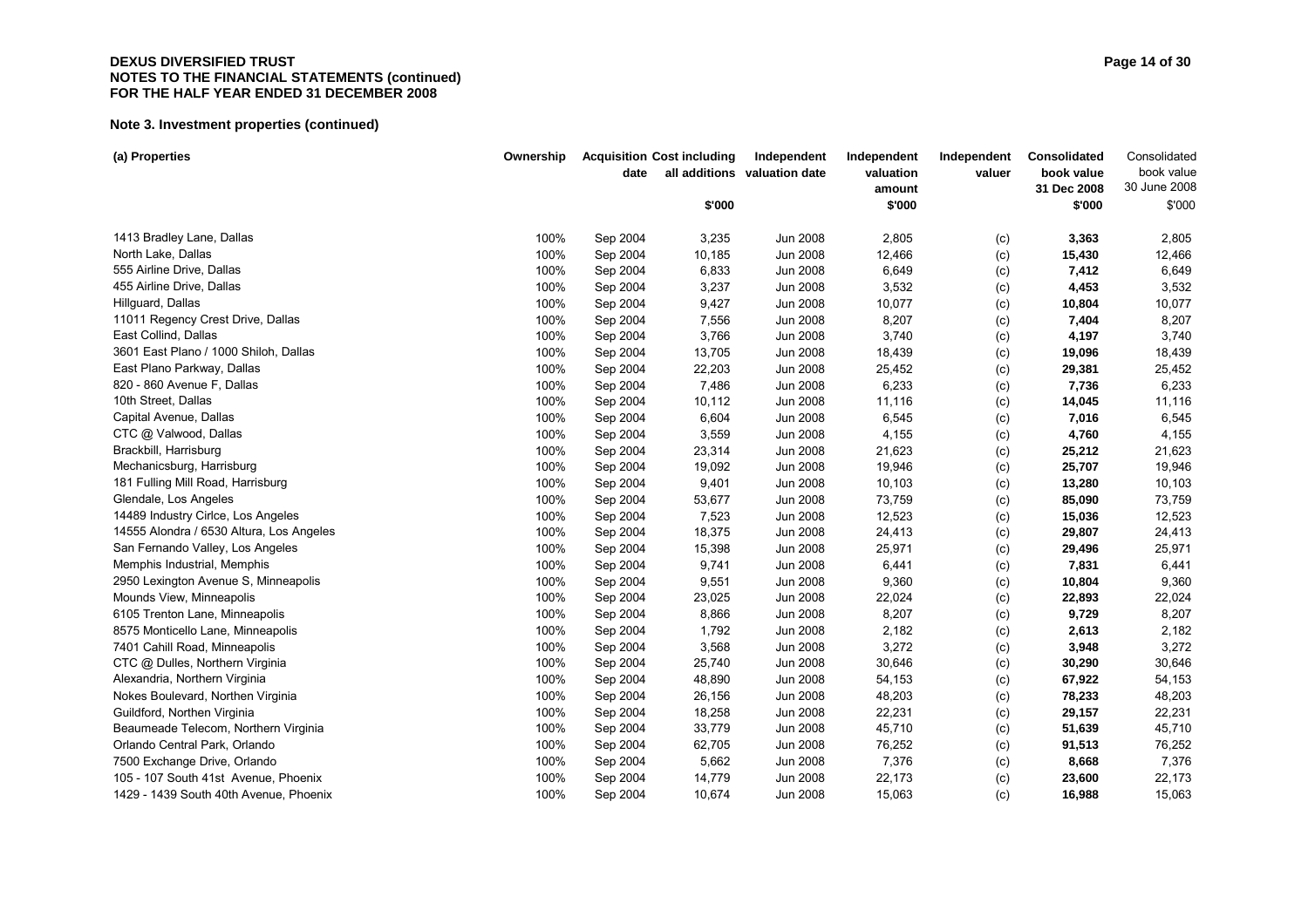#### **DEXUS DIVERSIFIED TRUST** Page 15 of 30 **NOTES TO THE FINANCIAL STATEMENTS (continued) FOR THE HALF YEAR ENDED 31 DECEMBER 2008**

| all additions valuation date<br>valuation<br>book value<br>date<br>valuer                                                     | book value   |
|-------------------------------------------------------------------------------------------------------------------------------|--------------|
| 31 Dec 2008<br>amount                                                                                                         | 30 June 2008 |
| \$'000<br>\$'000<br>\$'000                                                                                                    | \$'000       |
| 10397 West Van Buren Street, Phoenix<br>100%<br>Sep 2004<br>Jun 2008<br>15,375<br>8,861<br>16,491<br>(c)                      | 15,375       |
| 844 44th Avenue, Phoenix<br>100%<br>6,729<br>Jun 2008<br>8,415<br>Sep 2004<br>9,491<br>(c)                                    | 8,415        |
| 220 South 9th Street, Phoenix<br>100%<br>Jun 2008<br>10,492<br>Sep 2004<br>7,325<br>12,016<br>(c)                             | 10,492       |
| 431 North 47th Avenue, Phoenix<br>100%<br>Sep 2004<br>6,217<br>Jun 2008<br>9,246<br>10,321<br>(c)                             | 9,246        |
| 601 South 55th Avenue, Phoenix<br>100%<br>Sep 2004<br>4,772<br>Jun 2008<br>5,921<br>6,589<br>(c)                              | 5,921        |
| 1000 South Priest Drive, Phoenix<br>100%<br>5,174<br>Jun 2008<br>6,233<br>Sep 2004<br>6,770<br>(c)                            | 6,233        |
| 1120 - 1150 West Alameda Drive, Phoenix<br>100%<br>Sep 2004<br><b>Jun 2008</b><br>10,389<br>8,445<br>11,677<br>(c)            | 10,389       |
| 1858 East Encanto Drive, Phoenix<br>100%<br>4,475<br>6,649<br>Sep 2004<br>Jun 2008<br>6,791<br>(c)                            | 6,649        |
| 3802 - 3922 East University Drive, Phoenix<br>100%<br>Sep 2004<br>10,305<br><b>Jun 2008</b><br>11,947<br>11,281<br>(c)        | 11,947       |
| Chino, Riverside<br>100%<br>6,577<br>9,661<br>Sep 2004<br>Jun 2008<br>(c)<br>11,244                                           | 9,661        |
| Mira Loma, Riverside<br>100%<br>10,843<br><b>Jun 2008</b><br>20,777<br>Sep 2004<br>(c)<br>22,553                              | 20,777       |
| Ontario, Riverside<br>100%<br><b>Jun 2008</b><br>50,384<br>Sep 2004<br>30,082<br>49,942<br>(c)                                | 50,384       |
| 4190 East Santa Ana Street, Riverside<br>100%<br>9,350<br>Sep 2004<br>5,061<br>Jun 2008<br>(c)<br>9,440                       | 9,350        |
| Rancho Cucamonga, Riverside<br>100%<br><b>Jun 2008</b><br>Sep 2004<br>22,466<br>37,918<br>37,059<br>(c)                       | 37,918       |
| 12000 Jersey Court, Riverside<br>100%<br>Jun 2008<br>7,688<br>Sep 2004<br>4,492<br>6,763<br>(c)                               | 7,688        |
| Airway Road, San Diego<br>100%<br>9,750<br>10,389<br>Sep 2004<br>Jun 2008<br>12,731<br>(c)                                    | 10,389       |
| 5823 Newton Drive, San Diego<br>100%<br><b>Jun 2008</b><br>23,998<br>Sep 2004<br>17,065<br>27,714<br>(c)                      | 23,998       |
| 2210 Oak Ridge Way, San Diego<br>100%<br>5,173<br>Jun 2008<br>6,732<br>Sep 2004<br>7,744<br>(c)                               | 6,732        |
| Kent Street, Seattle<br>100%<br>Sep 2004<br>29,545<br><b>Jun 2008</b><br>36,360<br>39,550<br>(c)                              | 36,360       |
| 2,775<br>3,740<br>26507 79th Avenue South, Seattle<br>100%<br>Jun 2008<br>Sep 2004<br>3,861<br>(c)                            | 3,740        |
| 8005 South 266th Street, Seattle<br>7,314<br>9,038<br>100%<br>Sep 2004<br>Jun 2008<br>9,642<br>(c)                            | 9,038        |
| West Palm Beach, South Florida<br>100%<br>22,059<br><b>Jun 2008</b><br>Sep 2004<br>21,296<br>(c)<br>23,816                    | 21,296       |
| 100%<br>5,512<br>Jun 2008<br>5,090<br>Calvert / Murray's, Northern Virginia<br>Sep 2004<br>5,181<br>(c)                       | 5,090        |
| 100%<br>22,921<br><b>Jun 2008</b><br>29,919<br><b>Turnpike Distribution Center</b><br>Sep 2004<br>(c)<br>36,771               | 29,919       |
| 100%<br>Nov 2005<br>5,795<br>Jun 2008<br>4,467<br>7700 68th Avenue, Brooklyn Park<br>(c)<br>4,965                             | 4,467        |
| 100%<br>Nov 2005<br>5,531<br>Jun 2008<br>5,402<br>7500 West 78th Street, Bloomington<br>(c)<br>5,958                          | 5,402        |
| 1285 & 1301 Corporate Center Drive, 1230 & 1270 Eagan                                                                         |              |
| Industrial Road, Eagan<br>100%<br>Nov 2005<br>19,807<br>Jun 2008<br>16,102<br>19,631<br>(c)                                   | 16,102       |
| 850 E Devon Avenue, 1260 N Ellis Street, 371 Meyer Road                                                                       |              |
| Bensenville, Chicago (O'Hare)<br>Dec 2007<br>100%<br>32,353<br>Jun 2008<br>30,646<br>34,641<br>(c)                            | 30,646       |
| Jan 2008<br>131,934<br>3722 Redlands Avenue, Perris, Riverside County<br>100%<br>134,085<br><b>Jun 2008</b><br>181,365<br>(c) | 131,934      |
| 8151 & 8161 Interchange Parkway, San Antonio<br>100%<br><b>Jul 2007</b><br>16,102<br>17,022<br>Jun 2008<br>22,264<br>(c)      | 16,102       |
| Cornerstone I and II, 5411 Interstate 10 East and 1228 Cornerway                                                              |              |
| Boulevarde, San Antonio<br>100%<br>16,496<br><b>Jun 2008</b><br>13,920<br>Aug 2007<br>17,459<br>(c)                           | 13,920       |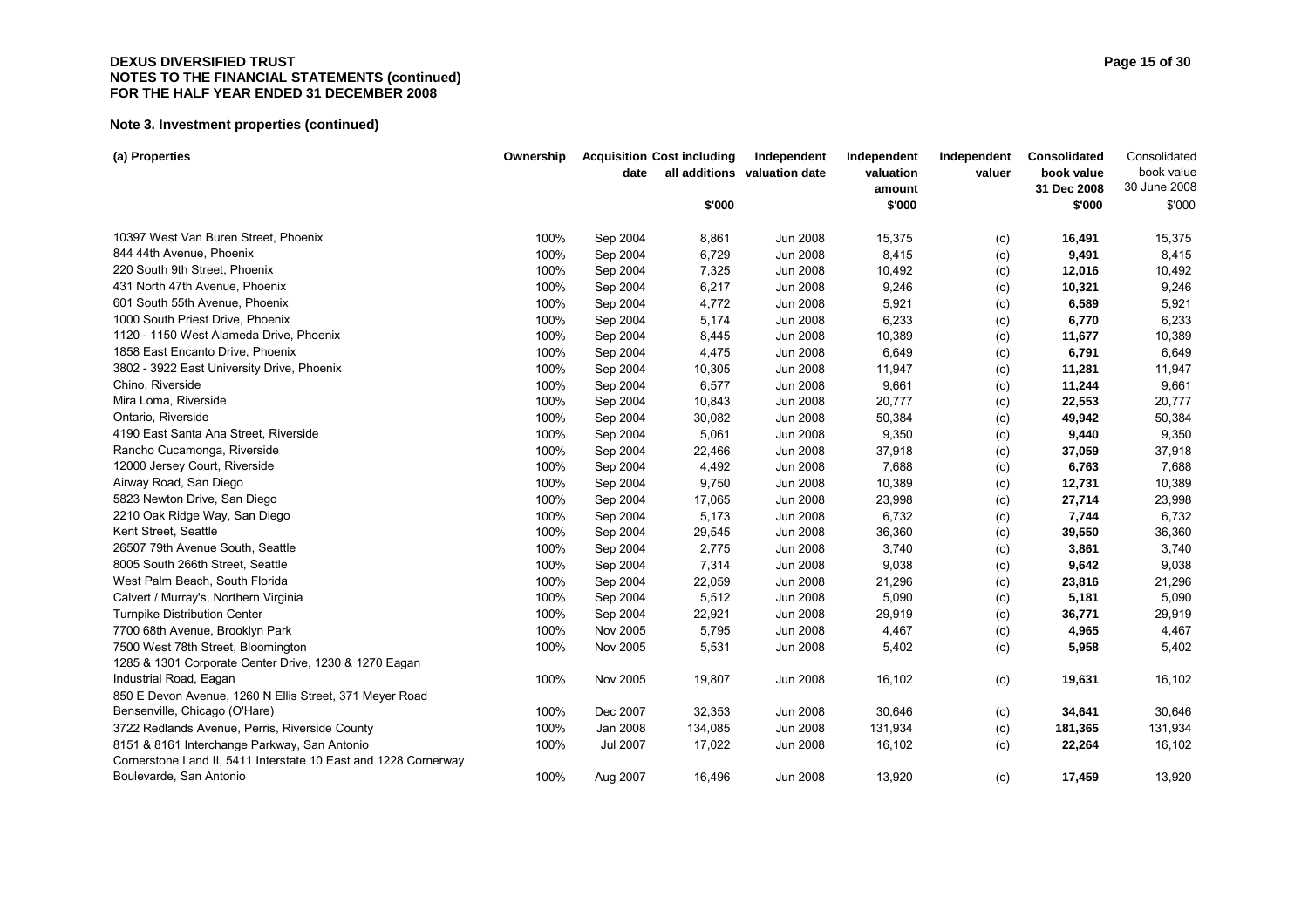#### **Note 3. Investment properties (continued)**

| (a) Properties                                   | Ownership | date     | <b>Acquisition Cost including</b><br>all additions | Independent<br>valuation date | Independent<br>valuation<br>amount | Independent<br>valuer | <b>Consolidated</b><br>book value 31<br><b>Dec 2008</b> | Consolidated<br>book value<br>30 June 2008 |
|--------------------------------------------------|-----------|----------|----------------------------------------------------|-------------------------------|------------------------------------|-----------------------|---------------------------------------------------------|--------------------------------------------|
|                                                  |           |          | \$'000                                             |                               | \$'000                             |                       | \$'000                                                  | \$'000                                     |
| 302 and 402 Tayman Road, Port of San Antonio     | 100%      | Oct 2007 | 17.594                                             | Jun 2008                      | 19.842                             | (c)                   | 27,339                                                  | 19,842                                     |
| 1803 Grandstand Avenue, Alamo Downs, San Antonio | 100%      | Aug 2007 | 11,193                                             | Jun 2008                      | 11.116                             | (c)                   | 12,480                                                  | 11,115                                     |
| <b>Total investment properties</b>               |           |          | 6,446,607                                          |                               | 8.147.096                          |                       | 8.334.930                                               | 8,182,295                                  |

(a) Colliers International (b) Landmark White (c) Cushman & Wakefield (d) Jones Lang LaSalle (e) Knight Frank Valuations (f) FPD Savills (g) M3 Property (h) Weiser Realty Advisors (USA) (i) CB Richard Ellis

#### **Valuation basis**

The basis of valuation of investment properties is fair value, being the amounts for which the assets could be exchanged between knowledgeable willing parties in an arm's length transaction, based on current prices in an active market for similar properties in the same location and condition and subject to similar leases. Properties independently valued in the last 12 months were based on independent assessments by a member of the Australian Property Institute, the New Zealand Institute of Valuers, the Appraisal Institute in the United States of America, the French Real Estate Valuation Institution or the Society of Property Researchers, Germany or the Appraisal Institute in Canada.

#### **Disposals**

#### **3765 Atlanta Industrial Drive, Atlanta**

On 30 October 2008, the Atlanta Industrial property located on 3765 Atlanta Industrial Drive, Atlanta, GA was disposed of for \$6.8 million (US\$4.7 million).

#### **Sydney CBD Floor Space**

On 1 October 2008, DDF sold 3,593 square meters of its Sydney CBD Floor Space (359 square meters remaining) for \$1.4million.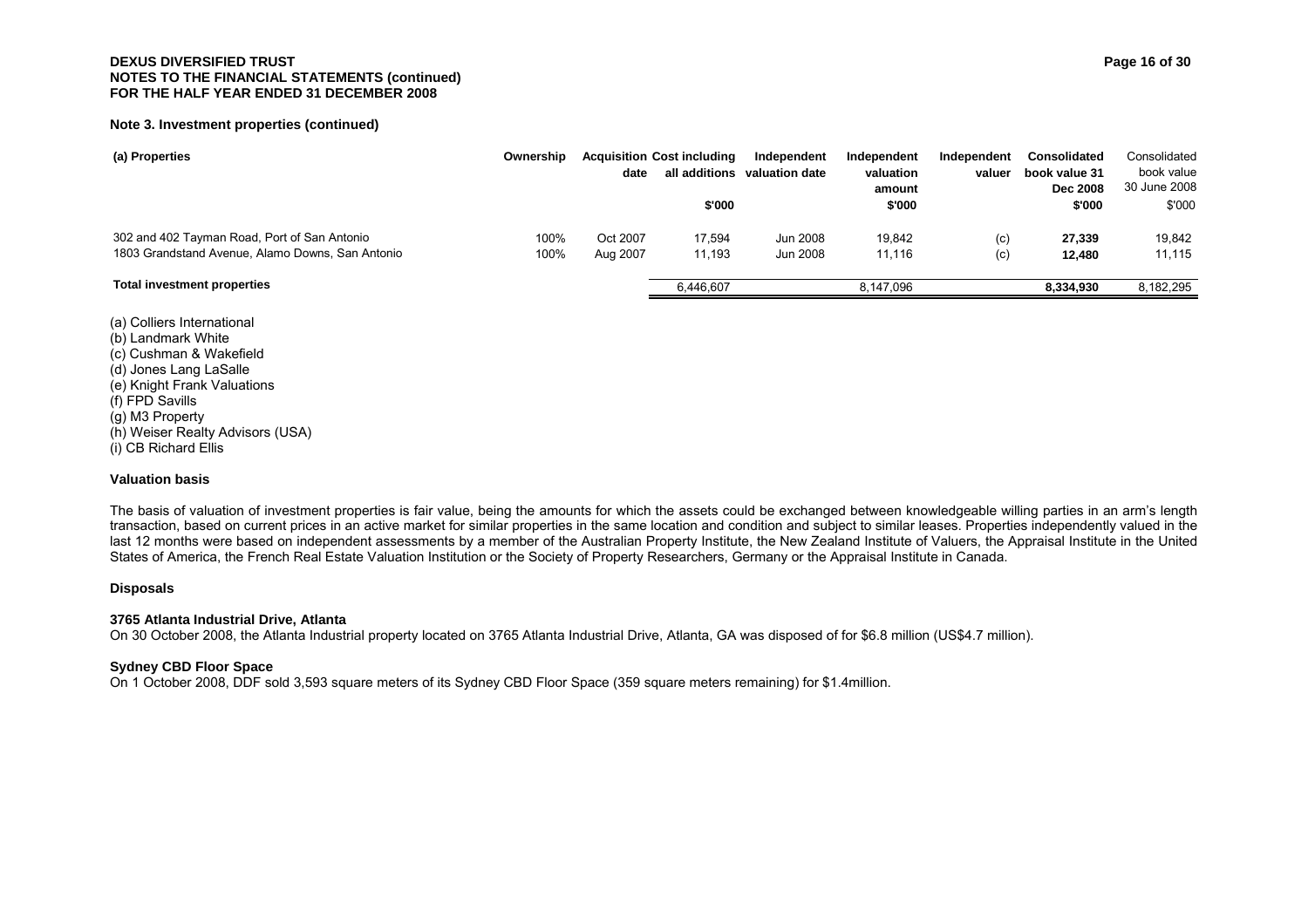#### **DEXUS DIVERSIFIED TRUST** Page 17 of 30 **NOTES TO THE FINANCIAL STATEMENTS (continued) FOR THE HALF YEAR ENDED 31 DECEMBER 2008**

#### **Note 3. Investment properties (continued)**

#### **(b) Reconciliation**

|                                                              | 31 Dec 2008 | 30 Jun 2008 |
|--------------------------------------------------------------|-------------|-------------|
|                                                              | \$'000      | \$'000      |
| Carrying amount at the beginning of the period               | 8,182,295   | 8,585,703   |
| Additions                                                    | 35,211      | 112,923     |
| Acquisitions                                                 |             | 317.765     |
| Transfer from/(to) property, plant and equipment             | 33,117      | (2,376)     |
| Lease incentives                                             | 31,800      | 49,962      |
| Amortisation of lease incentives                             | (22, 618)   | (42,034)    |
| Rent straightlining                                          | 2,112       | 3,536       |
| <b>Disposals</b>                                             | (7,648)     | (737, 457)  |
| Transfer to equity accounted investment <sup>1</sup>         |             | (54, 478)   |
| Net (loss)/gain from fair value adjustments                  | (702, 172)  | 184.444     |
| Foreign exchange gain/(loss) on foreign currency translation | 782,833     | (235, 693)  |
| Carrying amount at the end of the period                     | 8,334,930   | 8.182.295   |

 $10$  On 15 October 2007, the Bent Street Trust was transferred to equity accounted investments due to sale of 31.8 percent to DEXUS Wholesale Property Fund (DWPF)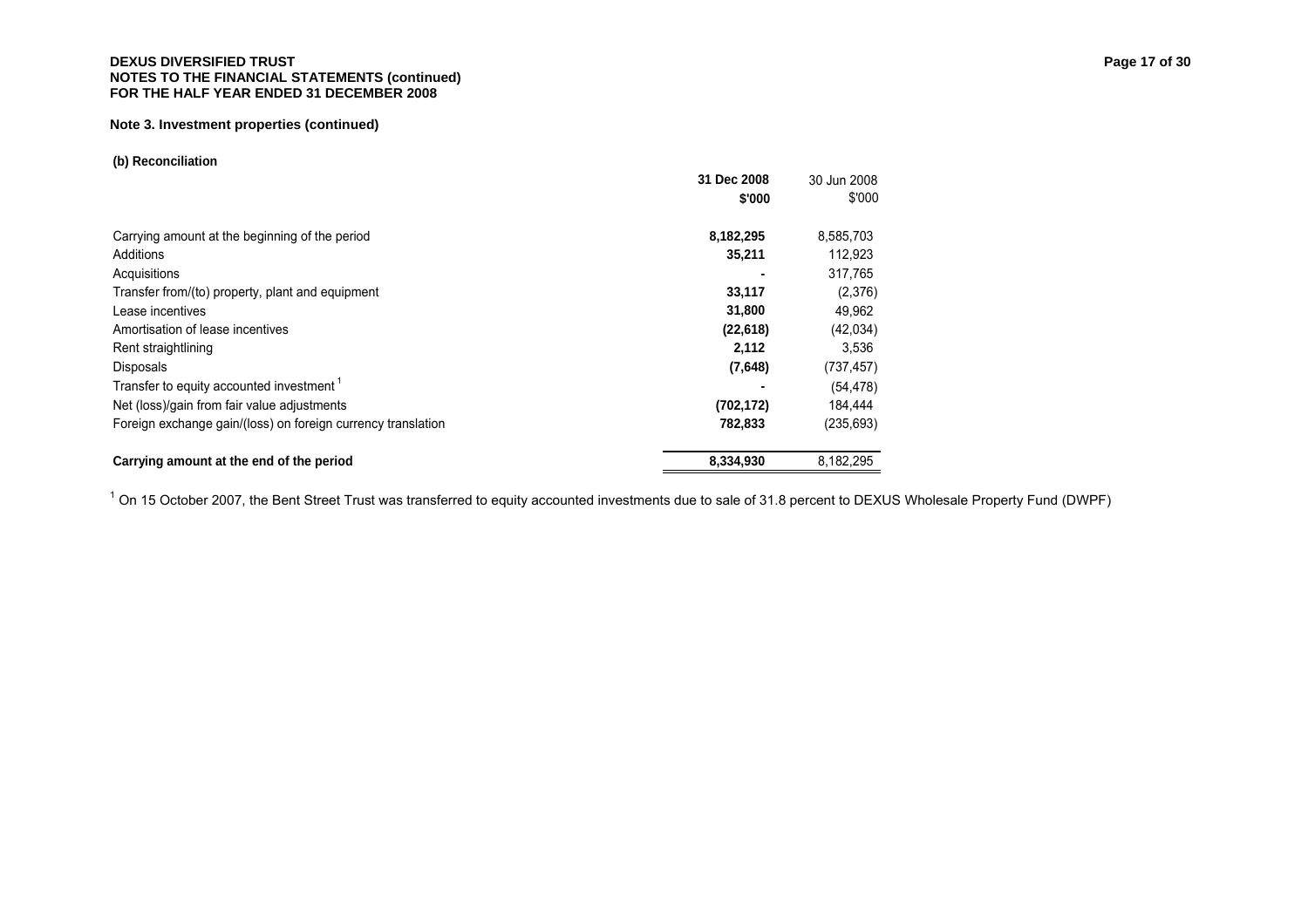#### **DEXUS DIVERSIFIED TRUST PAGE 20 PAGE 20 PAGE 20 PAGE 20 PAGE 20 PAGE 20 PAGE 20 PAGE 20 PAGE 20 PAGE 20 PAGE 20 PAGE 20 PAGE 20 PAGE 20 PAGE 20 PAGE 20 PAGE 20 PAGE 20 PAGE 20 PAGE 20 PAGE 20 PAGE 20 PAGE 20 PAGE 20 PAGE NOTES TO THE FINANCIAL STATEMENTS (continued) FOR THE HALF YEAR ENDED 31 DECEMBER 2008**

#### **Note 4. Property, plant and equipment**

#### **(a) Property plant and equipment**

#### **31 December 2008**

|                                                              | <b>Construction</b><br>in progress<br>\$'000 | freehold<br>buildings<br>\$'000 | IT and<br>office<br>\$'000 | Total<br>\$'000 |
|--------------------------------------------------------------|----------------------------------------------|---------------------------------|----------------------------|-----------------|
| Opening balance as at 1 July 2008                            | 220,062                                      | 217,470                         | 6,101                      | 443,633         |
| Additions                                                    | 87,584                                       | 14,749                          | 948                        | 103,281         |
| Foreign exchange differences on foreign currency translation | 42,428                                       |                                 |                            | 42,428          |
| Depreciation charge                                          |                                              | (1, 129)                        | (1,028)                    | (2, 157)        |
| Impairment                                                   | (47, 550)                                    | (23, 236)                       |                            | (70, 786)       |
| Transfer (to)/from investment properties                     | (33, 117)                                    |                                 |                            | (33, 117)       |
| Closing balance as at 31 December 2008                       | 269,407                                      | 207,854                         | 6,021                      | 483,282         |
| Cost                                                         | 316,957                                      | 237,941                         | 7,634                      | 562,532         |
| Accumulated depreciation                                     |                                              | (6, 851)                        | (1,613)                    | (8, 464)        |
| Impairment                                                   | (47, 550)                                    | (23, 236)                       |                            | (70,786)        |
| Net book value as at 31 December 2008                        | 269,407                                      | 207.854                         | 6,021                      | 483,282         |

| 30 June 2008                                                 | Construction<br>in progress<br>\$'000 | Land and<br>freehold<br>buildings<br>\$'000 | IT and<br>office<br>\$'000 | Total<br>\$'000 |
|--------------------------------------------------------------|---------------------------------------|---------------------------------------------|----------------------------|-----------------|
| Opening balance as at 1 July 2007                            | 181,919                               | 132,102                                     |                            | 314,021         |
| Additions                                                    | 141.436                               | 43,177                                      | 6,686                      | 191,299         |
| Foreign exchange differences on foreign currency translation | (9,227)                               |                                             |                            | (9,227)         |
| Depreciation charge                                          |                                       | (2,211)                                     | (585)                      | (2,796)         |
| Disposal of interest                                         | (49, 222)                             | (2,818)                                     |                            | (52,040)        |
| Transfer (to)/from investment properties                     | (44, 844)                             | 47,220                                      |                            | 2,376           |
| Closing balance as at 30 June 2008                           | 220,062                               | 217,470                                     | 6,101                      | 443,633         |
|                                                              |                                       |                                             |                            |                 |
| Cost                                                         | 220,062                               | 223.192                                     | 6,686                      | 449,940         |
| Accumulated depreciation                                     |                                       | (5, 722)                                    | (585)                      | (6, 307)        |
| Net book value as at 30 June 2008                            | 220,062                               | 217,470                                     | 6,101                      | 443,633         |

# **(b) Non-current assets pledged as security**

Refer to note 7 for information on non-current assets pledged as security by the parent entity and its controlled entities.

**Land and**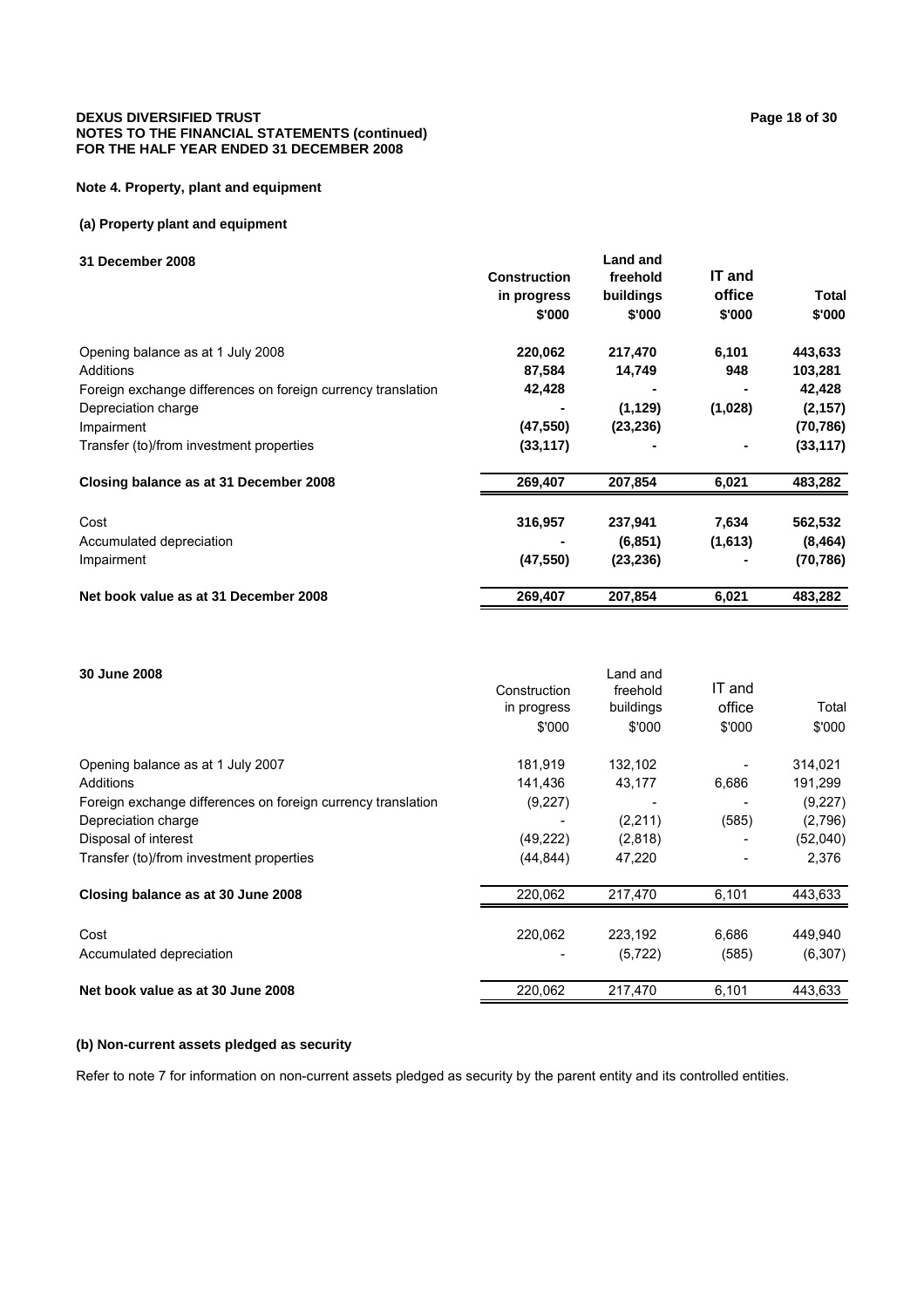#### **DEXUS DIVERSIFIED TRUST PAGE 19 OF 20 ACCUST PAGE 19 OF 30 ACCUST PAGE 19 OF 30 ACCUST NOTES TO THE FINANCIAL STATEMENTS (continued) FOR THE HALF YEAR ENDED 31 DECEMBER 2008**

#### **Note 4. Property, plant and equipment (continued)**

#### **(c) Impairment**

During the period, DXS carried out a review of the recoverable amount of its development properties resulting in the recognition of an impairment loss of \$70.8 million that has been recognised in the Income Statement.

The total impairment comprises \$13.2 million for Wicks Road; \$10 million for Greystanes; \$20.9 million for Atlantic Corporate Park and \$26.7 million for Summit Oaks.

#### **Note 5. Investments accounted for using the equity method**

Investments are accounted for in the consolidated Financial Statements using the equity method of accounting.

Information relating to these entities is set out below.

| Principal activity             | Ownership<br>interest | Ownership<br>interest | 31 Dec 2008             | 30 Jun 2008 |
|--------------------------------|-----------------------|-----------------------|-------------------------|-------------|
|                                | %                     | %                     | \$'000                  | \$'000      |
| Commercial property investment | 68.2                  | 68.2                  | 130.334                 | 111,946     |
|                                |                       |                       | 130.334                 | 111,946     |
|                                |                       |                       | 31 Dec 2008 30 Jun 2008 |             |

#### **Movements in carrying amounts of investments accounted for using the equity method**

|                                                  | 31 Dec 2008<br>\$'000 | 30 Jun 2008<br>\$'000 |
|--------------------------------------------------|-----------------------|-----------------------|
| Carrying amount as at 1 July 2008                | 111.946               | 270.155               |
| Interest acquired and additions                  | 18,361                | 67,070                |
| Transfer from investment properties <sup>2</sup> |                       | 54,478                |
| Share of net profits after tax                   | 27                    | 2.467                 |
| Distributions received                           |                       | (12, 587)             |
| Transfer to other financial assets               |                       | (18,054)              |
| Disposal of investment                           |                       | (210, 768)            |
| Wind up of investment                            |                       | (40, 815)             |
| Carrying amount as at 31 December 2008           | 130,334               | 111,946               |

<sup>1</sup> On 5 February 2009 Cbus Property acquired a one-third interest in the Bent Street Trust from DOT Commercial Trust. (Refer note 11)

 $2$  On 15 October 2007, the Bent Street Trust was transferred from investment properties due to the sale of 31.8 percent to DWPF.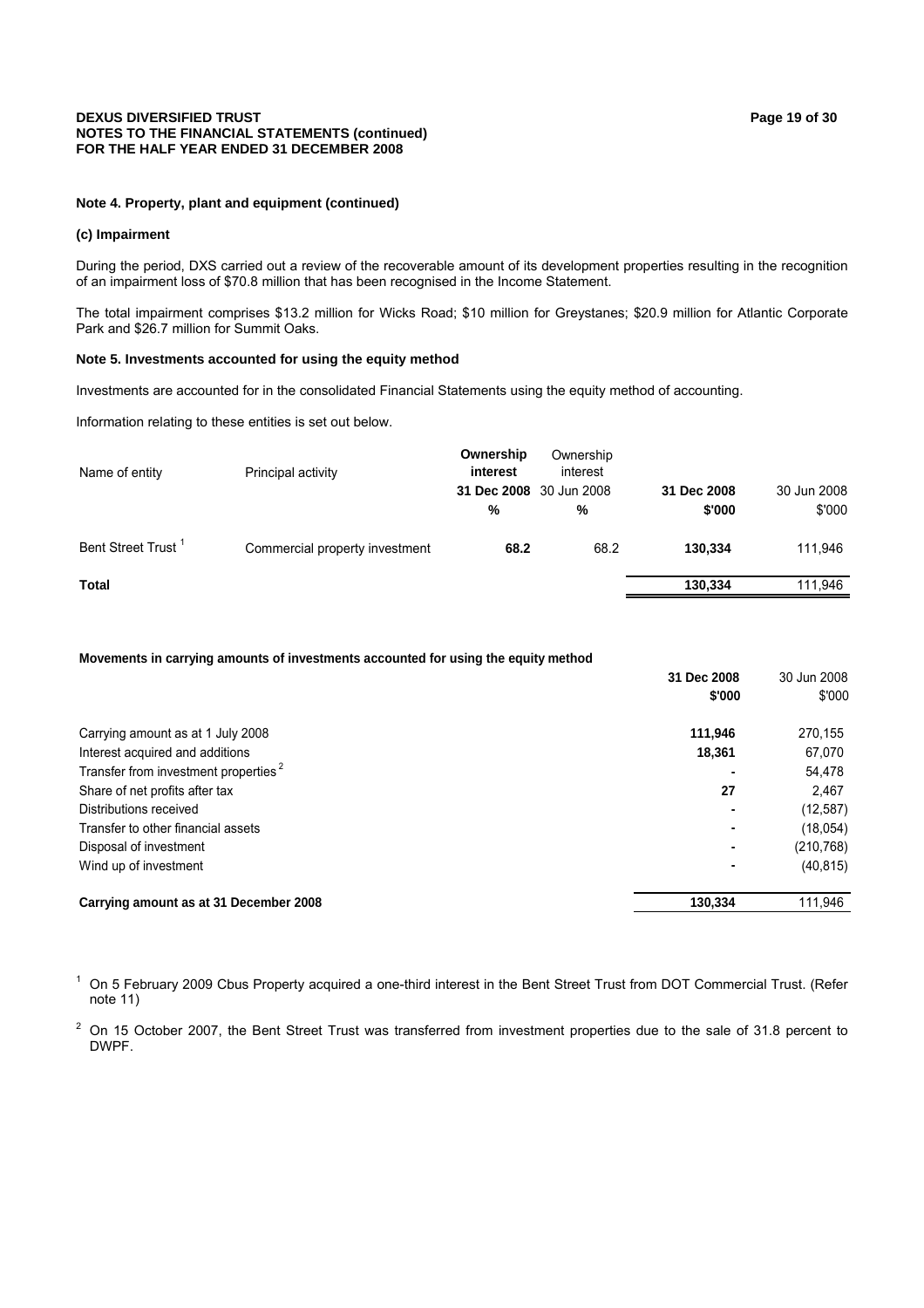#### **DEXUS DIVERSIFIED TRUST PAGE 20 of 30 Page 20 of 30 Page 20 of 30 Page 20 of 30 Page 20 of 30 Page 20 of 30 Page 20 of 30 Page 20 of 30 Page 20 of 30 Page 20 of 30 Page 20 of 30 Page 20 of 30 Page 20 of 30 Page 20 of 30 P NOTES TO THE FINANCIAL STATEMENTS (continued) FOR THE HALF YEAR ENDED 31 DECEMBER 2008**

#### **Note 6. Intangible assets**

|                                        | 31 Dec 2008<br>\$'000 | 30 Jun 2008<br>\$'000 |
|----------------------------------------|-----------------------|-----------------------|
| Management rights <sup>1</sup>         |                       |                       |
| Opening balance as at 1 July 2008      | 252,176               |                       |
| <b>Additions</b>                       |                       | 252,382               |
| Amortisation charge                    | (283)                 | (206)                 |
| Impairment                             | (20, 893)             |                       |
| Closing balance as at 31 December 2008 | 231,000               | 252,176               |
| Cost                                   | 252,382               | 252,382               |
| Accumulated amortisation               | (489)                 | (206)                 |
| Accumulated impairment                 | (20, 893)             |                       |
| <b>Total management rights</b>         | 231,000               | 252,176               |
| Goodwill                               |                       |                       |
| Opening balance as at 1 July 2008      | 2,937                 |                       |
| Additions                              |                       | 2,998                 |
| Impairment                             | (86)                  | (61)                  |
| Closing balance as at 31 December 2008 | 2,851                 | 2,937                 |
| Cost                                   | 2,998                 | 2,998                 |
| Accumulated impairment                 | (147)                 | (61)                  |
| <b>Total goodwill</b>                  | 2,851                 | 2,937                 |
| <b>Total intangibles</b>               | 233,851               | 255,113               |

1 Management rights represent the asset management rights owned by DXH which entitle it to management fee revenue from both finite life trusts (\$9,506,906) and infinite life trusts (\$221,493,094). Those rights that are deemed to have a finite useful life, are measured at cost and amortised using the straight line method over their estimated useful lives.

#### **Impairment of Management Rights**

During the period, DXS carried out a review of the recoverable amount of its intangible assets resulting in the recognition in equity of an impairment loss of \$20.9 million in relation to management rights.

The value in use has been determined using management forecasts in a 5 year discounted cash flow model. Forecasts were based on projected returns of the business in light of current market conditions. Funds under management has been assumed to decline in FY09 reflecting net asset devaluations evident within the portfolio. The performance in year 5 has been used as a terminal value. The cash flows have been discounted at 8.8%.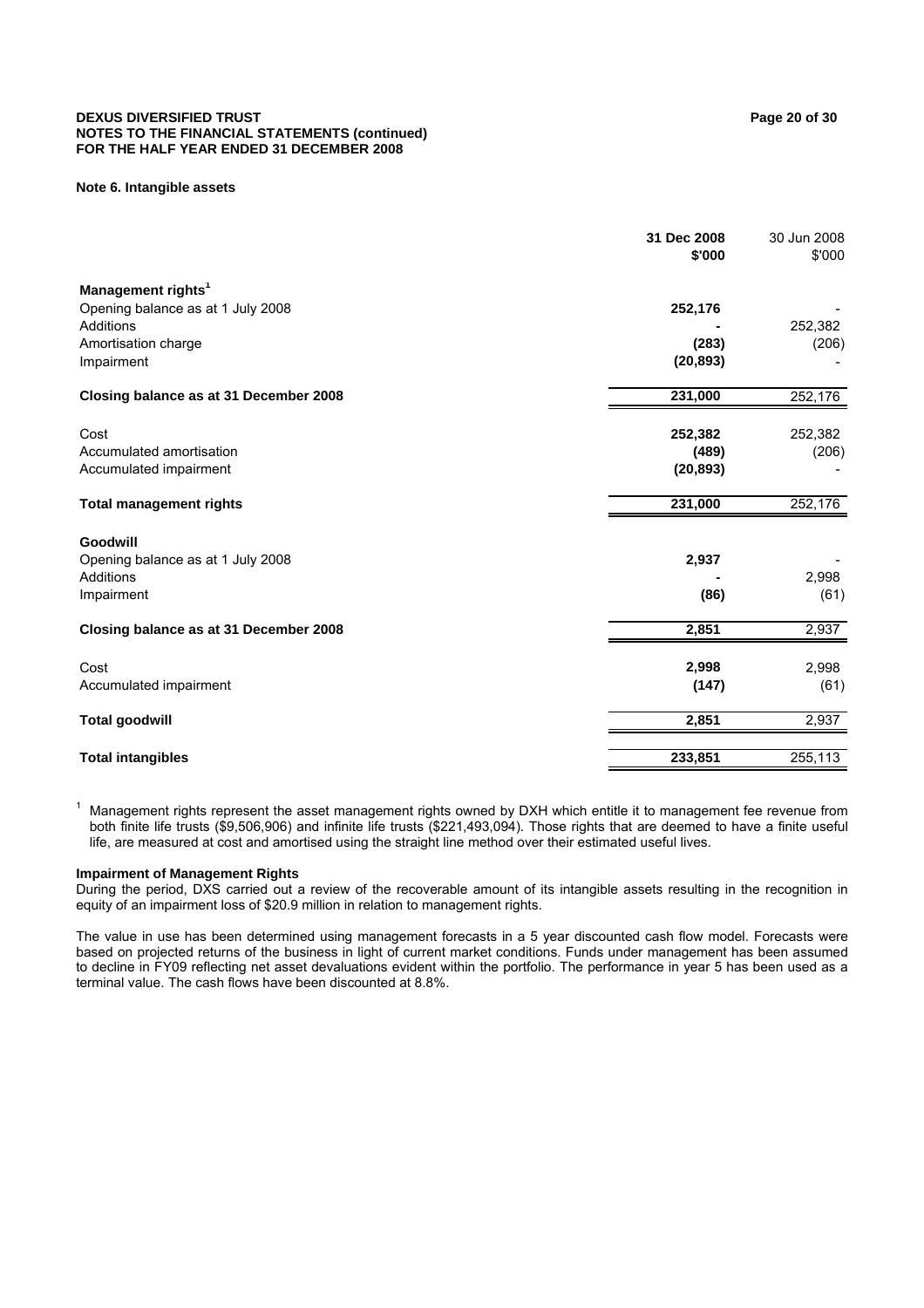#### **DEXUS DIVERSIFIED TRUST Page 21 of 30 NOTES TO THE FINANCIAL STATEMENTS (continued) FOR THE HALF YEAR ENDED 31 DECEMBER 2008**

#### **Note 7. Interest bearing liabilities**

|                                                              |               | 31 Dec 2008 | 30 Jun 2008 |
|--------------------------------------------------------------|---------------|-------------|-------------|
|                                                              | <b>Notes</b>  | \$'000      | \$'000      |
| <b>Current</b>                                               |               |             |             |
| <b>Secured</b>                                               |               |             |             |
| Commercial mortgage backed securities                        | (a)           | 500,000     | 500,000     |
| <b>Bank loans</b>                                            | (d)           | 104,803     | 79,208      |
| <b>Total secured</b>                                         |               | 604,803     | 579,208     |
| Deferred borrowing costs                                     |               | (1,058)     | (3,077)     |
| Total current liabilities - interest bearing liabilities     |               | 603,745     | 576,131     |
| <b>Non-current</b>                                           |               |             |             |
| <b>Secured</b>                                               |               |             |             |
| <b>Bank loans</b>                                            | (d), (e)      | 327,095     | 235,725     |
| <b>Total secured</b>                                         |               | 327,095     | 235,725     |
| <b>Unsecured</b>                                             |               |             |             |
| US senior notes                                              |               | 577,368     | 415,541     |
| <b>Bank loans</b>                                            | $(b)$ , $(c)$ | 1,496,425   | 1,328,060   |
| Medium term notes                                            |               | 457,538     | 455,425     |
| Preference shares                                            | (g)           | 134         | 96          |
| <b>Total unsecured</b>                                       |               | 2,531,465   | 2,199,122   |
| Deferred borrowing costs                                     |               | (7,002)     | (4,059)     |
| Total non-current liabilities - interest bearing liabilities |               | 2,851,558   | 2,430,788   |
| <b>Total interest bearing liabilties</b>                     |               | 3,455,303   | 3,006,919   |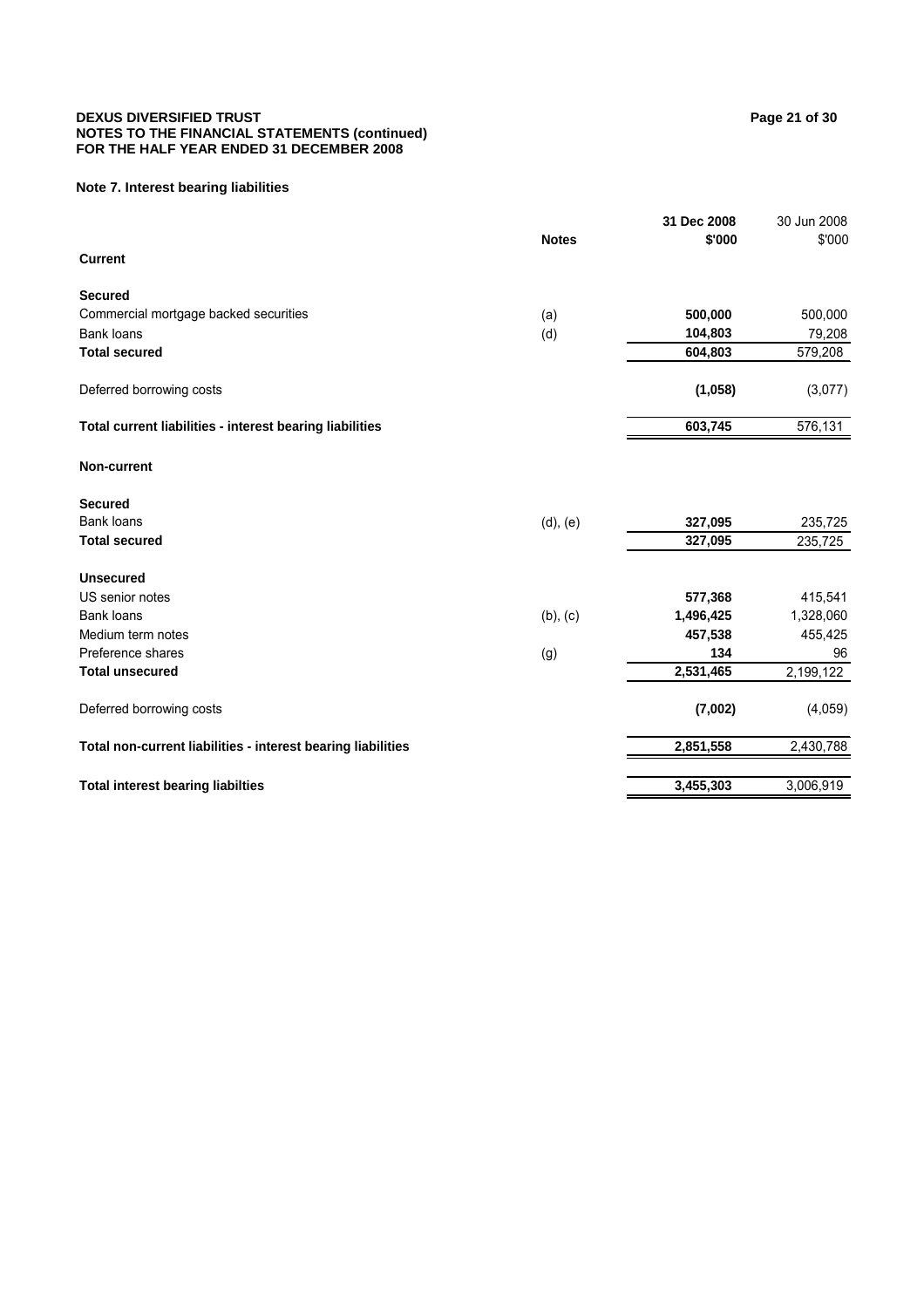#### **DEXUS DIVERSIFIED TRUST Page 22 of 30 NOTES TO THE FINANCIAL STATEMENTS (continued) FOR THE HALF YEAR ENDED 31 DECEMBER 2008**

#### **Note 7. Interest bearing liabilities (continued)**

#### **Financing arrangements**

|                                          |             |                |                 |                      |           | 31 Dec 2008           |
|------------------------------------------|-------------|----------------|-----------------|----------------------|-----------|-----------------------|
|                                          |             | Available      |                 |                      | \$'000    | \$'000                |
| <b>Type of Facility</b>                  | <b>Note</b> | Currency       | <b>Security</b> | <b>Maturity date</b> | Utilised  | <b>Facility Limit</b> |
| Commercial mortgage backed securities    | (a)         | <b>AUD</b>     | Secured         | Apr-09               | 500,000   | 500,000               |
| US senior notes                          |             | <b>USD</b>     | Unsecured       | Feb-11 to Mar-17     | 577.368   | 577,368               |
| Medium term notes                        |             | <b>AUD</b>     | Unsecured       | Feb-10 to Feb-11     | 450,000   | 450,000               |
|                                          |             | <b>USD</b>     | Unsecured       | Sep-10               | 7.538     | 7.538                 |
| Multi-option revolving credit facilities | (b)         | Multi currency | Unsecured       | Dec-10 to Dec-13     | 966.589   | 1,355,710             |
| Syndicated revolving credit facility     | (c)         | Multi currency | Unsecured       | Mar-10 to Sep 10     | 529,836   | 603,118               |
| Bank debt - secured                      | (d)         | <b>USD</b>     | Secured         | Mar-09 to Jan-15     | 107.129   | 107,129               |
|                                          | (e)         | <b>USD</b>     | Secured         | Sep-11               | 324.769   | 324,769               |
|                                          | (f)         | <b>AUD</b>     | Secured         | Jul-11               |           | 250,000               |
| <b>Total</b>                             |             |                |                 |                      | 3,463,229 | 4,175,632             |
| Bank quarantee utilised                  |             |                |                 |                      | 8.722     |                       |
| Unused at balance date                   |             |                |                 |                      | 703,681   |                       |

DDF's unsecured borrowing facilities and notes are supported by DXS' guarantee arrangements, and have negative pledge provisions which limit the amount and type of encumbrances that the Trust can have over its assets and ensures that all senior unsecured debt ranks pari-pasu.

The current debt facilities will be refinanced as at / or prior to their maturity.

#### **(a) Commercial mortgage backed securities**

The commercial mortgage backed securities (CMBS) are secured by mortgages over seven investment properties of DOT with a total value of \$1,984.3 million as at 31 December 2008.

The CMBS will be re-financed through two secured bank facilities for \$250 million each. The facilities will be secured over four investment properties of DOT and one investment property of DDF with a total value of \$1,635.8 million as at 31 December 2008. The facilities have an average maturity of May 2012.

#### **(b) Multi-option revolving credit facilities**

This includes 12 facilities maturing between December 2010 and December 2013 with a weighted average maturity of July 2012. The total facility limit comprises US\$120 million (A\$173.2 million) and A\$1,182.5 million. Of the total facility limit, A\$4.3 million and US\$3.1 million (A\$4.4 million) are utilised as bank guarantees for developments.

#### **(c) Syndicated revolving credit facility**

Consists of a \$300 million facility and a US\$210 million (A\$303.1 million) facility, maturing in March 2010 and September 2010 respectively.

#### **(d) Bank loans - secured**

The facilities include a total of US\$74.2 million (A\$107.1 million) of secured bank debt facilities that amortise through monthly principal and interest payments with a weighted average maturity date of March 2009. These facilities are secured by mortgages over investment properties totaling US\$175.3 million (A\$253.0 million) as at 31 December 2008.

In January 2009 US\$72.0 million was re-financed with a US\$90 million (A\$129.9 million) interest only secured bank debt facility. The facility is secured over by mortgages over investment properties totaling US\$163.3 million (A\$235.7 million) as at 31 December 2008.

#### **(e) Bank loans - secured**

A US\$225.0 million (A\$324.8 million) secured interest only bank loan maturing in September 2011 (assuming a two year extension option is executed). The current intention is to exercise the two year extension option, accordingly the facility has been classified as non-current. This facility is secured by mortgages over investment properties totaling US\$464.7 million (A\$670.8 million) as at 31 December 2008.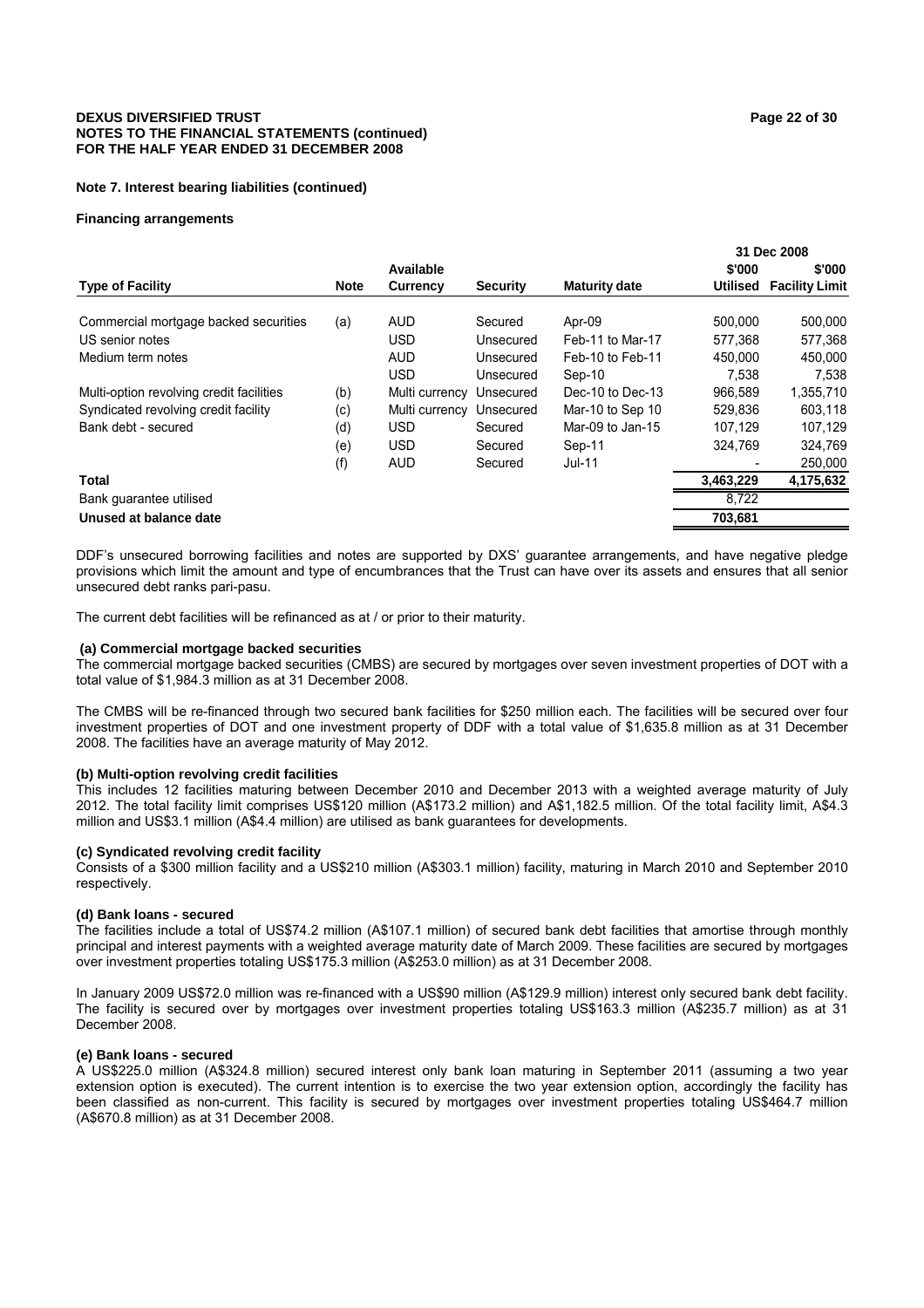#### **DEXUS DIVERSIFIED TRUST Page 23 of 30 NOTES TO THE FINANCIAL STATEMENTS (continued) FOR THE HALF YEAR ENDED 31 DECEMBER 2008**

#### **Note 7. Interest bearing liabilities (continued)**

#### **(f) Bank loans – secured**

At balance date, a \$250.0 million secured facility was committed. The facility has a maturity date of July 2011 and will be secured over investment properties to the value of no more than A\$625 million to be finalised prior to first utilisation.

#### **(g) Preferred Shares**

US REIT has issued US\$92,550 (A\$133,588) of preferred shares as part of the requirement to be classified as a Real Estate Investment Trust (REIT) under US tax legislation. These preferred shares will remain on issue until such time that the Board decides that it is no longer in the company's interest to qualify as a REIT.

#### **Note 8. Contributed equity**

|                                                                    | 31 Dec 2008<br>\$'000 | 30 Jun 2008<br>\$'000 |
|--------------------------------------------------------------------|-----------------------|-----------------------|
| (a) Contributed equity of equity holders of the parent             |                       |                       |
| Opening balance at the beginning of the period                     | 1,297,831             | 1,151,526             |
| Issue of units                                                     | 109,661               |                       |
| Distributions reinvested                                           | 32,581                | 146,305               |
| Cost of issuing equity                                             | (2,853)               |                       |
| Closing balance at the end of the period                           | 1,437,220             | 1,297,831             |
| (b) Contributed equity of equity holders of other stapled entities |                       |                       |
| Opening balance at the beginning of the period                     | 2,280,052             | 2,182,833             |
| Issue of units                                                     | 191,956               |                       |
| Distributions reinvested                                           | 25,506                | 97,373                |
| Cost of issuing equity                                             | (4,997)               | (154)                 |
| Closing balance at the end of the period                           | 2,492,517             | 2,280,052             |
|                                                                    | 31 Dec 2008           | 30 Jun 2008           |
|                                                                    | No. of securities     | No. of securities     |
| (c) Number of securities on issue                                  |                       |                       |
| Opening balance at the beginning of the period                     | 3,040,019,487         | 2,894,600,006         |
| Issue of units                                                     | 391,705,664           |                       |
| Distributions reinvested                                           | 45,087,887            | 145,419,481           |
| Closing balance at the end of the period                           | 3,476,813,038         | 3,040,019,487         |

#### **Terms and conditions**

Each stapled security ranks equally with all other stapled securities for the purposes of distributions and on termination of the Trust. Each stapled security entitles the holder to one vote, either in person or by proxy, at a meeting of each of the entities within DXS.

#### **Distribution reinvestment plan**

Under the Distribution Reinvestment Plan (DRP), stapled security holders may elect to have all or part of their distribution entitlements satisfied by the issue of new stapled securities, rather than being paid in cash.

On 29 August 2008, 45,087,887 units were issued at a unit price of \$ 1.2883 in relation to the June 2008 distribution period.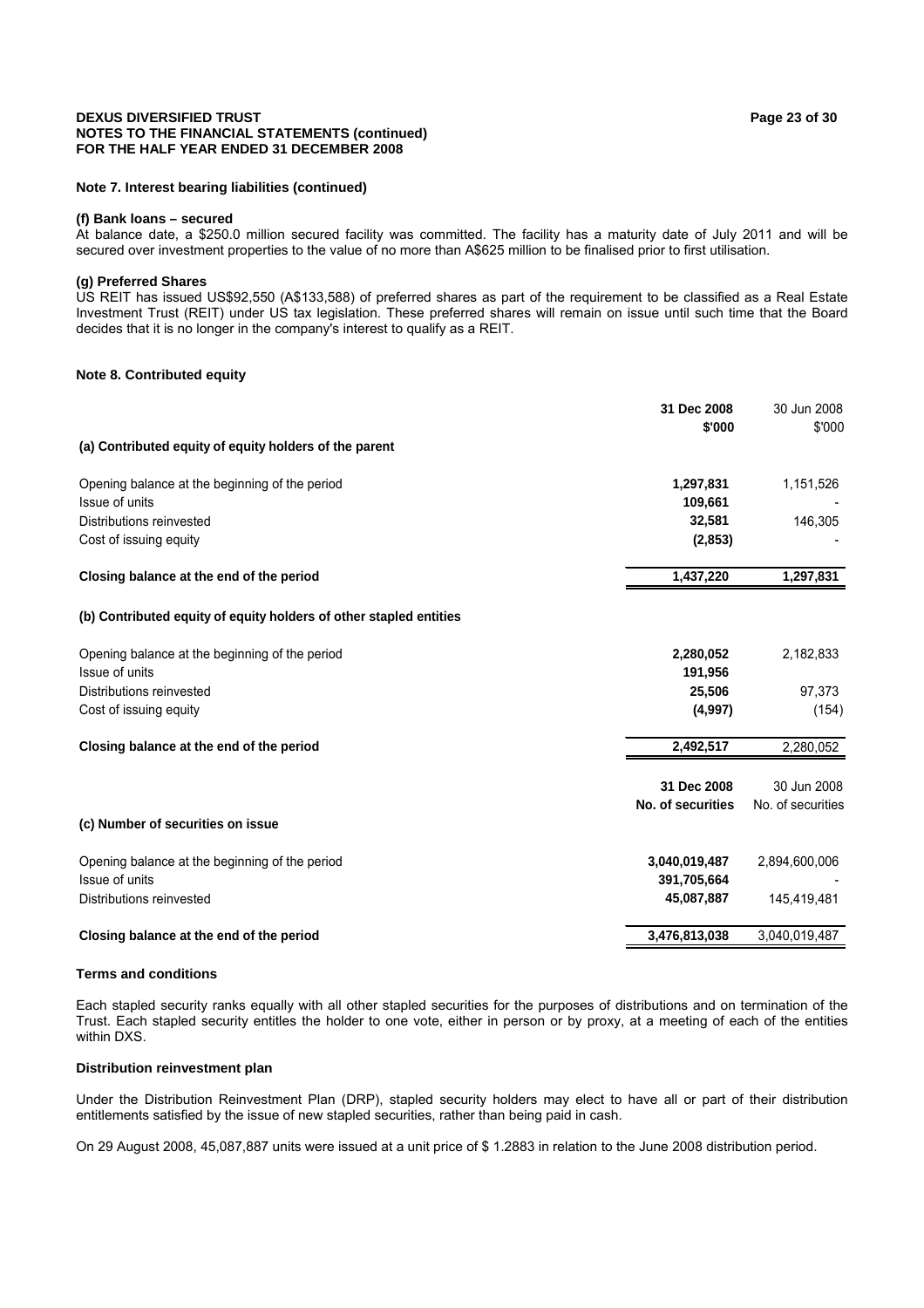#### **DEXUS DIVERSIFIED TRUST Page 24 of 30 NOTES TO THE FINANCIAL STATEMENTS (continued) FOR THE HALF YEAR ENDED 31 DECEMBER 2008**

#### **Note 8. Contributed equity (continued)**

#### **Approval of issues of Stapled Securities to an underwriter in connection with issues under a Distribution Reinvestment Plan**

At the Extraordinary General Meeting held on 6 February 2009 for DXS, being DXFM, as responsible entity for DDF, DIT, DOT and DXO, security holders resolved to authorise DXFM, as responsible entity, to issue stapled securities, each comprising a unit in each of the above mentioned trusts (Stapled Securities), to an underwriter or persons procured by an underwriter within a period of 24 months from the date of the meeting in connection with any issue of Stapled Securities under the DXS distribution reinvestment plan.

Such an issue will not be counted for the purposes of the calculation of the Trust's annual placement limit of 15% under the ASX Listing Rules.

#### **Note 9. Distributions paid and payable**

| 31 Dec 2008 | 31 Dec 2007<br>\$'000 |
|-------------|-----------------------|
|             |                       |
| 132,119     | 172,992               |
| 132,119     | 172,992               |
|             |                       |
|             | 421                   |
| 4,651       | 3,978                 |
| 4,243       | 4,202                 |
| 8,894       | 8,601                 |
| 141,013     | 181,593               |
| 31 Dec 2008 | 31 Dec 2007           |
| Cents per   | Cents per             |
| security    | security              |
|             |                       |
| 3.80        | 5.90                  |
| 3.80        | 5.90                  |
|             | \$'000                |

#### **(d) Franked dividends**

The franked portions of the final dividend recommended for the year ended 30 June 2009 will be franked out of existing franking credits or out of franking credits arising from the payment of income tax in the year ended 30 June 2009.

<sup>1</sup> The current period distributions represent 70% of FFO (refer Directors' Report page 1) and is in accordance with the new distribution policy announced at the Annual General Meeting on 29 October 2008 and is based on the number of units on issue at 31 December 2008.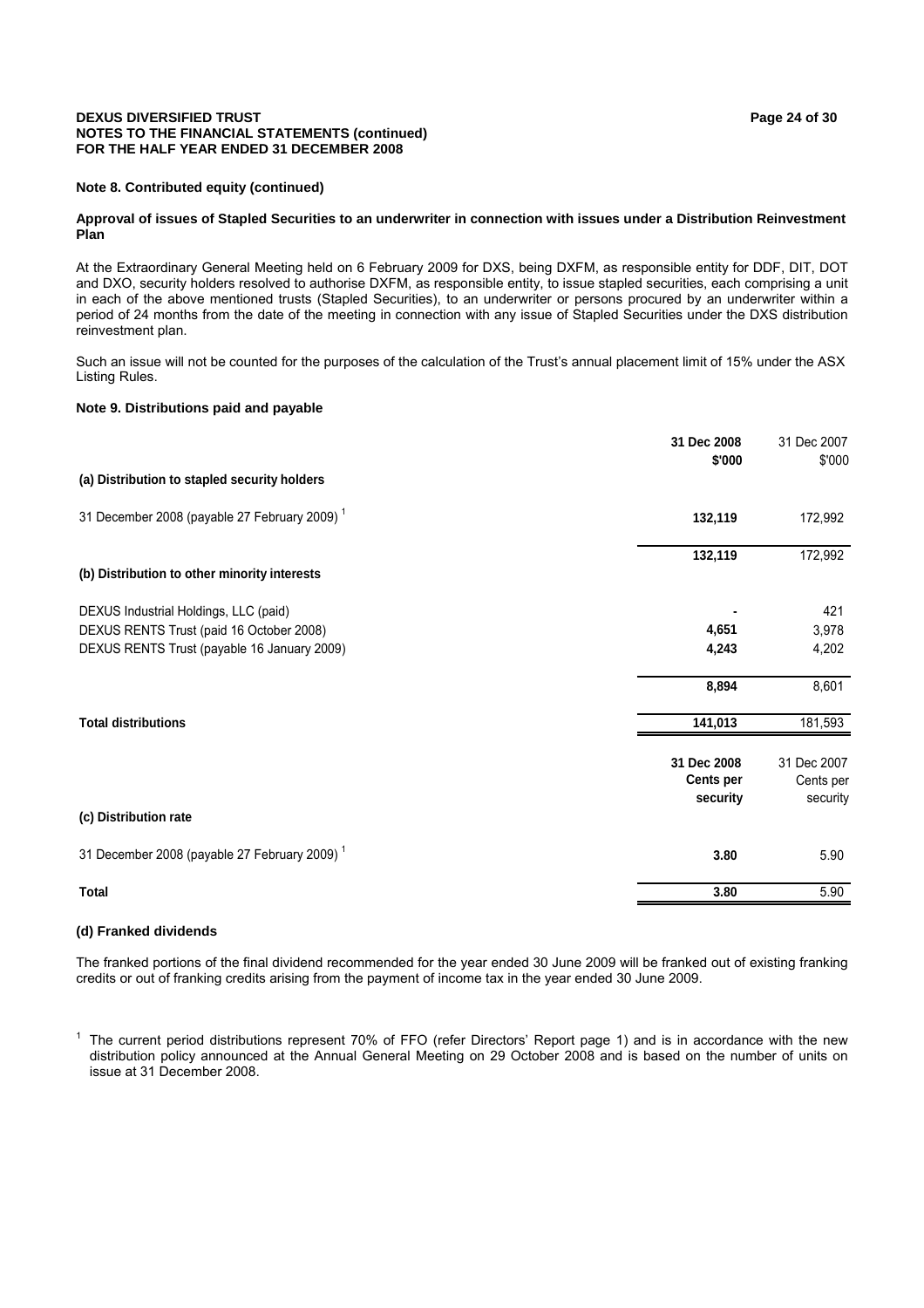#### **DEXUS DIVERSIFIED TRUST Page 25 of 30 NOTES TO THE FINANCIAL STATEMENTS (continued) FOR THE HALF YEAR ENDED 31 DECEMBER 2008**

|                                                                            | 31 Dec 2008              | 31 Dec 2007 |
|----------------------------------------------------------------------------|--------------------------|-------------|
|                                                                            | \$'000                   | \$'000      |
| <b>Franking credits</b>                                                    |                          |             |
| Opening balance at the beginning of the period                             | 14.139                   | 3.512       |
| Franking credits arising during the period on payment of tax at 30 percent | 5.976                    | 2.021       |
| Franking credits arising from receipt of dividends                         | $\overline{\phantom{0}}$ | 1.393       |
| Franking debits arising from payment of dividends                          |                          | (2,390)     |
| Closing balance at the end of the period                                   | 20.115                   | 4.536       |

#### **Note 10. Contingent liabilities**

Details and estimates of maximum amounts of contingent liabilities are as follows:

|                                                                    | 31 Dec 2008 | 30 Jun 2008 |
|--------------------------------------------------------------------|-------------|-------------|
|                                                                    | \$'000      | \$'000      |
| Bank guarantees in respect of variations and other financial risks |             |             |
| associated with the development of:                                |             |             |
| 60 Miller Street, North Sydney, NSW                                | 496         | 496         |
| Atlantic Corporate Park, Sterling, Virginia, USA                   | 2.217       | 1.596       |
| The Titan Industrial Portfolio                                     | 985         | 709         |
| Bligh Street, Sydney, NSW <sup>1</sup>                             | 3,820       | 3.820       |
| Beaumeade, Ashburn, Northern Virginia, USA                         | 1,204       |             |
| <b>Total contingent liabilities</b>                                | 8,722       | 6,621       |

 $1$  Bank guarantee held in relation to an equity accounted investment. (Refer note 5)

The Trust together with DIT, DOT and DXO is also a guarantor of a A\$300.0 million and US\$210.0 million syndicated bank debt facility and a total of A\$1,182.5 million and US\$120.0 million (A\$173.2 million) of bank bi-lateral facilities, a total of A\$450.0 million of medium term notes and a total of US\$400.0 million (A\$577.4 million) of privately placed notes, which have all been negotiated to finance the Trust and other entities within DXS. The guarantees have been given in support of debt outstanding and drawn against these facilities.

The guarantees are issued in respect of the Trust and do not constitute an additional liability to those already existing in interest bearing liabilities on the Balance Sheet.

The Directors of the Responsible Entity are not aware of any other contingent liabilities in relation to the Trust, other than those disclosed in the Financial Statements, which should be brought to the attention of security holders as at the date of completion of this report.

#### **Note 11. Events occurring after reporting date**

On 5 February 2009 Cbus Property acquired a one-third interest in the Bent Street Trust from DOT Commercial Trust for consideration equivalent to one-third of the development costs incurred to date. Cbus will then participate in the development on the same cost and risk basis as DXS and DWPF. In addition, the joint venture includes a provision for Cbus Property to make a performance based payment to DXS on development completion.

DXS has also granted DWPF, who own a 31.8% interest, an option on similar terms to increase their ownership in the venture by approximately 1.5%, thus regularising interests to three equal shares.

Since 31 December 2008, other than the matter discussed above, the directors of the Responsible Entity are not aware of any matter or circumstance not otherwise dealt with in their report or the Financial Statements that has significantly or may significantly affect the operations of DXS, the results of those operations, or state of the DXS' affairs.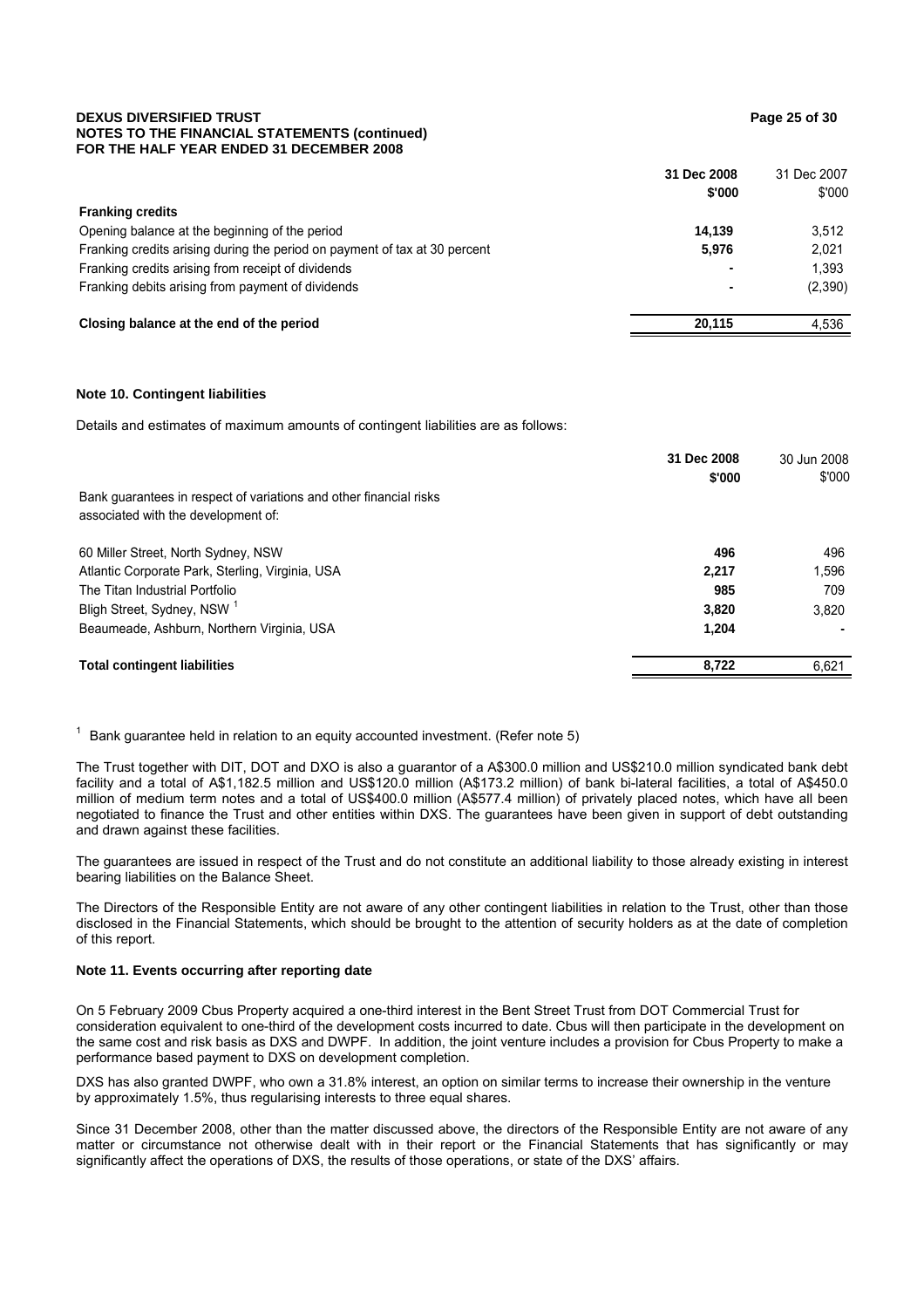#### **DEXUS DIVERSIFIED TRUST Page 26 of 30 Page 26 of 30 NOTES TO THE FINANCIAL STATEMENTS (continued) FOR THE HALF YEAR ENDED 31 DECEMBER 2008**

#### **Note 12. Segment information**

#### **Business segments**

The Trust operates in the following segments:

(a) Retail - investment in the retail property sector;

(b) Office and car park - investment in the office and car park property sectors; and

(c) Industrial - investment in the industrial property sector.

|                                                            | Retail         | Office               | Industrial | <b>Eliminations /</b>         | <b>Consolidated</b> |
|------------------------------------------------------------|----------------|----------------------|------------|-------------------------------|---------------------|
| 31 December 2008                                           |                | & Car Park           |            | unallocated                   |                     |
|                                                            | \$'000         | \$'000               | \$'000     | \$'000                        | \$'000              |
| Property revenue                                           | 11,200         | 161,472              | 171,040    | (945)                         | 342,767             |
| Management fee income                                      |                |                      |            | 28,333                        | 28,333              |
| Interest revenue                                           | 184            | 470                  | 428        | 905                           | 1,987               |
| Share of net profits / (losses) of associates accounted    |                |                      |            |                               |                     |
| for using the equity method                                |                | 27                   |            |                               | 27                  |
| Net gain on sale of investment properties                  |                | (541)                | 104        |                               | (437)               |
| Net foreign exchange gain / (loss)                         |                | 70                   | 88         | (4)                           | 154                 |
| Other income                                               |                | 82                   |            | 441                           | 523                 |
| <b>Total segment revenue/income</b>                        | 11,384         | 161,580              | 171,660    | 28,730                        | 373,354             |
| Segment result attributable to stapled security            |                |                      |            |                               |                     |
| holders                                                    | 8,297          | (95, 403)            | (445, 711) | (421, 443)                    | (954, 260)          |
| 31 December 2007                                           | Retail         | Office<br>& Car Park | Industrial | Eliminations /<br>unallocated | Consolidated        |
|                                                            | \$'000         | \$'000               | \$'000     | \$'000                        | \$'000              |
| Property revenue                                           | 24,267         | 154,138              | 160,899    |                               | 339,304             |
| Interest revenue                                           | 486            | 748                  | 893        | 3,107                         | 5,234               |
| Share of net profits / (losses) of associates accounted    |                |                      |            |                               |                     |
| for using the equity method                                | 3,629          | (4,088)              |            | 1,931                         | 1,472               |
| Net gain on sale of investment properties                  | 1,366          |                      | 5,919      |                               | 7,285               |
| Net fair value gain of investment properties               | 709            | 291,949              | 43,432     |                               | 336,090             |
| Net foreign exchange gain / (loss)                         |                | (3)                  | 2,223      |                               | 2,220               |
| Other income                                               | $\overline{7}$ | 57                   | 3          |                               | 67                  |
| <b>Total segment revenue/income</b>                        | 30,464         | 442,801              | 213,369    | 5,038                         | 691,672             |
| Segment result attributable to stapled security<br>holders | 21,832         | 375,863              | 111,817    | (76, 832)                     | 432,680             |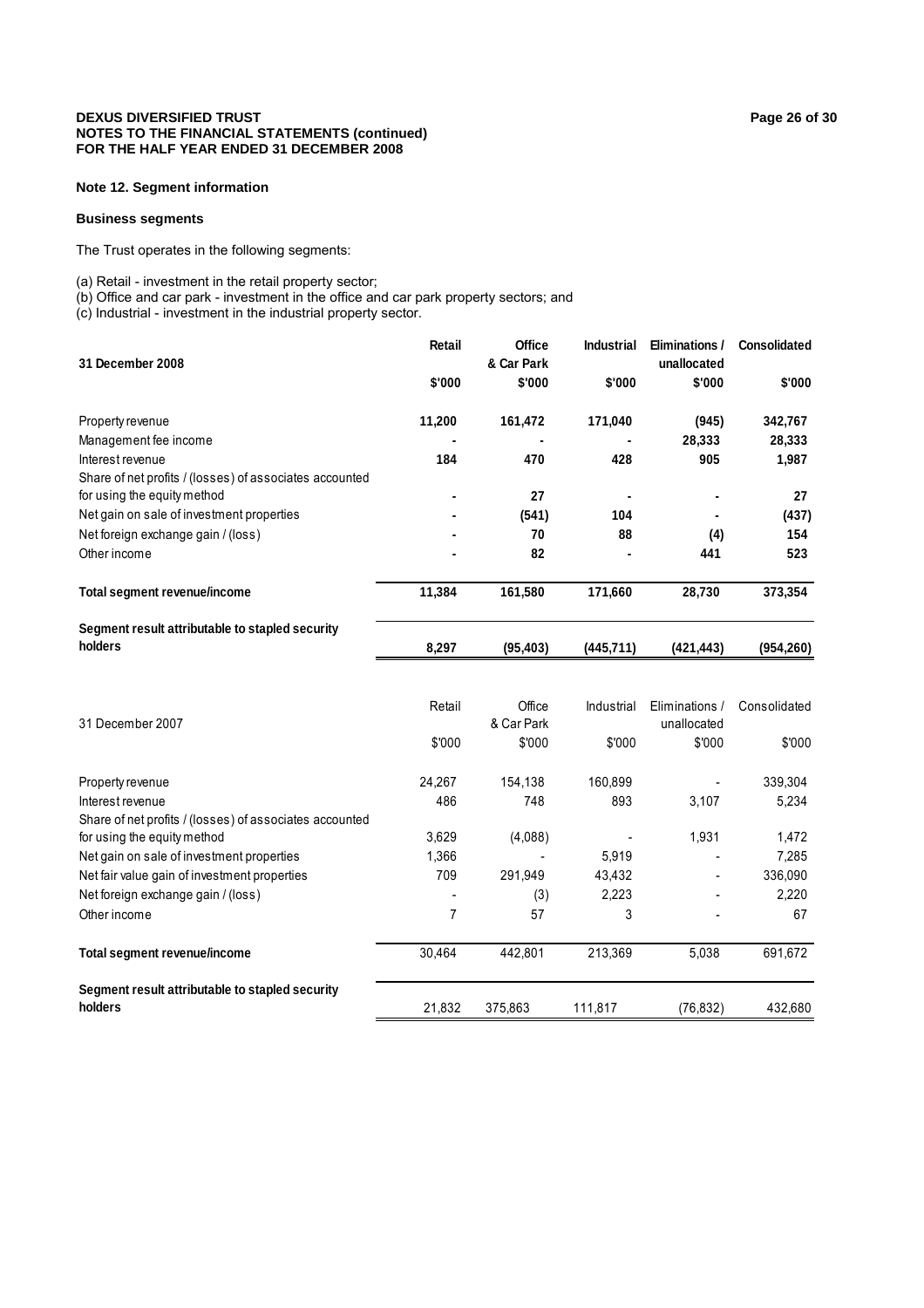#### **DEXUS DIVERSIFIED TRUST Page 27 of 30 Page 27 of 30 NOTES TO THE FINANCIAL STATEMENTS (continued) FOR THE HALF YEAR ENDED 31 DECEMBER 2008**

#### **Note 13. Earnings per unit**

**(a) Basic earnings per unit on (loss)/profit attributable to equity holders of the parent entity**

|                                                                                                    | 31 Dec 2008 | 31 Dec 2007 |
|----------------------------------------------------------------------------------------------------|-------------|-------------|
|                                                                                                    | cents       | cents       |
|                                                                                                    |             |             |
|                                                                                                    | (5.69)      | 2.41        |
| (b) Diluted earnings per unit on (loss)/profit attributable to equity holders of the parent entity |             |             |
|                                                                                                    | 31 Dec 2008 | 31 Dec 2007 |
|                                                                                                    |             |             |
|                                                                                                    | cents       | cents       |
|                                                                                                    | (5.69)      | 2.41        |
|                                                                                                    |             |             |
| (c) Basic earnings per unit on (loss)/profit attributable to stapled security holders              |             |             |
|                                                                                                    | 31 Dec 2008 | 31 Dec 2007 |
|                                                                                                    | cents       | cents       |
|                                                                                                    |             |             |
|                                                                                                    | (30.61)     | 14.82       |
|                                                                                                    |             |             |
| (d) Diluted earnings per unit on (loss)/profit attributable to stapled security holders            |             |             |
|                                                                                                    | 31 Dec 2008 | 31 Dec 2007 |
|                                                                                                    | cents       | cents       |
|                                                                                                    |             |             |
|                                                                                                    | (30.61)     | 14.82       |
|                                                                                                    |             |             |

**(e) Reconciliation of earnings used in calculating earnings per unit attributable to equity holders of the parent entity**

|                                                                                                                    | 31 Dec 2008<br>\$'000 | 31 Dec 2007<br>\$'000 |
|--------------------------------------------------------------------------------------------------------------------|-----------------------|-----------------------|
| Net (loss)/profit                                                                                                  | (951, 893)            | 437,617               |
| Net loss/(profits) attributable to equity holders of other stapled entities (minority interests)                   | 776,783               | (362, 409)            |
| Net (profit) attributable to other minority interests                                                              | (2, 367)              | (4,937)               |
| Net profit attributable to the unitholders of the Trust used in calculating basic and<br>diluted earnings per unit | (177, 477)            | 70.271                |
| (f) Weighted average number of units used as a denominator                                                         |                       |                       |
|                                                                                                                    | 31 Dec 2008           | 31 Dec 2007           |
| Weighted number of units outstanding used in calculation of basic earnings per unit                                | 3,117,484,218         | 2,920,052,460         |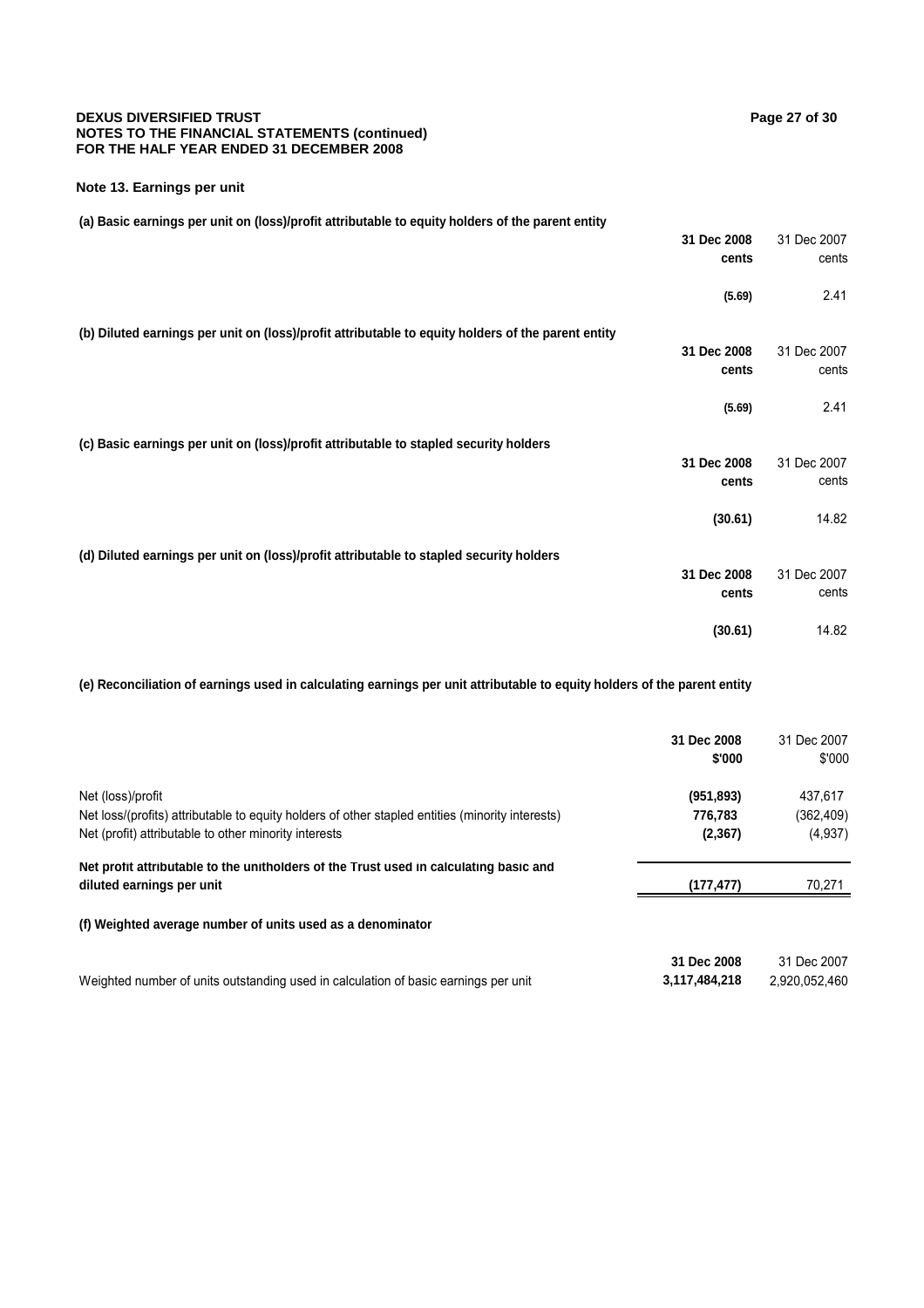#### **DEXUS DIVERSIFIED TRUST DIRECTORS' DECLARATION** FOR THE HALF YEAR ENDED 31 DECEMBER 2008

The Directors of DEXUS Funds Management Limited (DXFM) as Responsible Entity of DEXUS Diversified Trust (the Trust) declare that the Financial Statements and Notes set out on pages 4 to 27:

- comply with applicable Accounting Standards and AASB 134: Interim Financial Reporting, the Corporations  $(i)$ Regulations 2001 and other mandatory professional reporting requirements; and
- give a true and fair view of the Trust and its consolidated entities' financial position as at 31 December 2008 and of  $(ii)$ their performance, as represented by the results of their operations and their cash flows, for the half-year ended on that date.

In the Directors' opinion:

- the Financial Statements and Notes are in accordance with the Corporations Act 2001;  $(a)$
- there are reasonable grounds to believe that the Trust and its consolidated entities will be able to pay their debts as  $(b)$ and when they become due and payable; and
- the Trust has operated in accordance with the provisions of the Constitution dated 15 August 1984 (as amended)  $(c)$ during the half-year ended 31 December 2008.

The Directors have been given the declarations by the Chief Executive Officer and Chief Financial Officer required by section 295A of the Corporations Act 2001.

This declaration is made in accordance with a resolution of the Directors.

Christopher T Beare Chair Sydney 17 February 2009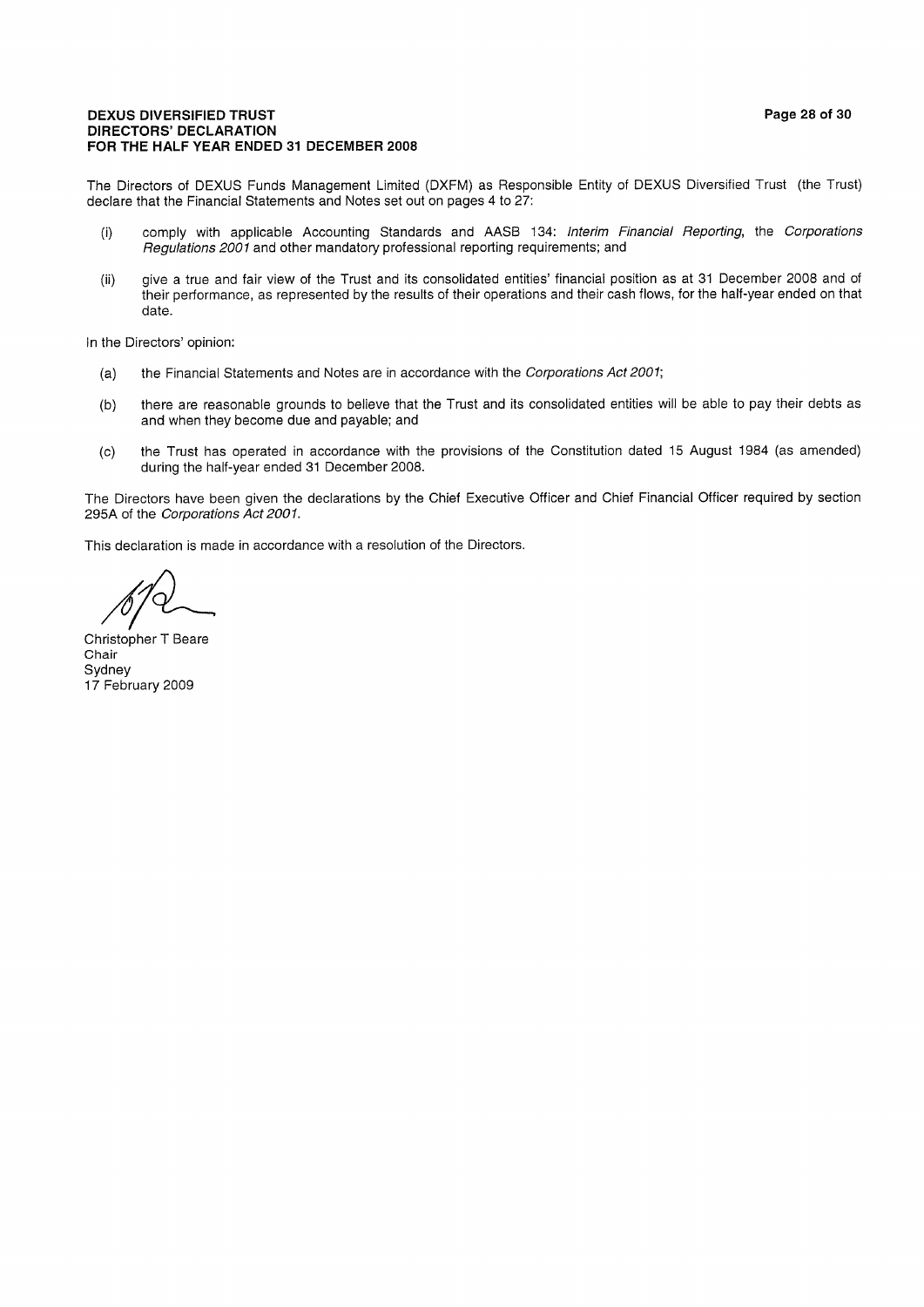# PRICEWATERHOUSE COPERS @

# Independent auditor's review report to the members of **DEXUS Diversified Trust**

# Report on the Half Year Financial Report

We have reviewed the accompanying half year financial report of DEXUS Diversified Trust, which comprises the balance sheet as at 31 December 2008, and the income statement, statement of changes in equity and cash flow statement for the half year ended on that date, other selected explanatory notes and the directors' declaration for the DEXUS Diversified Trust Group (the consolidated entity). The consolidated entity comprises both DEXUS Diversified Trust (the Trust) and the entities it controlled during that half year, including DEXUS Office Trust, DEXUS Industrial Trust, DEXUS Operations Trust and their subsidiaries.

#### Directors' responsibility for the half year financial report

The directors of the DEXUS Funds Management Limited (the Responsible Entity of the Trust) are responsible for the preparation and fair presentation of the half year financial report in accordance with Australian Accounting Standards (including the Australian Accounting Interpretations) and the Corporations Act 2001. This responsibility includes establishing and maintaining internal control relevant to the preparation and fair presentation of the half year financial report that is free from material misstatement, whether due to fraud or error; selecting and applying appropriate accounting policies; and making accounting estimates that are reasonable in the circumstances.

#### Auditor's responsibility

Our responsibility is to express a conclusion on the half year financial report based on our review. We conducted our review in accordance with Auditing Standard on Review Engagements ASRE 2410 Review of an Interim Financial Report Performed by the Independent Auditor of the Entity, in order to state whether, on the basis of the procedures described, we have become aware of any matter that makes us believe that the financial report is not in accordance with the Corporations Act 2001 including: giving a true and fair view of the consolidated entity's financial position as at 31 December 2008 and its performance for the half year ended on that date; and complying with Accounting Standard AASB 134 Interim Financial Reporting and the Corporations Regulations 2001. As the auditor of DEXUS Diversified Trust, ASRE 2410 requires that we comply with the ethical requirements relevant to the audit of the annual financial report.

A review of a half year financial report consists of making enquiries, primarily of persons responsible for financial and accounting matters, and applying analytical and other review procedures. It also includes reading the other information included with the financial report to determine whether it contains any material inconsistencies with the financial report. A review is substantially less in scope than an audit conducted in accordance with Australian Auditing Standards and consequently does not enable us to obtain assurance that we would become aware of all significant matters that might be identified in an audit. Accordingly, we do not express an audit opinion.

For further explanation of a review, visit our website http:/www.pwc.com/au/financialstatementaudit.

While we considered the effectiveness of management's internal controls over financial reporting when determining the nature and extent of our procedures, our review was not designed to provide assurance on internal controls.

PricewaterhouseCoopers ABN 52 780 433 757

Darling Park Tower 2 201 Sussex Street GPO BOX 2650 SYDNEY NSW 1171 DX 77 Sydney Australia Telephone +61 2 8266 0000 Facsimile +61 2 8266 9999 www.pwc.com/au